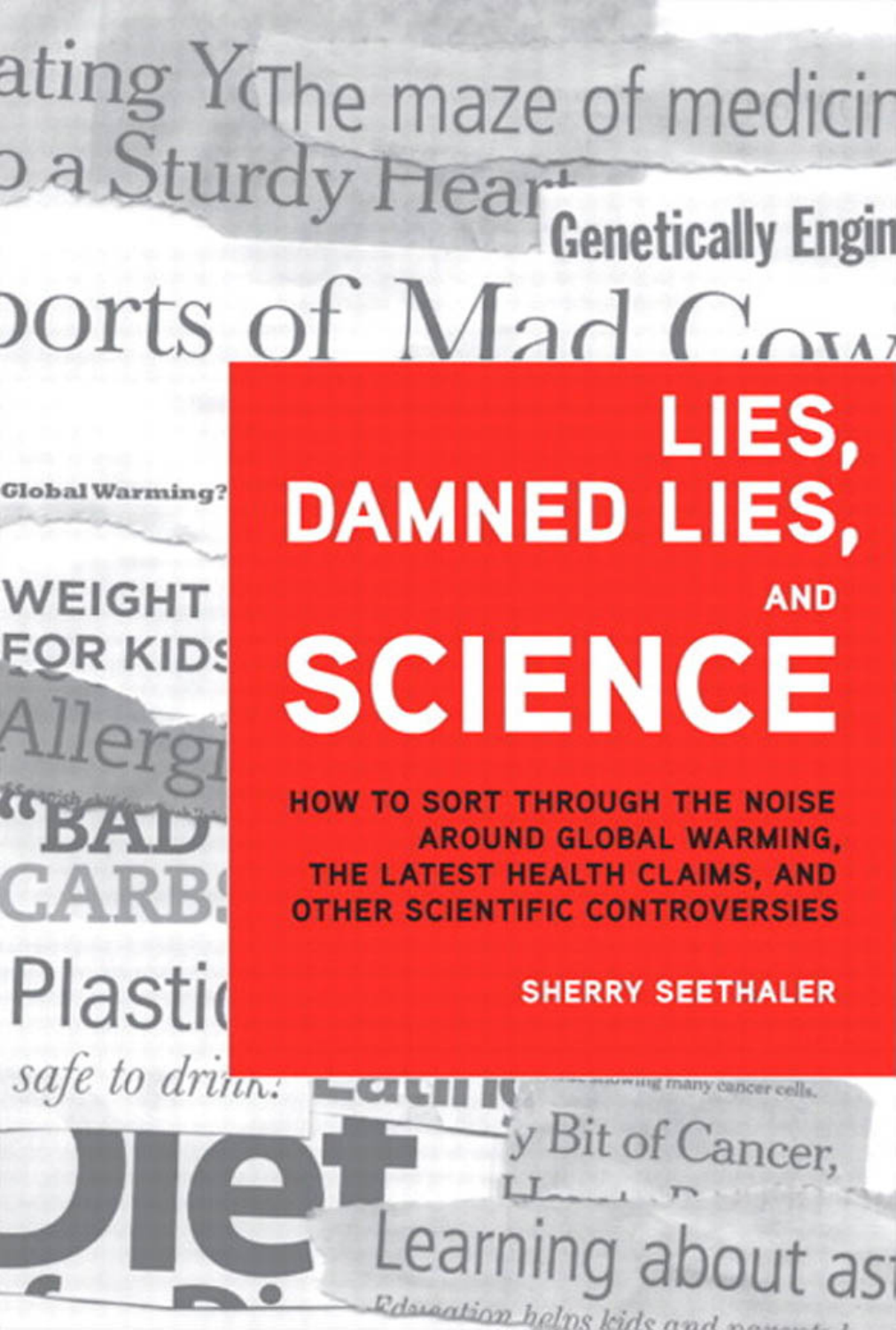Vice President, Publisher: Tim Moore Associate Publisher and Director of Marketing: Amy Neidlinger Senior Acquisitions Editor: Amanda Moran Editorial Assistant: Myesha Graham Development Editor: Russ Hall Digital Marketing Manager: Julie Phifer Publicity Manager: Laura Czaja Assistant Marketing Manager: Megan Colvin Cover Designer: Stauber Design Operations Manager: Gina Kanouse Managing Editor: Kristy Hart Project Editor: Anne Goebel Copy Editor: Geneil Breeze Proofreader: Water Crest Publishing Indexer: Erika Millen Senior Compositor: Gloria Schurick Manufacturing Buyer: Dan Uhrig © 2009 by Pearson Education, Inc. Publishing as FT Press Science Upper Saddle River, New Jersey 07458 FT Press Science offers excellent discounts on this book when ordered in quantity for bulk purchases or special sales. For more information, please contact U.S. Corporate and Government Sales, 1-800-382-3419, corpsales@pearsontechgroup.com. For sales outside the U.S., please contact International Sales at international@pearson.com. Company and product names mentioned herein are the trademarks or registered trademarks of their respective owners. All rights reserved. No part of this book may be reproduced, in any form or by any means, without permission in writing from the publisher. Printed in the United States of America First Printing January 2009 ISBN-10: 0-13-715522-0 ISBN-13: 978-0-13-715522-4 Pearson Education LTD. Pearson Education Australia PTY, Limited.

Pearson Education Singapore, Pte. Ltd. Pearson Education North Asia, Ltd. Pearson Education Canada, Ltd. Pearson Educatión de Mexico, S.A. de C.V. Pearson Education—Japan Pearson Education Malaysia, Pte. Ltd.

#### Library of Congress Cataloging-in-Publication Data

\_\_\_\_\_\_\_\_\_\_\_\_\_\_\_\_\_\_\_\_\_\_\_\_\_\_\_\_\_\_\_\_\_\_\_\_\_\_\_\_\_\_\_\_\_\_\_\_\_\_\_\_\_\_\_\_\_\_\_\_\_\_\_\_\_\_\_\_\_\_\_\_\_\_\_\_\_

Seethaler, Sherry, 1970-

Lies, damned lies, and science : how to sort through the noise around global warming, the latest health claims, and other scientific controversies / Sherry Seethaler. — 1st ed.

p. cm.

ISBN 0-13-715522-0 (hardback : alk. paper) 1. Communication in science. 2. Information resources—Reviews. 3. Global warming. I. Title.

Q223.S33 2008

500—dc22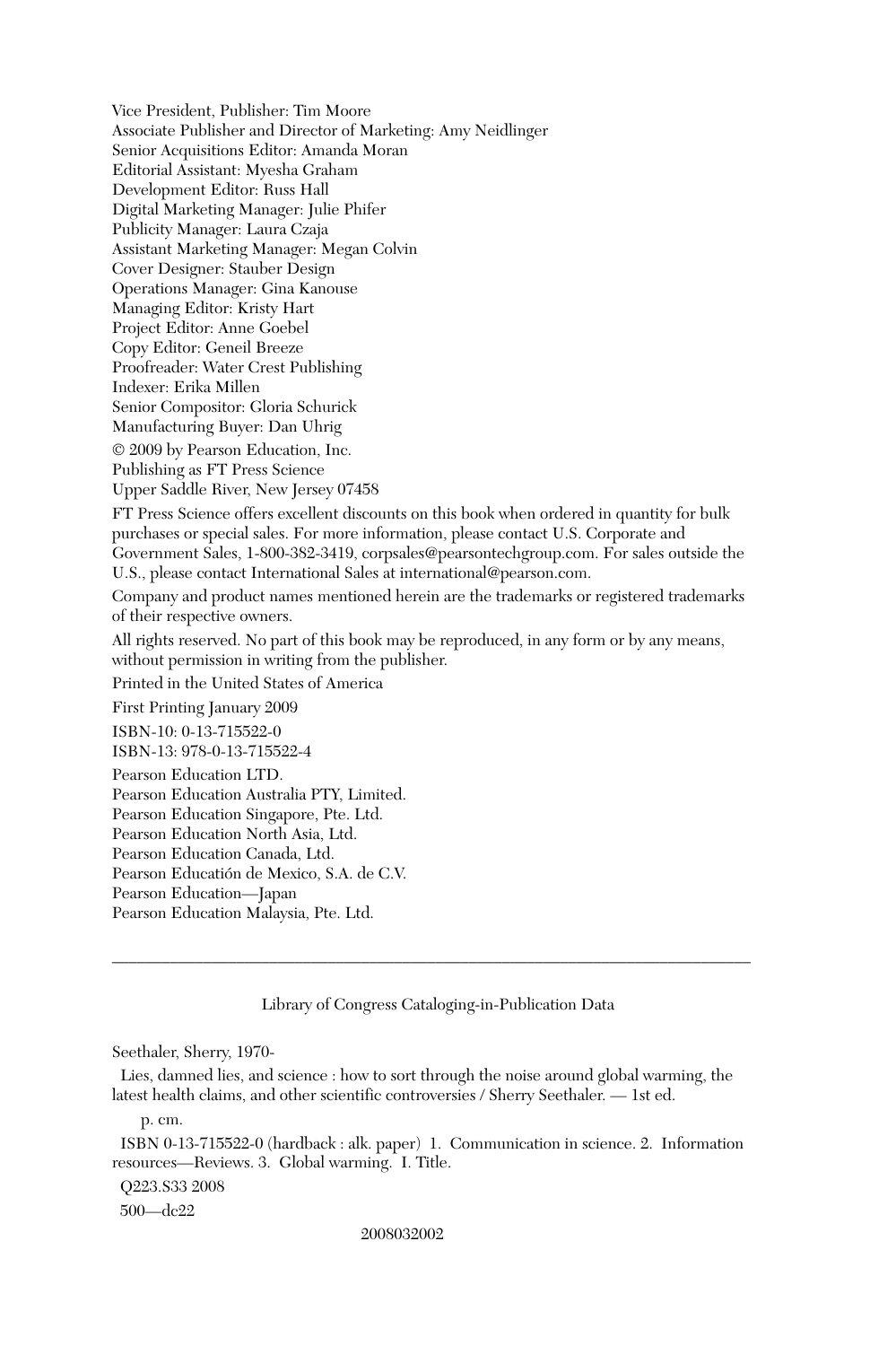# Preface

<span id="page-2-0"></span>*Be very, very careful what you put into that head, because you will never, ever get it out.*

—Thomas Cardinal Wolsey (1471-1530)

My goal in writing this book is to help people make sense of the sciencerelated issues that impact their daily lives. *Lies, Damned Lies, and Science* provides an enlightening approach for contemplating scientific issues, and brings these issues into focus the way new glasses sharpen one's vision. In other words, the book is a new lens through which to view the world. Each chapter reveals a unique set of elements that need to be taken into consideration when reasoning about a complex sciencerelated issue. In addition to bringing these elements into focus, the book shows how they fit together into something greater than a sum of parts.

Most of the messages that bombard us everyday are carefully selected to present just one of a kaleidoscope of possible perspectives on technological, environmental, economic, and health issues such as global warming, mad cow disease, nanotechnology, genetically engineered food, who should take cholesterol-lowering drugs, and what are the merits of banning plastic bags. Oversimplified black-and-white perspectives of issues come from those who have a vested interest in convincing others of their point of view, or who are simply relaying information without thinking critically about it. This book explores ways to achieve more nuanced and balanced perspectives on a wide range of issues.

In a society in which science and technology drive the economy and infiltrate every aspect of daily life, it is dangerous for an elite few to make the decisions about how technology is used, who will be given access to it, and how money is spent to research scientific solutions to societal problems. Ironically, those with the power to make these decisions rarely have any background in science. Therefore, they are especially vulnerable to being hoodwinked by those who hold stake in an issue and have the money to get their voices heard. Yet, we too can make our voices heard through sound, evidence-based political, consumer, and medical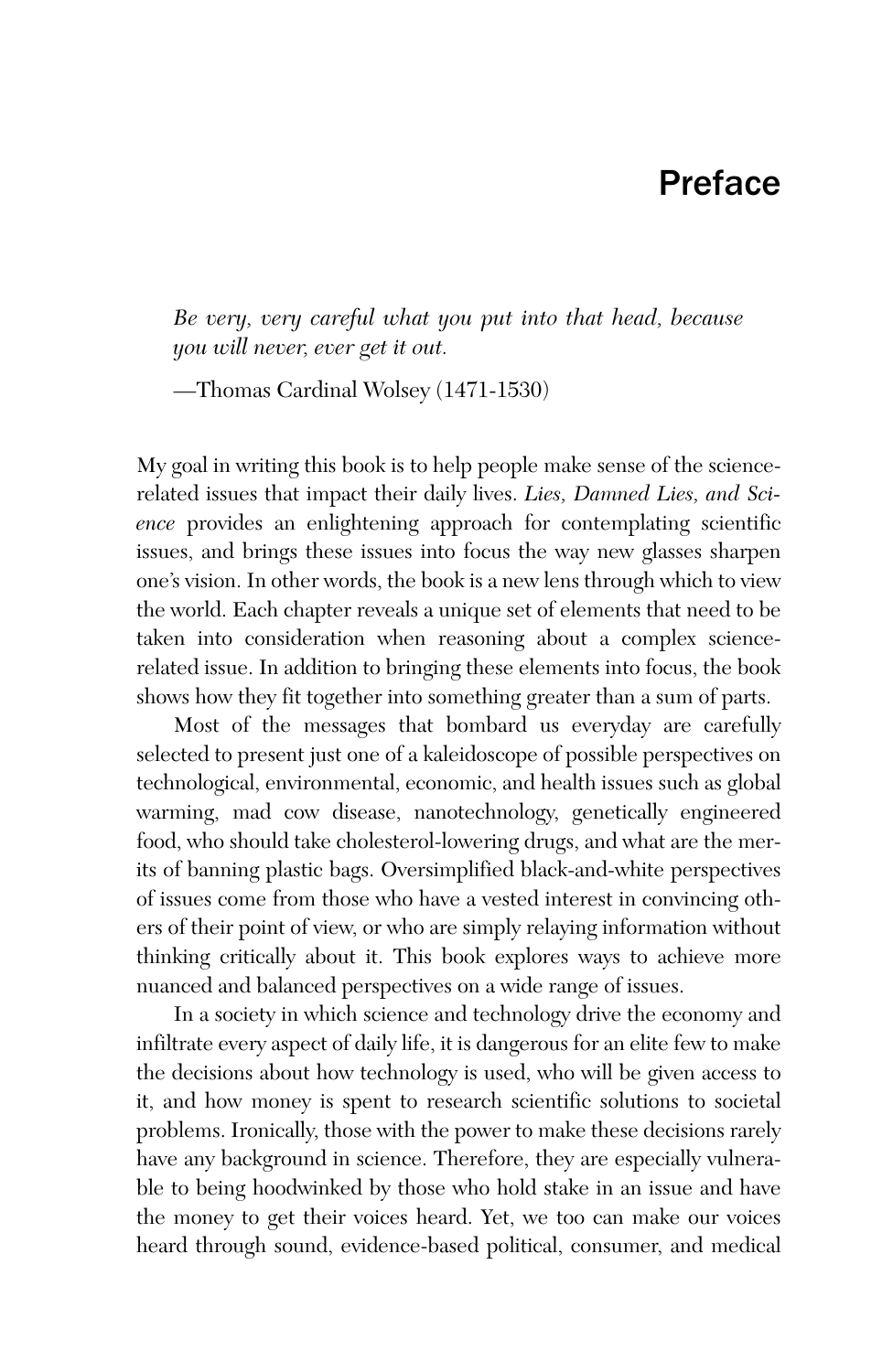decisions. To do this, we need to be armed with the knowledge that makes it difficult for clever stakeholders to deceive us.

Too many people lost confidence in their ability to understand science because they did poorly in science class in high school. However, even folks who excelled in high school science classes and majored in a scientific discipline in college are rarely adequately prepared to think critically about the science they encounter in their daily lives. High school and even college science tends to be focused on facts, formulae, and experiments with known outcomes. In the real world, there is much more uncertainty and interpretation. Decisions about contemporary scientific issues often must be made on the basis of incomplete information, and conflicting viewpoints are the norm rather than the exception. This book unravels the complexity of such issues to help scientists and nonscientists alike identify hogwash and balance tradeoffs to make wellreasoned decisions about science in everyday life.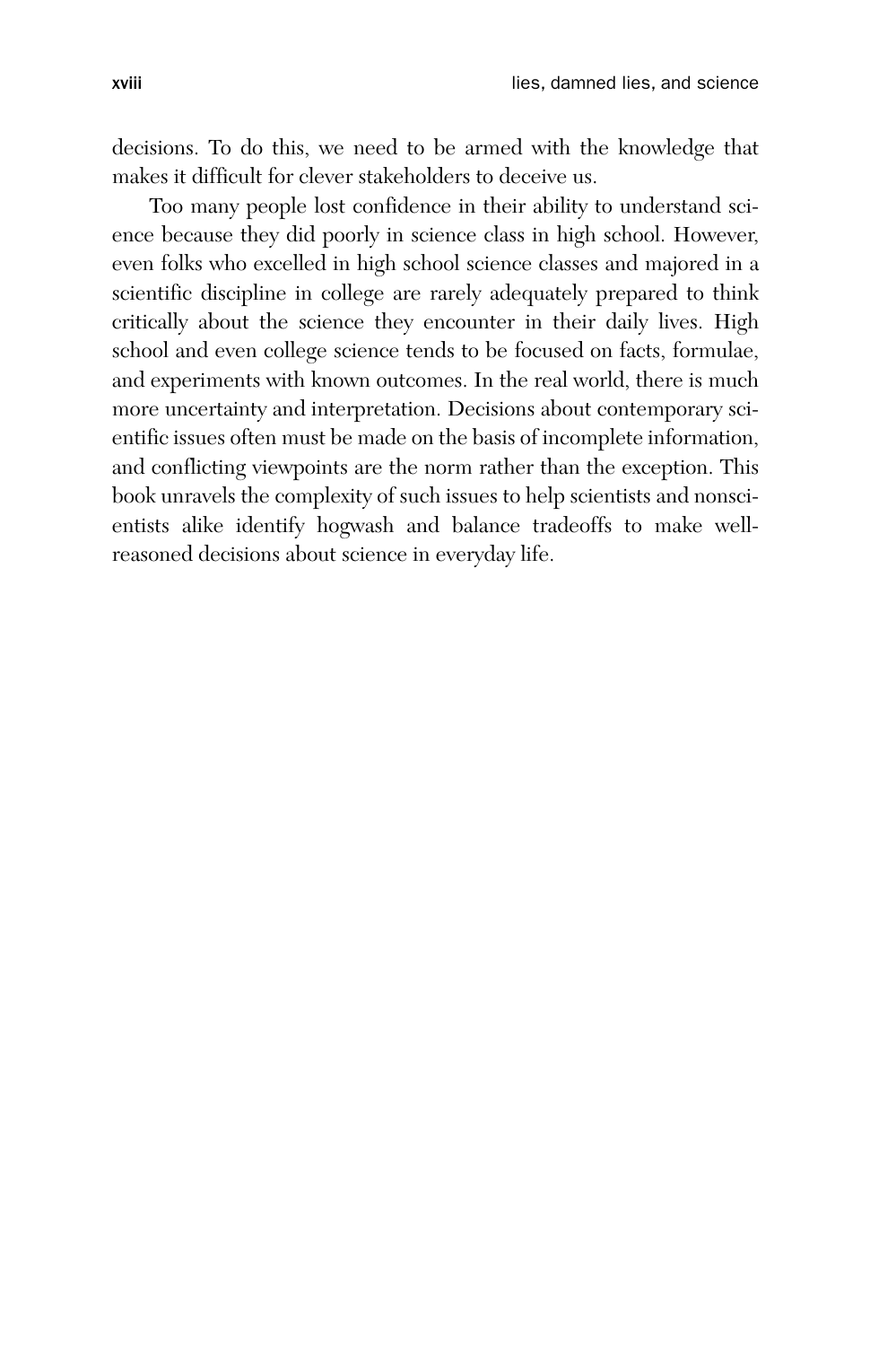# Introduction

<span id="page-4-0"></span>*Knowledge is power.*

—Sir Francis Bacon (1561-1626)

If the words "xylem" and "phloem" bring to mind musical instruments rather than plants, and you could not tell a gastropod from an annelid if one turned up in your breakfast cereal, you are still perfectly capable of learning to see through the hype and hogwash that come your way. This book will give you something more powerful than facts. It will give you tools—the kind of tools that no one (not even the self-proclaimed science nerd) learned in school. The power of these tools is that they can be applied to any issue that arises. New facts will come to light over time, and old ones will be overturned, but these tools will last you a lifetime. They will help you interpret information that comes your way, and they will make it possible to pinpoint the relevant information that is missing from the discussion.

Science is omnipresent. We are surrounded by the fruits of the labors of scientists and engineers—from computers and cell phones to genetically engineered food to sportswear made from new types of fabric. Labels on snacks inform us that they are "all natural" or "reduced fat." Television commercials tell us to ask our doctor about medicines that can make us happier, more carefree, and full of energy. Headlines warn about the emergence and spread of new diseases. Our politicians hotly debate issues such as the regulation of stem cell research and what to do about global warming.

Consequently, science is central to an increasing number of the decisions we make each day. But while science is prevalent, the sciencerelated information that comes to us is piecemeal and disconnected, often misleading, and sometimes dead wrong. To make matters worse, the textbook science we learn in school leaves us unprepared for grappling with complex contemporary scientific issues. Making science-related decisions in our daily lives requires more than the scientific "facts" we had to memorize and recall on tests. Sound decisions require the careful weighing of the pros and cons—tradeoffs—of each possible choice.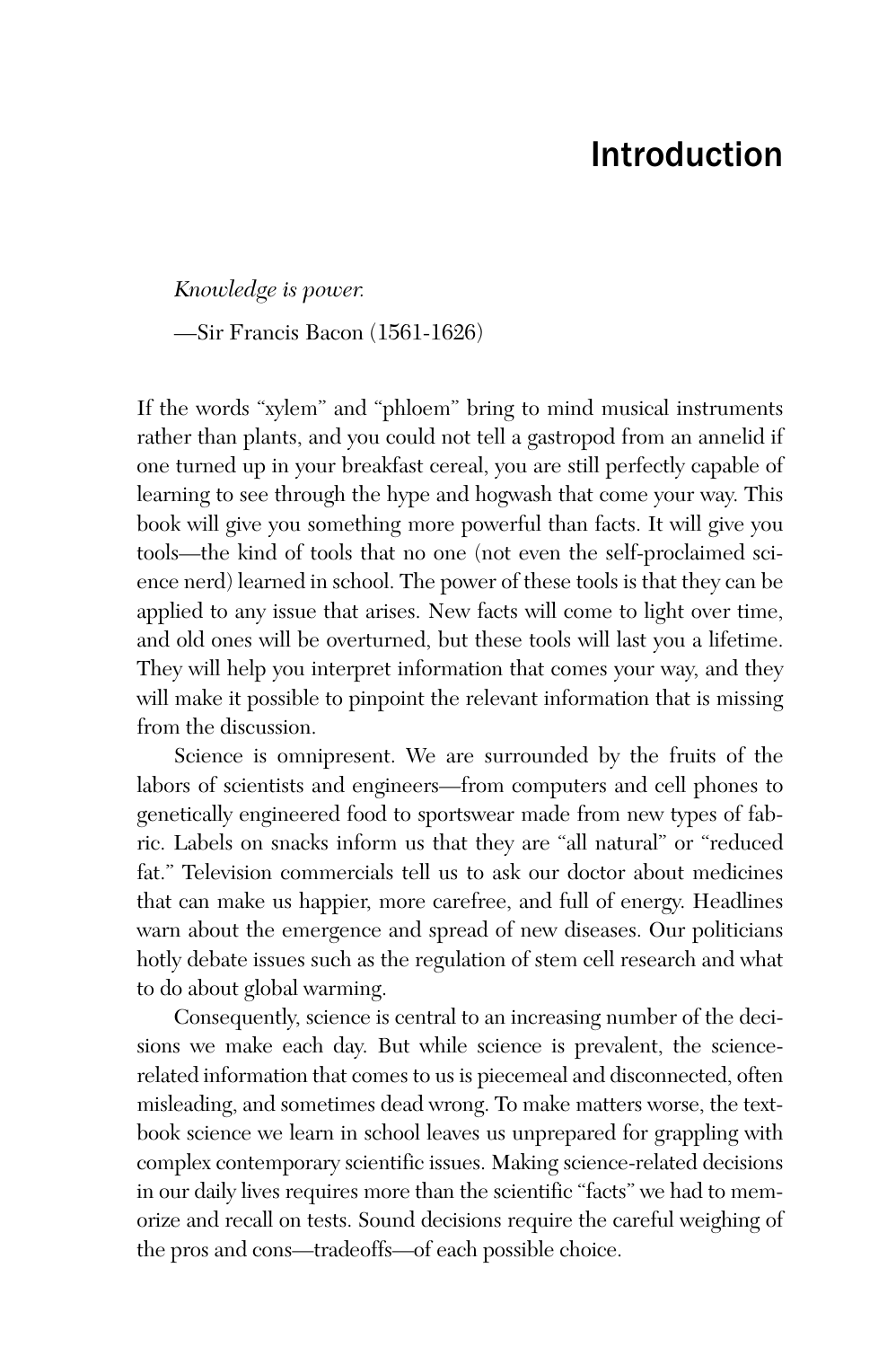<span id="page-5-0"></span>Every decision has tradeoffs. For this reason, we must be willing to challenge our politicians, lobbyists, marketers of consumer goods, proponents of the latest diet craze, and even our doctors. We should demand more balanced assessments of the impact of new legislation, the risks and benefits of new technologies, and the side effects of treatments for ailments. Unfortunately, our willingness to accept simple answers can make it easy for advertisers to pull the wool over our eyes, and make us deaf to the voices of dissenters when a clever-talking politician makes an action sound sensible and foolproof.

*Lies, Damned Lies, and Science* will empower people of all ages and educational backgrounds to think critically about science-related issues and make well-balanced decisions about them.

Those who promote incorrect information, either because they are trying to manipulate you, or because they themselves have been duped or are simply misinformed, rarely have more knowledge about science than you do. What they have are skills at using information to suit their purposes. Your strongest line of defense against them is the set of tools you will learn in this book. After reading *Lies, Damned Lies, and Science*, you will have a solid grasp of how scientific knowledge develops, a familiarity with the kinds of individuals and groups filtering the scientific information that comes your way, and an understanding of the multitude of ways in which they can hoodwink you. As you read each chapter, you will become increasingly impervious to the efforts of others to manipulate you with misinformation.

Each of the ten chapters in the book describes one tool and illustrates it through thought-provoking topics in health, the environment, and technology, including the genetic engineering of crops, mad cow disease, global warming, electromagnetic fields, and drug treatments for depression. Every chapter will take you one step closer to being a savvy scientific reasoner. The chapters reveal how to

- **1.** Understand how science progresses and why scientists sometimes disagree.
- **2.** Identify those who hold stake in an issue and what their positions are.
- **3.** Elucidate all the pros and cons of a decision.
- **4.** Place alternatives in an appropriate context to evaluate tradeoffs.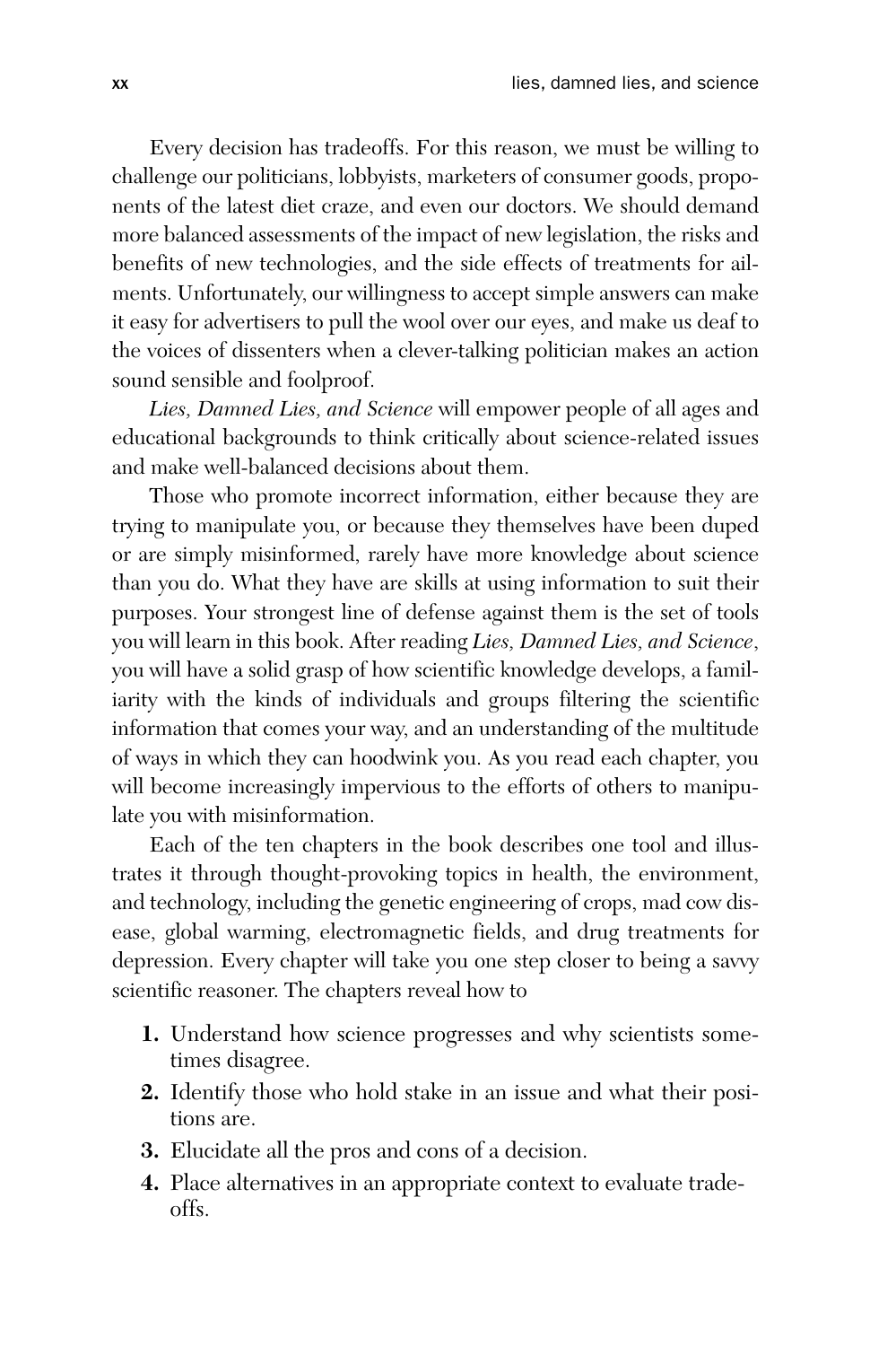- **5.** Distinguish between cause and coincidence.
- **6.** Recognize how broadly the conclusions from a study may be applied.
- **7.** See through the number jumble.
- **8.** Discern the relationships between science and policy.
- **9.** Get past the ploys designed to simply bypass logic.
- **10.** Know how to seek information to gain a balanced perspective.

**Chapter 1, "Potions, Plot, Personalities."** Everyone who has done science experiments in high school or as a freshman in college knows that there is only one correct outcome for an experiment, so why would scientists disagree about scientific findings? Sadly, school science usually presents an unrealistic view of how science really progresses. It gives the impression that doing science is about completing a set of steps, akin to following a recipe. This perspective fails to help us reason about current issues in science—science in the making. Without understanding why there could be legitimate reasons for scientists to come to different conclusions, it is frustrating to hear that scientists disagree, or that they have changed their minds about science-based advice they gave in the past. By understanding how science works, especially the role of interactions among scientists in the progress of science, it becomes easier to understand why scientists have disputes, to make sense of what is actually being disputed, and to recognize when the media is deliberately hyping disputes between scientists for drama, or missing the dispute entirely.

**Chapter 2, "Who's Who?"** Environmentalists. Farmers. Stockholders. Starving people in the poorest nations. Politicians. Consumers. Scientists. Corporations. These are all groups that have something to gain or to lose from new technologies, new legislation, the funding of various types of research, or the oversight of certain industries. Identifying the different groups can provide order to the cacophony of stakeholders' voices. Also, some voices may be missing from the mix; individuals with the fewest resources are often unrepresented. Knowing who the possible stakeholders are for a particular scientific issue, and seeking out the positions and opinions of those who tend to be less successful at making themselves heard, is essential for coming to balanced decisions.

**Chapter 3, "Decisions, Decisions."** Stakeholders represent their positions in the best possible light by focusing on the positive and omitting mention of the possible negative consequences. Of course, a balanced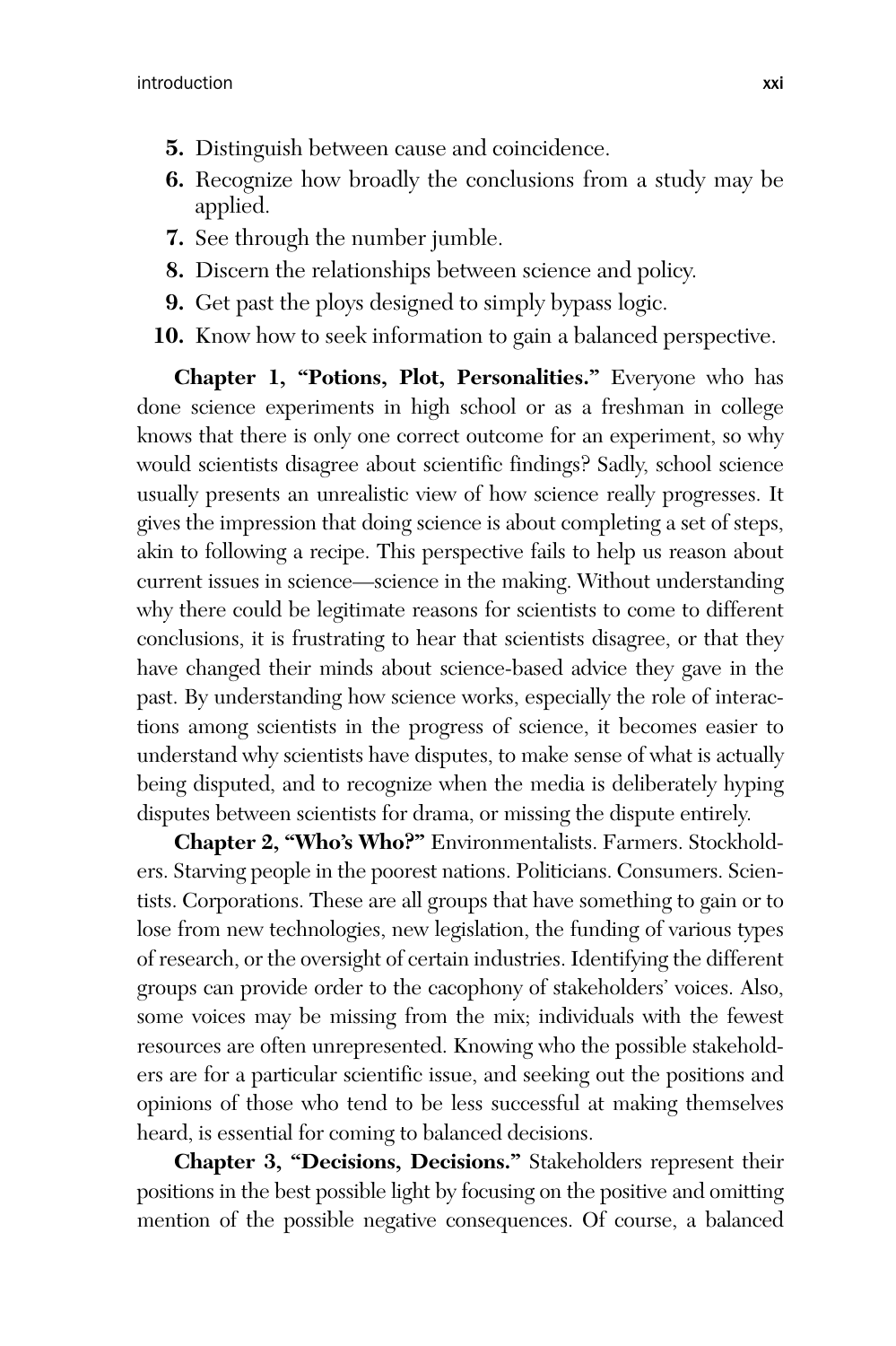decision is one that is made by sorting through all relevant options and assessing the pros and cons of each. Otherwise, if alternatives and possible consequences are omitted from consideration, a decision is essentially being made at random. It is not much more informed than drawing choices from a hat. Since stakeholders cannot be depended on to present the whole picture, it is essential to be familiar with the themes of tradeoffs that arise in decisions about science-related issues. Using knowledge about these themes of tradeoffs, you will be able to ask the right questions to get the full set of alternatives and possible outcomes to make an informed choice.

**Chapter 4, "Compare and Contrast."** Ideas can be misleading when they are taken out of the big picture context, or when something is evaluated without reference to its alternatives. Imagine someone said that he is from a place where a loaf of bread costs a nickel. To make that information meaningful, most people would automatically ask about the typical earnings of an individual from that place. However, too often when we receive information, we fail to ask, "compared to what?" For example, if the news tells us that a new surgical method has led to 3,000 deaths, we jump to the conclusion that the surgical method is dangerous. But dangerous relative to what? Does not having surgery to correct the illness lead to more deaths? What treatment was used previously, and how did patients fare with it? Considering issues in an appropriate context will help you accurately evaluate the pros and cons of a decision.

**Chapter 5, "What Happens If…?"** What is compelling proof that a nutritional supplement can boost the immune system, that human activities are changing global climate, or that a new technology is not deleterious to human health? Many claims are about a factor causing some result. The evidence offered in support of these claims ranges from the testimonials that bombard us everyday, "Product X changed my life," to the controlled scientific experiment. Despite what the plethora of claims may lead one to believe, it is difficult to prove that two things are linked by cause rather than coincidence. Delving into the strengths and weaknesses of the different types of evidence reveals when it is and is not possible to conclude that there is a causal link between two occurrences.

**Chapter 6, "Specific or General."** Data collected under one set of circumstances are often used to draw conclusions about different circumstances. For example, conclusions may be drawn about the danger of a chemical to human health based on toxicity tests in animals. However,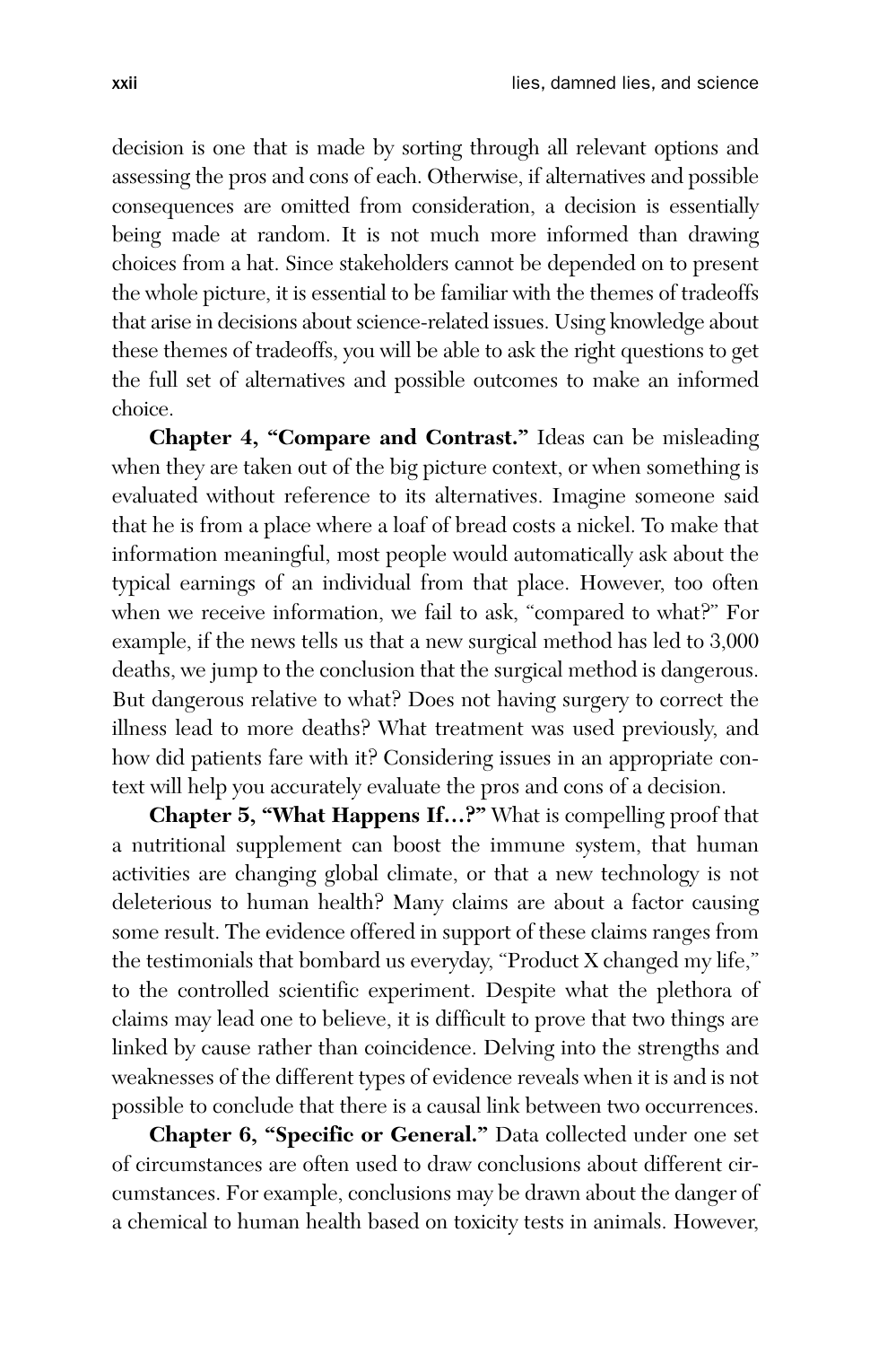<span id="page-8-1"></span><span id="page-8-0"></span>data collected with one population, in a specific location, under certain conditions, or at a particular epoch cannot necessarily be legitimately applied to other situations. Because stakeholders often apply conclusions much more widely than they should, it is critical to understand what kinds of problems can arise when findings are applied to novel situations.

**Chapter 7, "Fun Figures."** Many stakeholders will attempt to blind you with statistics. Used correctly, statistics can be informative, but more often than not, the numbers are inadvertently misleading or are deliberately being used to tell lies. Evaluating the statistics presented by stakeholders does not require sophisticated math skills. Instead, it is a matter of identifying the common pitfalls that arise when interpreting what the numbers mean, such as confounding factors, lack of significance, meaninglessness, and oddities in the way the data were collected.

**Chapter 8, "Society's Say."** Science is embedded in a greater social fabric. Society puts limitations on the kinds of experiments that can be performed by prohibiting experiments deemed unethical. The availability or lack or funding for certain types of research projects also impacts science. For example, following the attacks of September 11, 2001, and the anthrax mailings, scientists whose research had applications to the war on terrorism found it easier to get research funds. Science and society intersect in another way when questions arise about scientific issues that cannot be answered by science itself. These ethical and moral questions come into play when individuals and governments make decisions about scientific issues. Ethical and moral questions are not constrained to traditionally sensitive issues such as the use of stem cells from human embryos. Ethical concerns, including how much risk is acceptable and how taxpayer dollars should be spent, arise in debates about issues like the use of pesticides, nuclear power, space exploration, and how to tackle diseases that plague developing nations. To judge the soundness of new policies, it is important to understand what values were applied to develop them.

**Chapter 9, "All the Tricks in the Book."** We all want to believe that our brains sort through information in the most rational way possible. On the contrary, countless studies by psychologists, educators, and neurobiologists show that there are many foibles of human reasoning. Common weaknesses in reasoning exist across people of all ages and educational backgrounds. For example, confirmation bias is ubiquitous. People pay attention to information that supports their viewpoints, while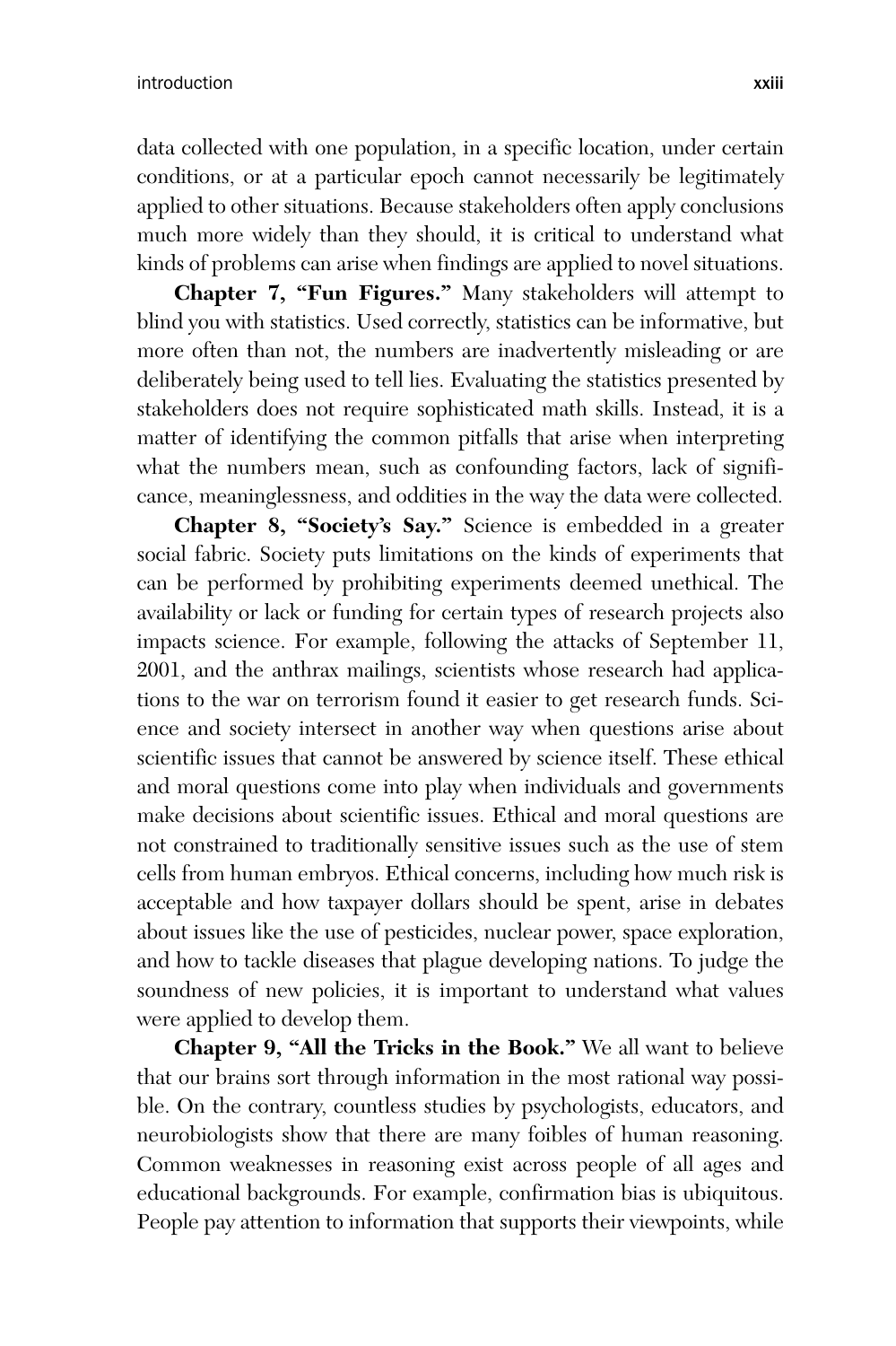ignoring evidence to the contrary. Confirmation bias is not the same as being stubborn, and is not constrained to issues about which people have strong opinions. Instead, it acts at a subconscious level to control the way we gather and filter information. Most of us are not aware of these types of flaws in our reasoning processes, but professionals who work to convince us of certain viewpoints study the research on human decision making to determine how to exploit our weaknesses to make us more susceptible to their messages. Becoming more aware of our own vulnerabilities stymies their efforts.

**Chapter 10, "Fitting the Pieces Together."** Making sense of an issue requires knowing when to ask questions, what questions to ask, and whom to ask. It is critical to take stock of the information presented, and determine what information is missing. For complex issues, information gathering is akin to peeling an onion; successive levels of understanding reveal themselves as one digs deeper for information. With practice, it becomes natural to move between these levels of understanding when reasoning about an issue. In doing so, what was once an impenetrable mass will reveal its various components. Building on the tools introduced in Chapters 1 through 9, Chapter 10 discusses the different levels of understanding that play a part in making sense of science-related issues. It also provides details about where to find information and the reliability of different sources of information.

**Conclusion, "Twenty Essential Applications of the Tools."** In this Information Age, lack of information is rarely a problem. Instead, the challenge is sifting through and making sense of mounds of information. The tools discussed in Chapters 1 through 10 facilitate the sorting and synthesis of information by focusing attention where it is needed most. They provide a framework that can organize what seems like hopeless complexity into a comprehensible set of ideas, useful for making decisions and integrating new ideas as they come along. The Conclusion lays out the ideas discussed in *Lies, Damned Lies, and Science* in a handy, easily referenced format that will facilitate sense making about new issues as they emerge.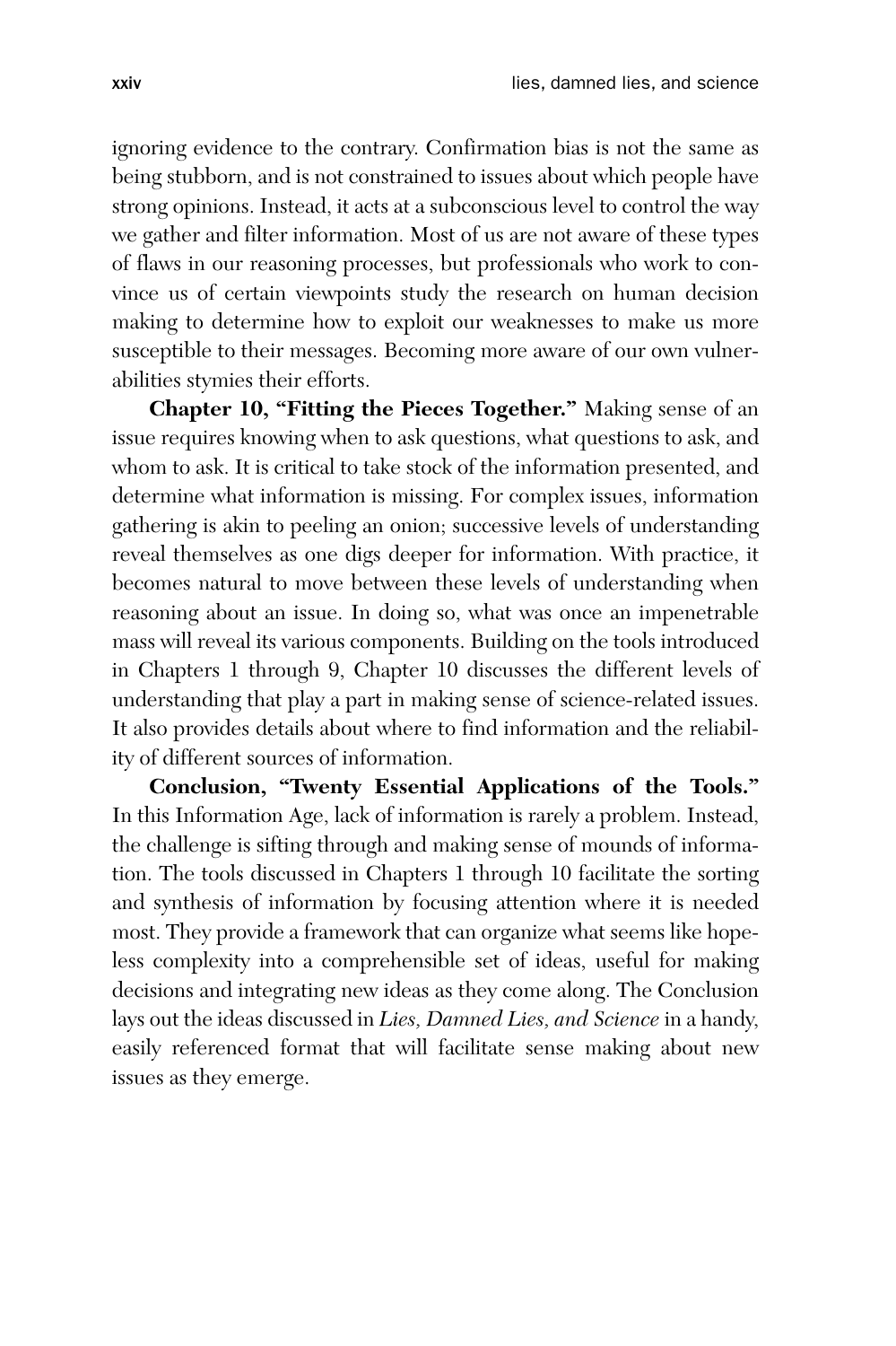# 1

# Potions, plot, personalities: understand how science progresses and why scientists sometimes disagree

In the sixth Harry Potter book, *Harry Potter and the Half-Blood Prince*, Harry developed a flair for making potions by following instructions handwritten in the margins of his potions textbook by the book's previous owner. To make a Draught of Living Death, for instance, the handwritten notes in Harry's book advised him to stir his potion clockwise after seven stirs in the opposite direction. The tiny tweak in the procedure helped Harry achieve potion perfection. Meanwhile, Harry's brilliant friend, Hermione, who carefully followed the original textbook instructions line by line, became frustrated when she could not get her potions to turn out properly. Of course, at Hogwarts School of Witchcraft and Wizardry, potion making relies on magic. Surely, in a university laboratory outside J. K. Rowling's magical world, the synthesis of chemicals would not be affected by something as insignificant as how the chemicals are stirred? Surprisingly, when a published chemical reaction—the cleaving of bonds between carbon atoms—inexplicably stopped working, a frustrating eight-month investigation did indeed trace the problem to how the solution was stirred. Iron was leaching out of the well-used magnetic stir bar of the chemist who developed and published the chemical reaction. It turned out that the metal was important for catalyzing the reaction. Researchers attempting to replicate the reaction had unwittingly removed the catalyst because they were using a new stir bar with its metal core well sealed in its plastic casing. There was no need to invoke the supernatural to explain the mystery of the failed reaction—the findings were published in the sedate chemistry journal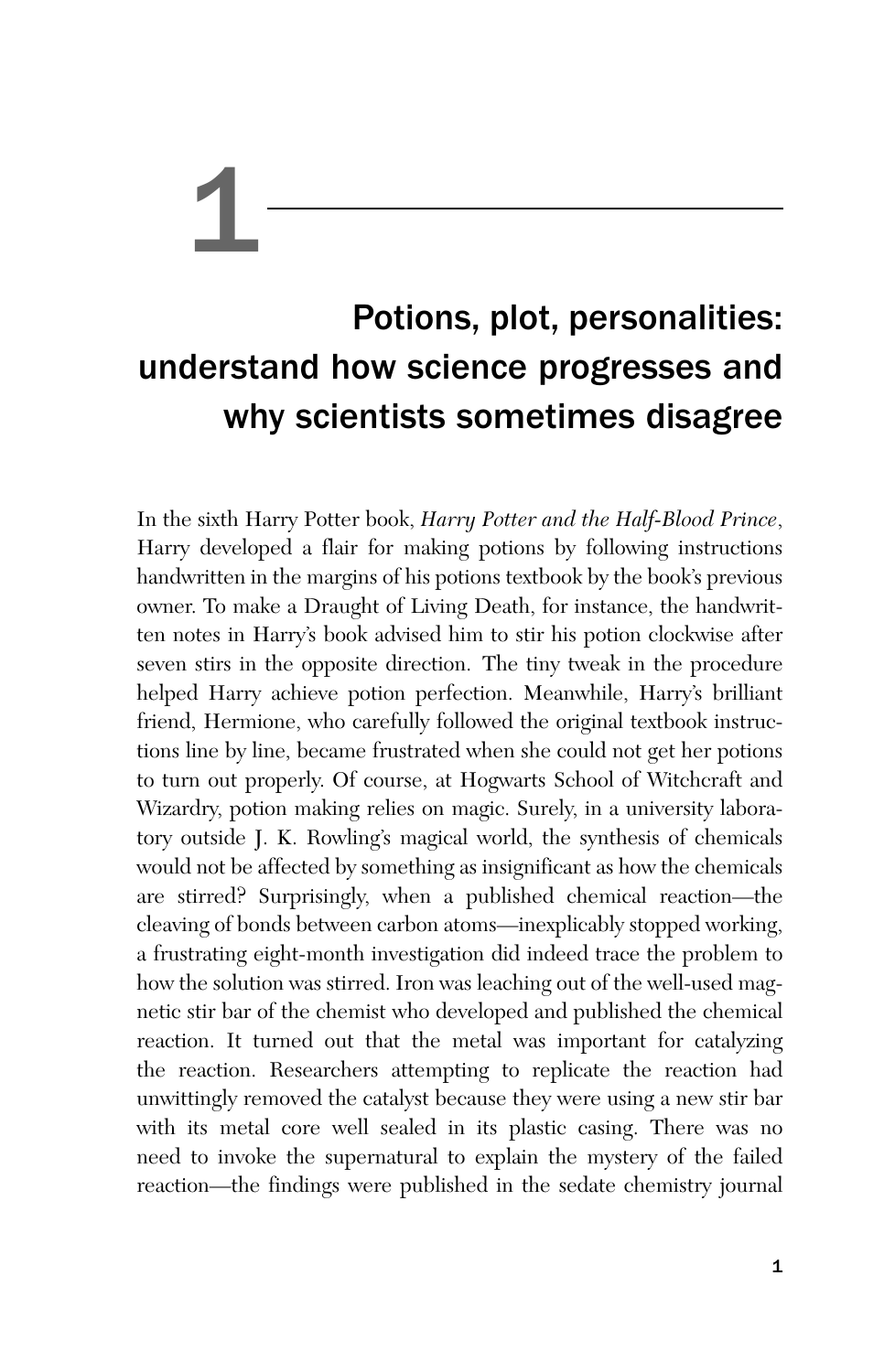*Organometallics*—but this example shows that science, like *Harry Potter*, has a plot with unexpected twists and turns. Because the science that comes to us in our daily lives is usually science-in-the-making, to make sense of it, it is essential to understand how science really progresses.

Brewing chemicals in a laboratory is a stereotype that comes to mind when we hear the word "scientist," but scientists actually engage in a wide range of activities. Many scientists—for example, ecologists, archeologists, climatologists, and geologists—spend much of their time doing field research. This may involve documenting the behavior of animals in the wild to understand population declines, collecting ice cores in Antarctica and using gas bubbles trapped within them to gain information about changes in the earth's atmosphere over time, or recording seismic activity near volcanoes or fault lines.

Of course, scientists often do spend considerable time in a laboratory, but the work they do there differs depending on several factors. Some of these include: whether the laboratories are affiliated with universities, hospitals, companies, zoos, or the government; how many scientists work there; how much funding they have; what kinds of research questions they focus on; what kind of equipment is used; and even where the labs are located. For example, physicists who study neutrinos—one of the fundamental particles that make up the universe—use special laboratory facilities a mile or more beneath the earth's surface.

It should come as no surprise, then, that despite what most science textbooks may lead you to believe, there is no single method of doing science. This is one of three aspects of science frequently misrepresented by precollege and even college science courses. The second problem with these courses is that they leave the learner with the impression that science is merely an accretion of new ideas. However, in reality, controversy and revolutions in scientific thought are common features of science. Third, despite stereotypes of scientists as loners, interactions between scientists play many important roles in the progress of science. This chapter dispels the myths about these aspects of scientific progress and reveals how dispelling each myth can make one a more critical consumer of the claims about science that come through the media and other sources.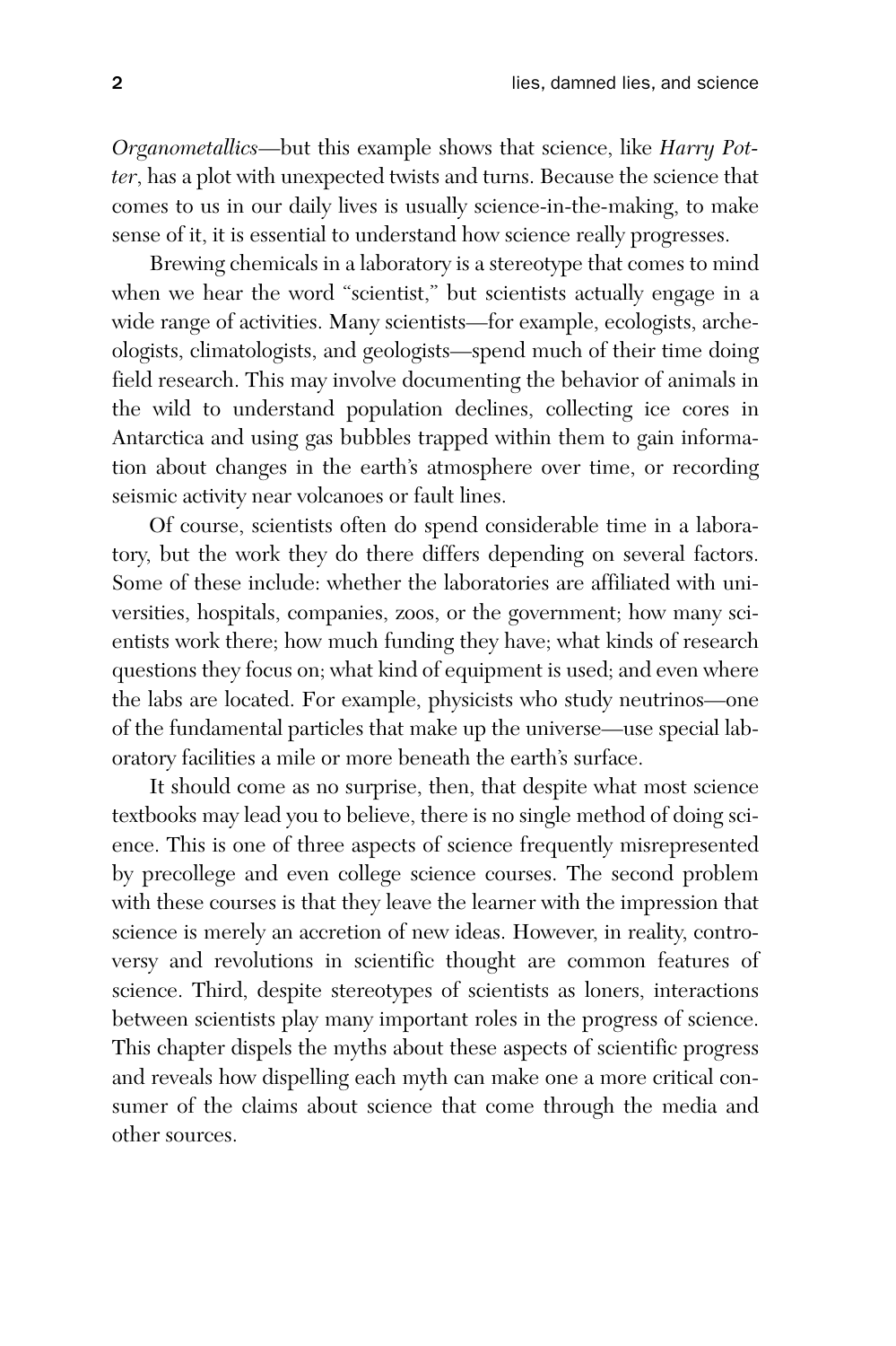# "The scientific method"—not as easy as pi

Introductory science textbooks often lay out a neat set of steps they refer to as "the scientific method" and leave readers with the impression that this is all they need to know about how science is done. The steps most texts describe can be summarized more or less as follows:

- **1.** Develop a hypothesis.
- **2.** Design an experiment to test the hypothesis.
- **3.** Perform the experiment and collect data.
- **4.** Analyze the data collected.
- **5.** Decide if the data support or refute the hypothesis.

This view of science is oversimplified, incomplete, and sets people up for failure when they try to make sense of science in the real world. While it might be reasonable to give children a simplified view of science to begin with, the problem is that many people, even college students who major in science, never get to see what authentic science is like. With some notable exceptions, undergraduate science laboratories are cookbook exercises, and undergraduate lecture courses are just that lectures, usually more about presenting facts to be memorized than discussing how those facts came to be. For those who go on to graduate school in the sciences, it is often a shock when it takes months to figure out why experiments are not working, that what initially seemed to be an exciting result is an error, or (for the lucky ones) that what seemed to be an error turns out to be an exciting result.

The process of testing hypotheses is not nearly as cut-and-dried as the textbook scientific method would lead one to believe. First, multiple hypotheses are possible, but the one that ultimately stands up to the test may not be apparent from the start. It may only be proposed after several other hypotheses have been eliminated. Second, there may be more than one type of experiment that can be done to test a hypothesis, and each possible experimental test will have its own set of pros and cons. These include time and cost required, expected accuracy of the results, feasibility of applying the results to other situations, ease of acquiring the necessary equipment, and amount of training needed to use that equipment. Then again, the tools or techniques required to rigorously test the hypothesis may not exist. For example, geologists cannot physically probe the center of the earth. Instead they must make inferences about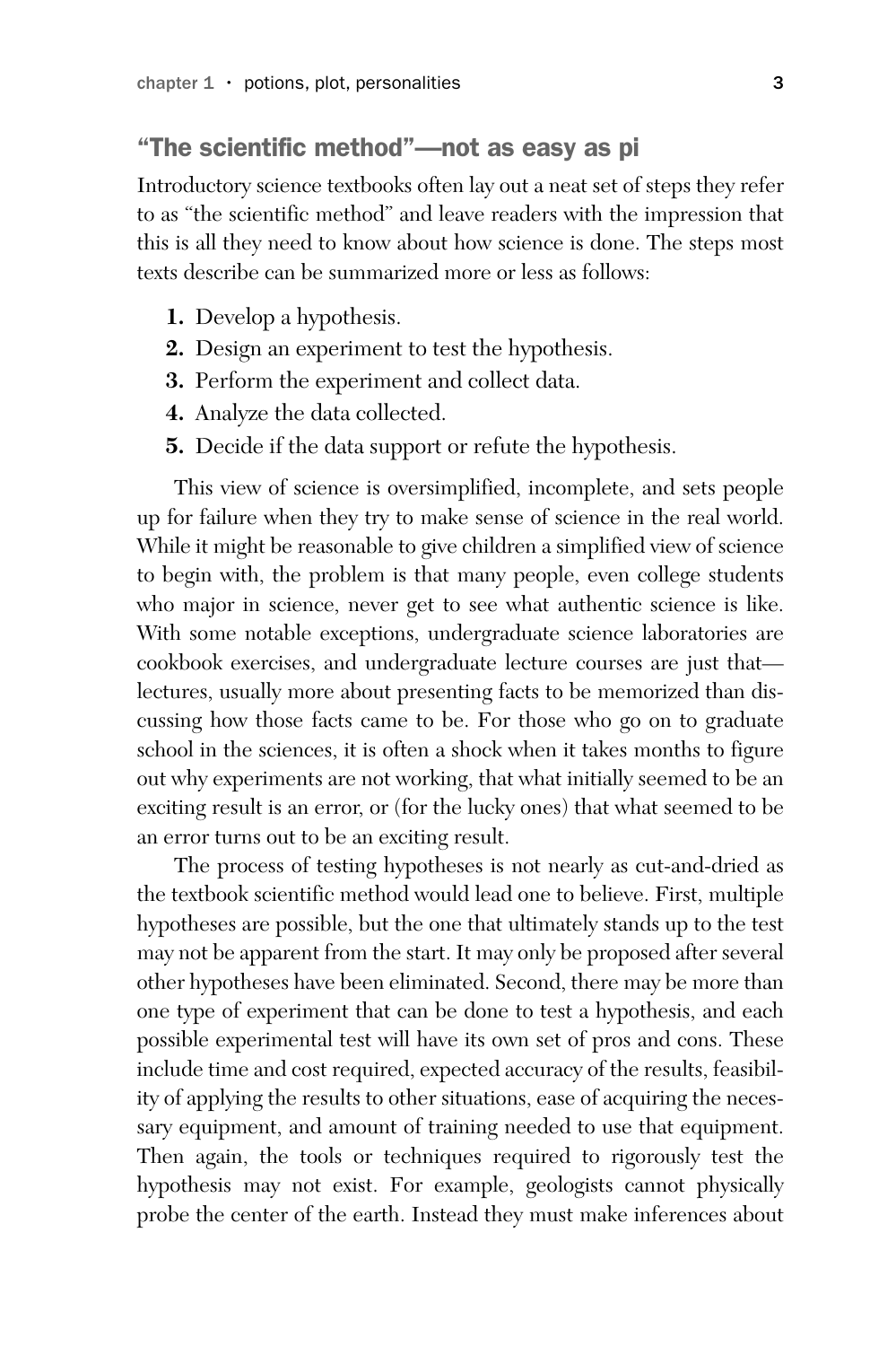it based on seismic data. Third, data analysis is rarely simple and straightforward. Decisions must be made about whether to include data that appear spurious, what to do if experimental subjects dropped out of an experiment before it was over, and, as discussed in the next section, how to interpret data that was collected using new technologies. Finally, it may be possible to draw more than one conclusion from the same data. For example, if multiple factors can each play a role in causing something, it will likely take more than one experiment to tease them apart. A discussion of these caveats of designing experiments and interpreting data is usually absent from media reports about science.

#### *With new tools, researchers can answer new questions—but only after the bugs are worked out*

Over time, as new technologies develop, scientists can begin to test hypotheses they could not have tested in the past. But for the conclusions drawn from experiments using new procedures or new technologies to be accepted by the scientific community, other scientists must agree that the new technique does measure the effect of interest, and that what is being "observed" is real.

For example, chemists often want to know the structure of particular molecules. This information is used in many ways, including drug design. One way to determine a molecule's structure is Nuclear Magnetic Resonance (NMR). NMR relies on the fact that when a molecule is placed in a magnetic field and probed using radio waves, the behavior of the nucleus of each atom depends on the identity of its neighboring atoms. A chemist can load a vial containing a sample of the molecules of interest into an NMR machine and get a graph that consists of a series of peaks. The structure of the molecule is inferred from this graph. The key word is "inferred." The chemist operates on the assumption that the peaks correspond to atoms, and are not some artifact of the procedure like electrical surges or vibrations in the room.

NMR is a well-accepted experimental technique used everyday by scientists all over the world. For a technique like NMR to become accepted, it must withstand a series of tests. For instance, if an older technique measures the same thing (presumably less efficiently), then the output of the new technique can be compared to that of the old. Alternatively, researchers can study the output of the new technique when it is used to analyze a set of known standards. For a new NMR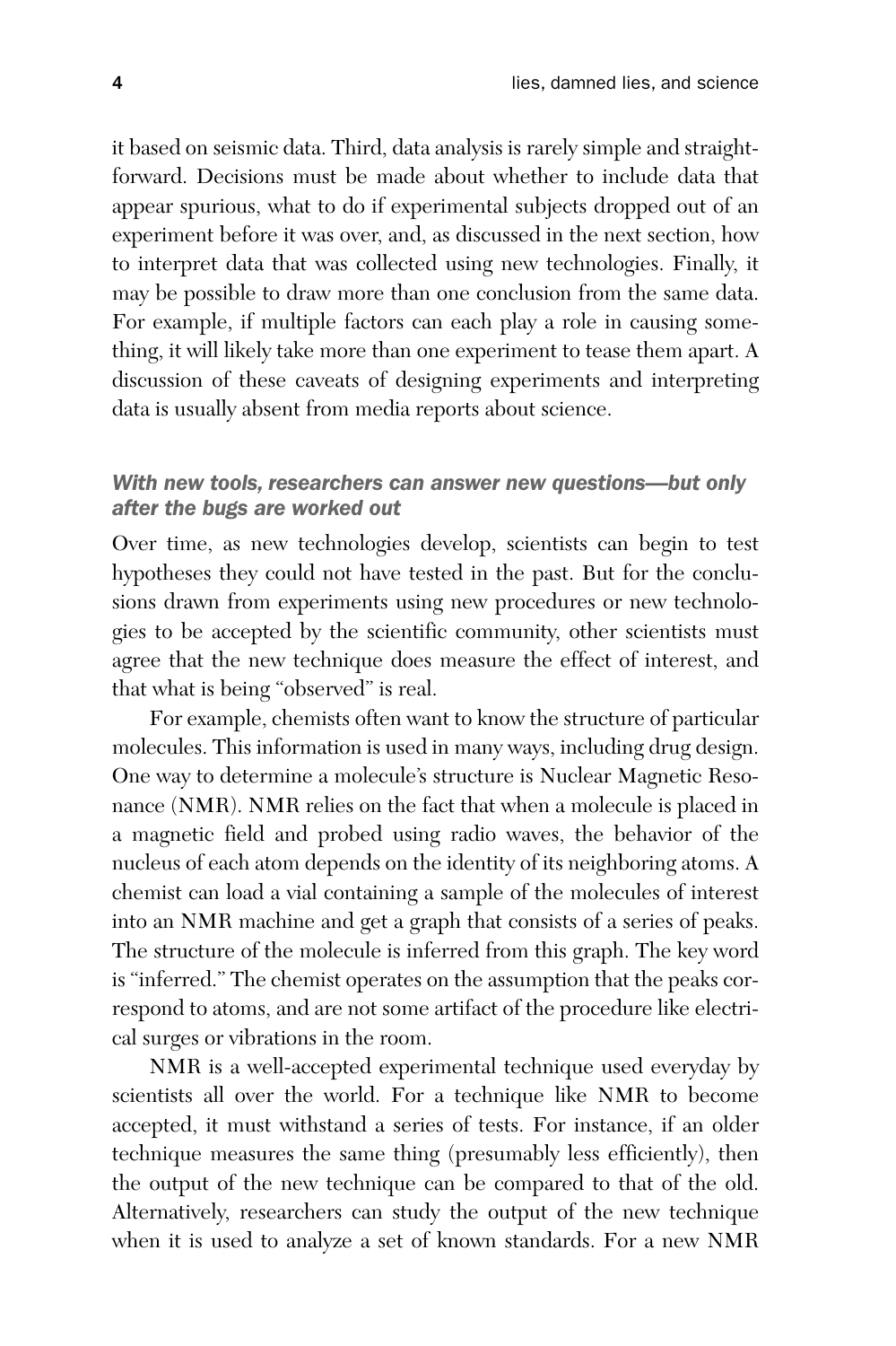technique, scientists could take chemicals that have a known molecular structure, run NMRs, and have other scientists, who did not know what the original samples were, interpret the graphs. If this can be done accurately and consistently over a wide range of samples, the technique can be used to identify unknown samples.

Even when the procedure or technology has been used for a time in one context, or to collect one type of data, applying it to collect another type of data, or to collect data under different conditions, may lead to disputes about what is really being observed. For example, a test that measures the concentration of a specific chemical may work well when the solution being tested is simple. On the other hand, when many other chemicals are present, they may participate in side reactions that interfere with the analysis. So the test may give accurate readings for well water or lake water, but may give false readings when applied to the analysis of blood samples or industrial waste. For this reason, new applications of procedures require careful consideration and verification.

Furthermore, although scientists may agree with each other on what they are observing with a given procedure, they may not agree on what the observations mean. For example, some brain scans allow scientists to measure blood flow to different regions of the brain. By studying changes in blood flow when people engage in different tasks—such as solving jigsaw puzzles, listening to music, memorizing a list of words scientists infer what regions of the brain are necessary for those tasks. But an increase in blood flow does not necessarily mean that region of the brain is "thinking." Other scientists could accept that the scan is indeed measuring blood flow, while arguing that the increase in blood flow means that more messages are being sent through that region of the brain, rather than being processed there, or that the blood flow is due to an increase in cell maintenance and repair that occurs after a region of the brain has finished thinking. They might suggest further tests of the technique to address their concerns.

Uncertainty about what tool or procedure to use, and the risk that results are not what they appear to be, are problems common to all the scientific disciplines. The development of new tools allows scientists to answer questions they could not answer in the past, and the answers to those questions will lead to new questions, and so on. Therefore, new technologies and procedures are crucial to the progress of science. At the same time, other scientists unfamiliar with a new tool may express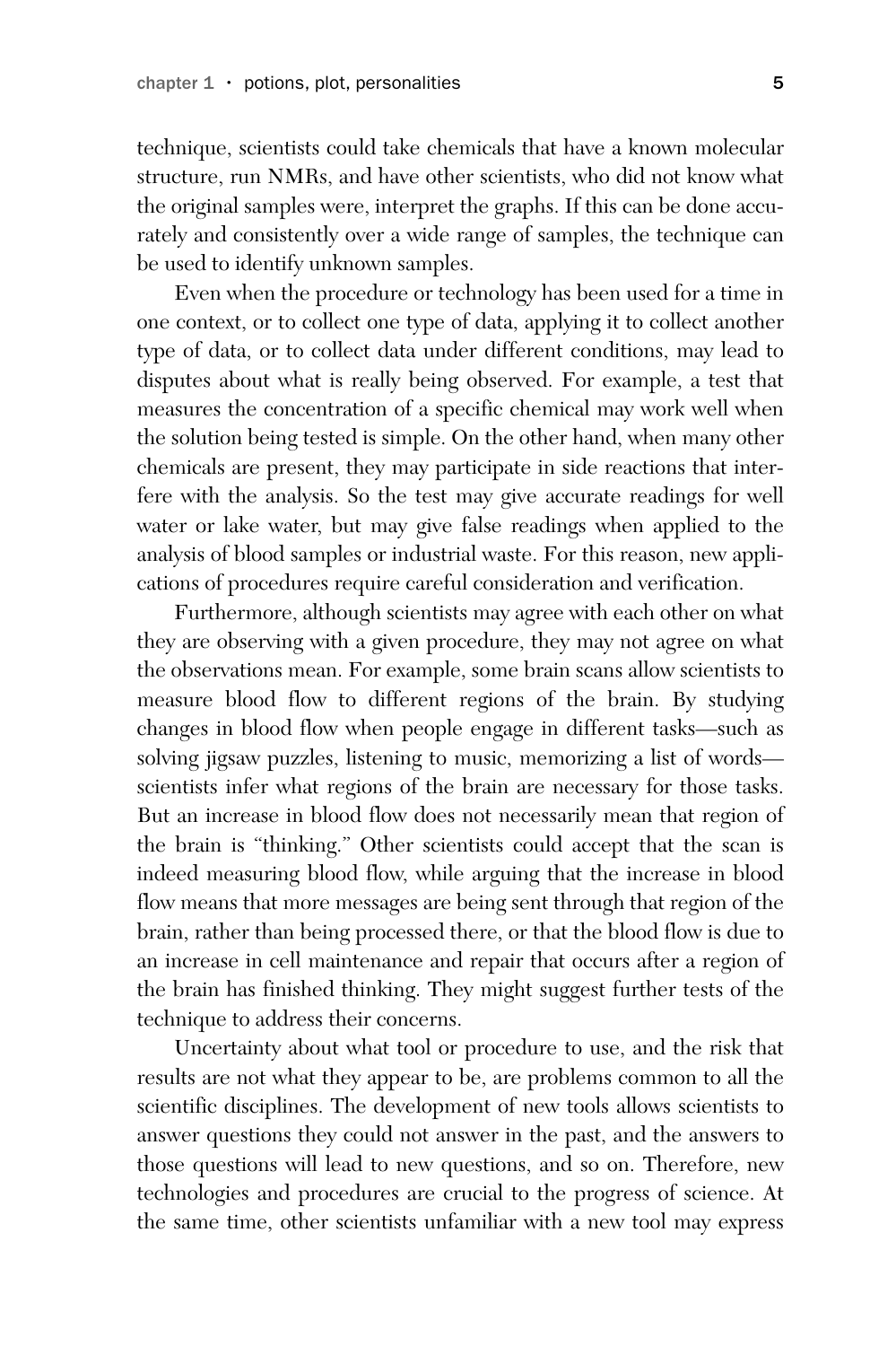skepticism and call for others to replicate the experiments. Because this skepticism often comes to us in the form of sound bites, and because uncertainty about experimental tools is an aspect of science that is not familiar to most people, even people with a bachelor's degree in science, the skepticism may seem like waffling. Waffling is annoying when you are trying to make decisions on the basis of the scientific information that comes your way. However, if a new technique is the source of the uncertainty, time and future experiments will confirm or disconfirm its usefulness and clear up uncertainty.

# Myth #1

Science is a step-by-step process in which scientists develop a hypothesis, design an experiment to test it, perform the experiment, collect data, analyze the data, and accept or refute the hypothesis based on it.

Not exactly. If science really were so straightforward, hypotheses would not remain untested for long periods of time. Scientists would not disagree about results.

#### Implications for making sense of scientific issues:

A basic understanding of the challenges scientists face in testing hypotheses takes the mystery out of why hypotheses remain untested and why scientists disagree. For example, new experimental techniques make it possible to test hypotheses that could not be tested in the past. At the same time, new experimental techniques must hold up to scrutiny before the scientific community will accept the results collected using them. Discord about an experimental technique should not be treated as the sign of an impasse. Instead, the results should be taken into consideration, but decisions based on the results collected using the technique should be conservative until the technique has been rigorously tested.

#### *Models play a critical role in the progress of science*

Volcanoes are a real hit with kids. Build a hollow, cone-shaped structure from some simple household items, throw in some vinegar, red food dye, and baking soda, and whoosh—the eruption makes a big, foaming mess.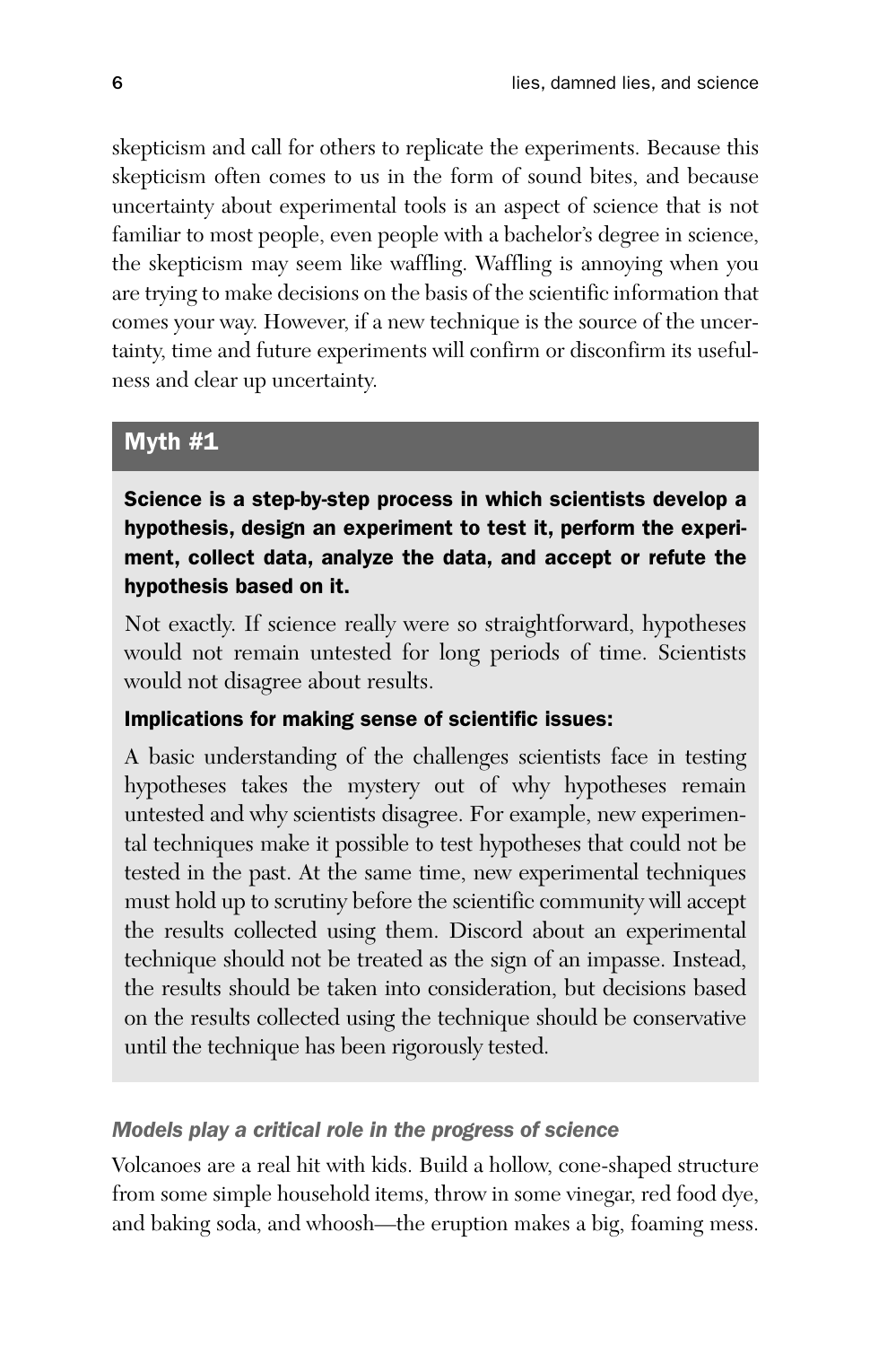Of course, while these science fair model volcanoes bear a superficial resemblance to real volcanoes, they function in a completely different way. Obviously, scientists looking for a system on which to conduct laboratory tests to better understand volcanic eruptions would not turn to the popular science fair volcano. This highlights a critical feature that distinguishes the kinds of models that were used to teach us science and the kinds of models that scientists use to understand the world. On the one hand, teachers and parents use model volcanoes to create excitement and give young students a physical object to which they can tie the earth science concepts they are learning. Likewise, a teacher may use ping pong balls to show how molecules of a gas bounce off each other and the sides of a container. For the purpose of helping students understand difficult scientific concepts, it does not matter that real magma behaves very differently than baking soda and vinegar, or that ping pong balls do not really mimic the behavior of gas molecules. These models make science more visual and are practical teaching tools. On the other hand, if the goal is to use a model to test hypotheses about how things work in the real world, the features of an ideal model are very different. In that case, the model does not have to look like its real world counterpart; it just has to act like it. For example, to understand what is happening in a cell when it switches between different types of fuel (carbohydrate, fat, protein), a plastic model of the cell showing all of the cell's organelles is completely inadequate. Considerably more useful is a computer program that simulates all of the major processes and chemical reactions in the cell.

Scientists use many different types of models, but in recent decades as computers have become increasingly powerful, computer simulations have become essential tools for scientists studying all kinds of complex systems. For example, computational models are used to understand the biological processes occurring within organisms, the functioning of ecosystems of organisms, the evolution of the universe, and climate changes. One kind of computer simulation is like the simulations used to make special effects in movies and computer games in that it aims to create a visual representation of reality (or unreality, in the case of some games and movies). Scientists use these kinds of simulations, for example, to determine the three-dimensional structure of proteins that play a role in different diseases. Knowing the structure of a protein makes it feasible to design a drug that can bind to the protein and modify its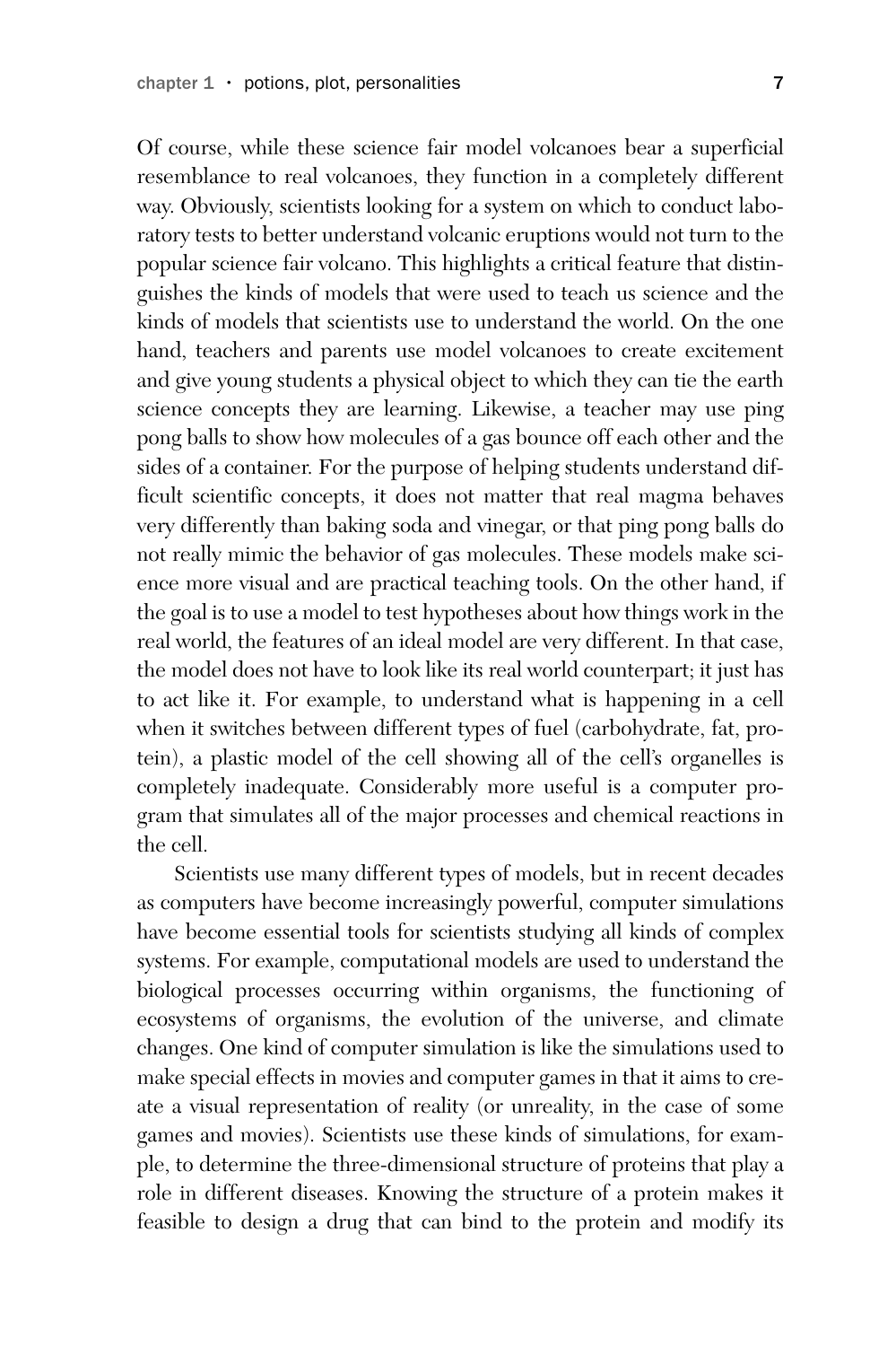function. The second type of computer simulation is considerably more abstract and mathematical. Its output may not visually represent reality at all. Instead, it is used to determine what may occur given a specific set of initial conditions. Will the death of a star of a certain size give rise to a black hole? Given certain patterns of use of a new antibiotic, how long will it take before bacteria that are resistant to that antibiotic become widespread? How many degrees will global temperatures rise if we continue to emit greenhouse gases at the current rate?

Discussions in the media about global climate change frequently mention climate models, and "model-bashing" is a favorite pastime of climate change skeptics. The term "climate model" may bring to mind the familiar television weather map with its movements of air masses, clouds, and precipitation, but climate models are more mathematical and complex than weather forecasts. Rather than predicting the movements of air masses a few days in advance (which is a challenge in itself—no matter what the Weather Channel says, pack an umbrella just in case), climate models deal with larger regions over longer time scales. A considerable number of factors (in scientific lingo—parameters) must be included in climate models. What are the patterns of greenhouse gas emissions, and what quantity of greenhouse gases can be expected to accumulate during the time period under consideration? How much will each greenhouse gas (carbon dioxide, methane, water vapor, and so on) contribute to warming? How will the increase in concentration of water vapor in the atmosphere affect cloud formation? How will the clouds influence temperature? What will be the concentration of atmospheric particles like soot that can act as seeds to trigger cloud formation? What other effects will the atmospheric particles have? How significantly will the warming reduce ice and snow cover, and how much will the resulting decrease in reflectivity further enhance the heating at the earth's surface? How will the uptake of carbon dioxide by plants and the ocean be affected by warming? How could the warming predictions be affected by other natural sources of climate variation, such as cyclic variations in the sun's output or volcanic activity on Earth? Whew!

The need to take all of these different parameters into account means that climate models require tremendous computational power. Supercomputers are often used to do the number crunching. In addition, developing the climate model is not simply a matter of devising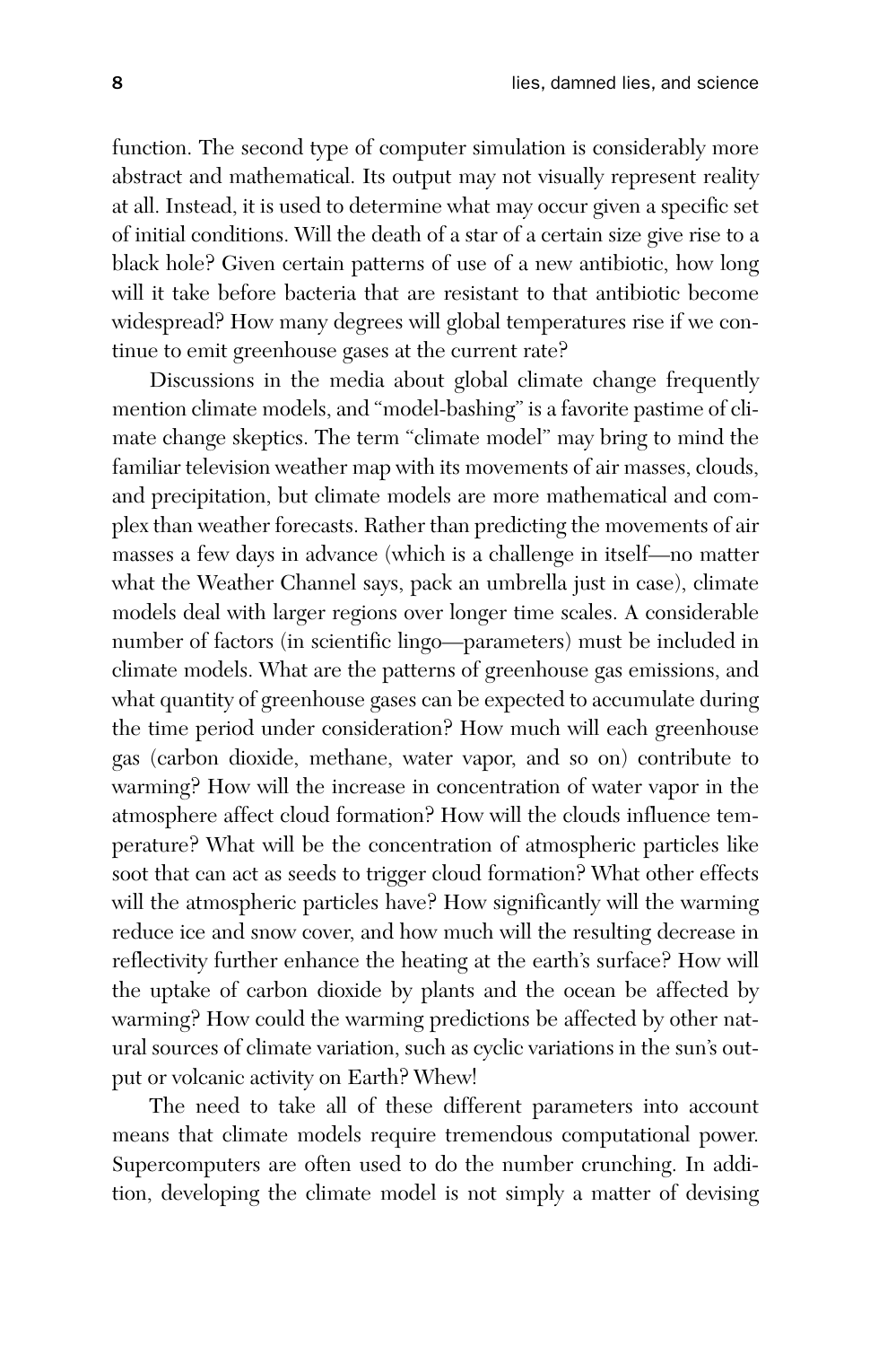mathematical equations to account for each parameter. None of the values of the parameters is known for certain, and each is the focus of ongoing research. As new data become available, models are updated accordingly. Models must also be tested. The models are used to make predictions about the world, and then refined based on their ability to mimic reality. As a result, models improve with time and further research. Current climate models are better than past models, but because so many factors are still uncertain, predictions of future temperature increases vary widely. The range of these predictions will likely narrow as each of the parameters becomes better understood.

# Myth #2

#### Scientific models are visual representations of reality.

Not usually. Scientists may use models that are scaled down (for example, of the solar system) or scaled up (for example, of a molecule) versions of reality. However, these kinds of models are mostly used for explanatory and teaching purposes. The most important scientific models are those used to make and test predictions about the world.

#### Implications for making sense of scientific issues:

Biological, meteorological, geological, and other phenomena are highly complex and influenced by large numbers of interacting factors. As a result, predictions made about them are usually given as a range of possibilities, rather than as a single number. The predictions made through modeling should be interpreted with caution but not dismissed just because there is uncertainty associated with them. Scientific models are refined based on how well they can predict the behavior of things in the real world; therefore, models are constantly improving.

# What's all this talk about controversy?

In school, students rarely learn to view disagreements among scientists as a natural part of the progress of science; most textbooks are written as if science is a set of truths to be memorized. Teachers, especially in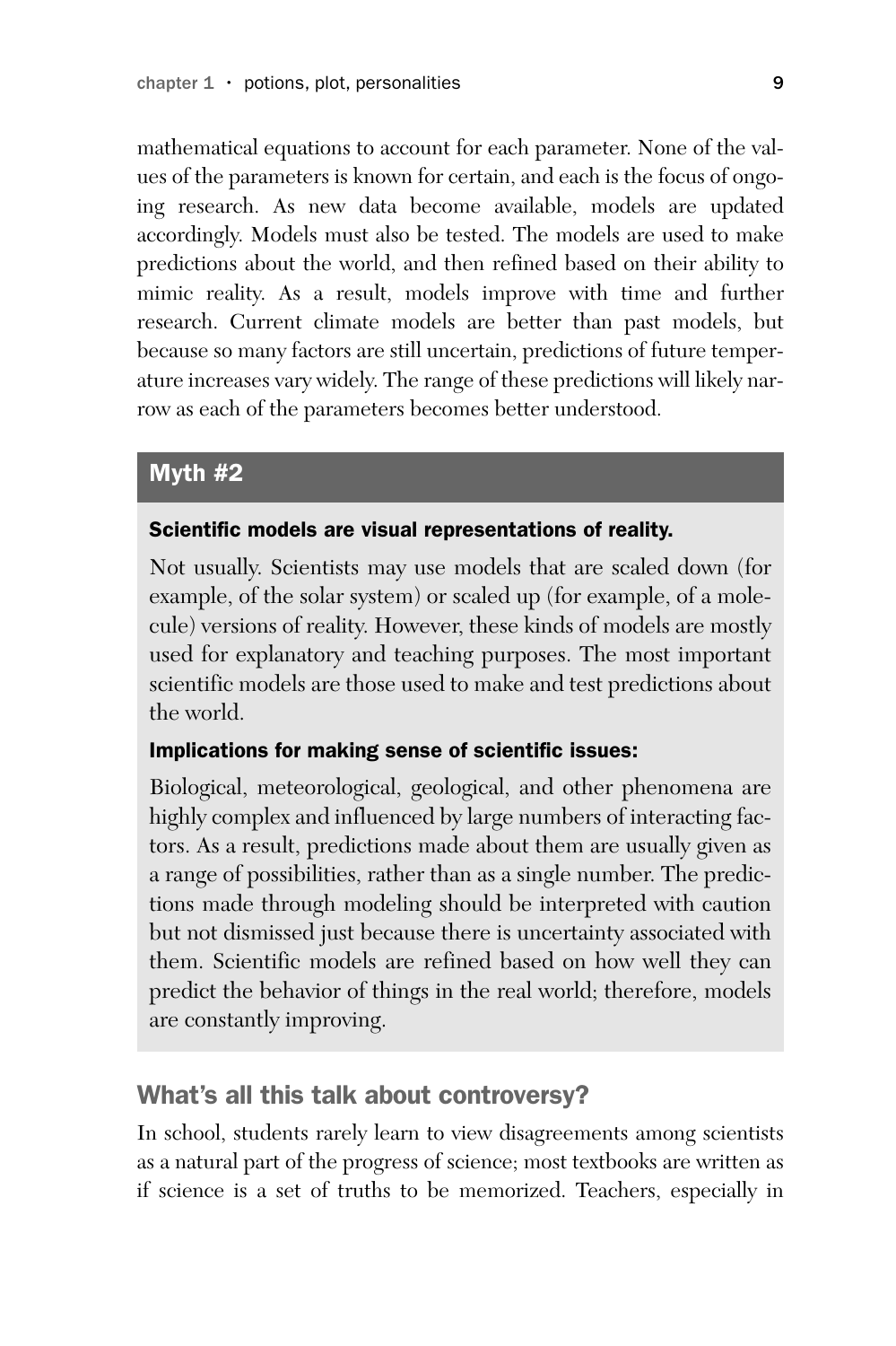America, are under enormous pressure to cover a large number of unrelated science topics each year to prepare their students for accountability tests, which generally measure students' ability to recall facts. When breadth is emphasized over depth, there simply is not time to discuss how the scientific ideas came to be. There is barely time to help students grasp the meaning of the ideas themselves. On the rare occasions when students are exposed to historical ideas about science, those ideas tend to be dismissed with minimal discussion of why they were replaced, or why scientists held them in the first place. Students are left with the impression that scientists held some silly ideas in the past, but now they have it all figured out, and today's scientific theories are true.

For folks who have never had the opportunity to learn how disagreements between scientists play a role in the progress of science, it can be confusing or frustrating to be told that scientists disagree about the meaning of a finding, or to find out that scientific advice they had taken to heart (eat margarine instead of butter) has been overthrown (avoid margarine—it's bad for you). However, controversy within science has always been a normal part of the progress of science. Familiarity with past examples of clashes between scientists can help one better understand the science-in-the-making in the media today. The historical example of what came to be the foundational theory on which modern geology is built, though initially proposed by one scientist and rejected by nearly all of his contemporaries, provides insight into how and why revolutions in scientific thinking occur.

#### *Scientific revolutions really happen*

In 1912, Alfred Wegener formulated a hypothesis about continental drift. The basic idea of continental drift is that all of the earth's landmasses were once joined together as a supercontinent, Pangaea, which later broke apart, leaving the continents gliding across the substratum. Wegener had several lines of evidence to support his continental drift hypothesis. The outlines of the continents look more or less as though they should fit together like pieces of a jigsaw. The distributions of living things, past and present, have striking similarities on different continents. There are similarities in rock formations on different continents. The distribution of climates was not the same a few hundred million years ago as it is today. Continental drift is an elegant hypothesis that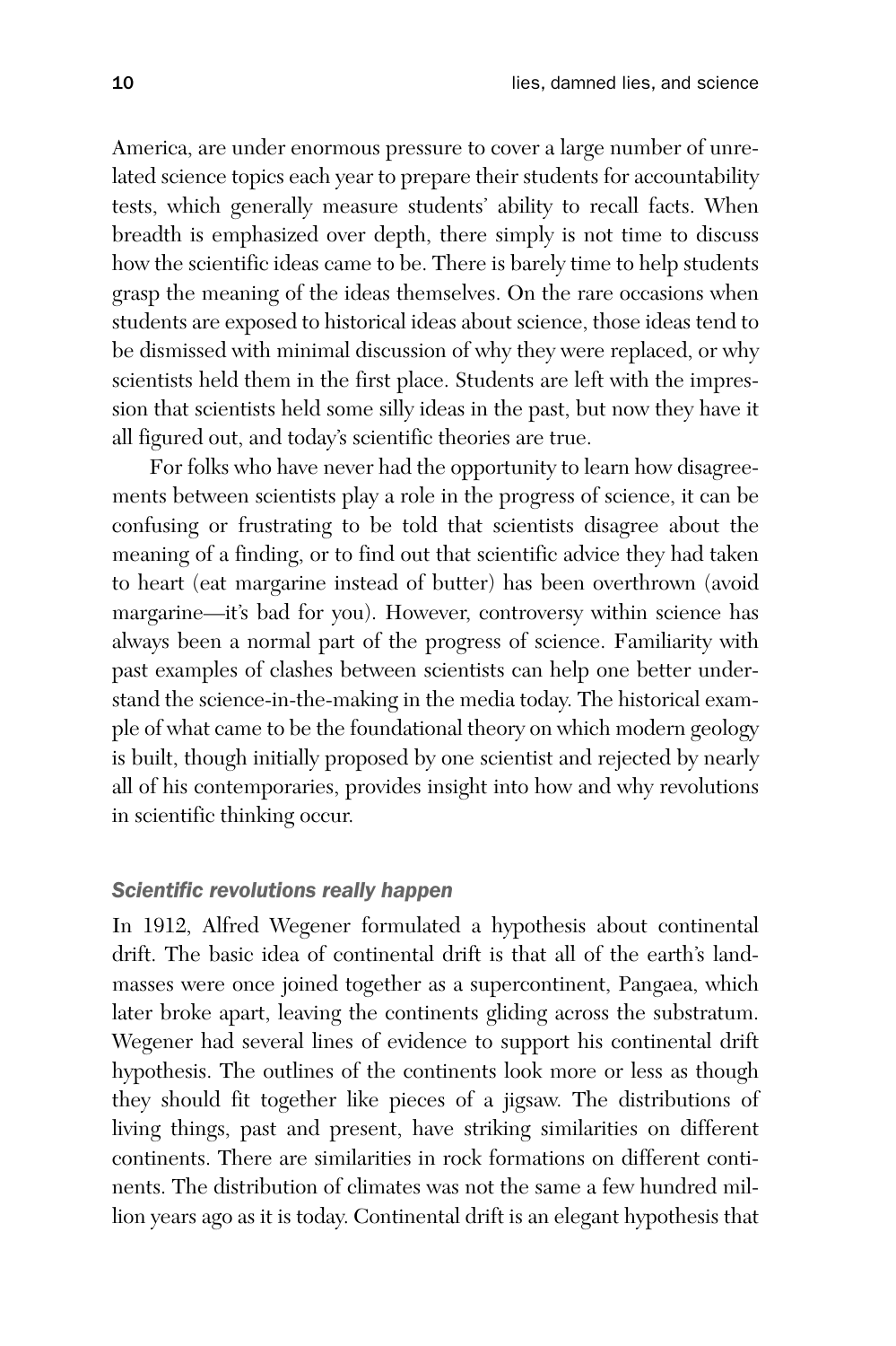can explain many puzzling observations. Yet many scientists gave it two thumbs down for nearly half a century.

The problem was that Wegener had no plausible mechanism for how continents could drift. It would take huge amounts of energy to move something as massive as a continent, no matter how slowly. How on earth could the continents be moving? Understanding mechanism is a big part of science, and scientists frown on "hand-waving" sorts of explanations, which is all Wegener could come up with based on the data available to him. Wegener himself recognized the gaps in his ideas and acknowledged them in his writing.

Ultimately, it was new data that drove the acceptance of continental drift. Three discoveries were pivotal. First, scientists discovered that the rocks on the ocean floor are much younger than the rocks that make up the continents. Second, they found a long chain of mountains, with active volcanoes along its middle and ancient volcanoes bordering them, that forms a continuous north-south seam in the middle of the Atlantic Ocean. Third, they discovered that there is a pattern of magnetic stripes with alternating polarity—some with their north pole facing north and some with their north pole facing south—along the ocean floor, parallel to the mountain chain beneath the Atlantic. Scientists already knew that, as it cools, molten rock laid down by volcanoes becomes magnetized according to the orientation of the earth's magnetic field, and that the earth's magnetic field has reversed itself several times throughout history. Therefore, the magnetic stripes on the ocean floor suggested that magnetized, solidified rock was pushed aside as new rock—which may have a different magnetic orientation depending on the orientation of the earth's magnetic field at the time—was laid down by volcanic activity. These results are consistent with the idea that volcanic activity between adjacent continental plates caused Pangaea to break apart about 200 million years ago, forming the Atlantic Ocean. The continents on either side of the ocean are still being pushed apart as the Atlantic Ocean widens by a couple inches per year.

Wegener died during a research expedition to Greenland in 1930, about three decades before his ideas about continental drift revolutionized geology. In fact, much of the research that led to key findings about sea floor magnetic stripes and spreading had nothing to do with testing continental drift. The research was going on in the 1950s, during the Cold War, when the United States hoped that studying the sea floor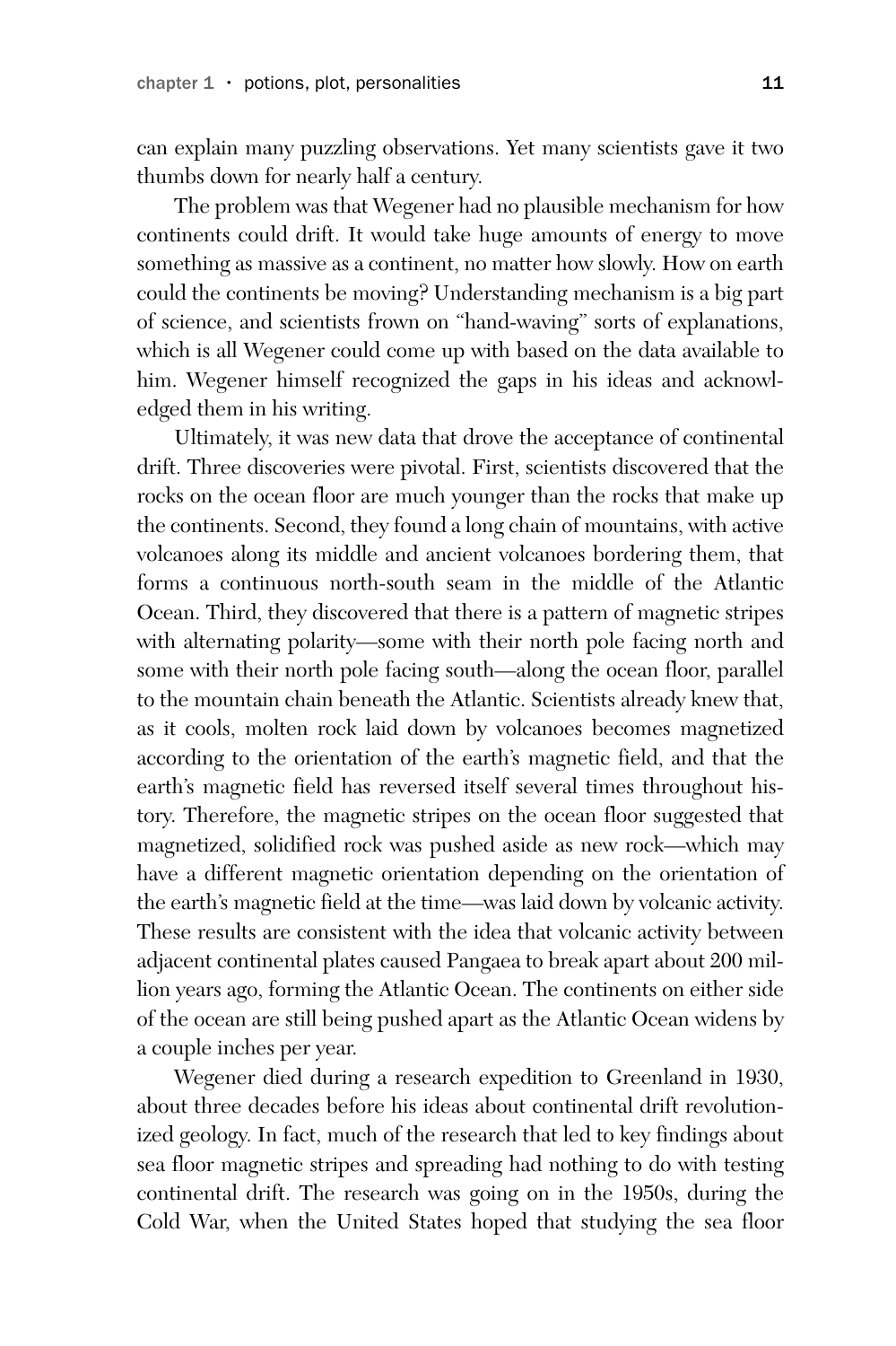would provide information that would allow it to disguise its own submarines and better detect the Soviet Union's submarines. The nearly universal acceptance of continental drift resulted from the research of many scientists, working in different places on different projects. Eventually, as the pieces came together, the critique of Wegener's ideas as "preposterous" no longer made sense. It was more preposterous to maintain that the arrangement of oceans and continents was immutable in the face of the overwhelming evidence in support of continental drift.

This account of continental drift leaves out work done since the 1960s. The later work has led to a more detailed theory known as **plate tectonics**, which subsumes continental drift and includes much more detail about the forces that drive the movements of the plates. Nonetheless, the lesson is clear. The clash of ideas is not a problem in science, but rather a normal part of scientific progress. In the face of new evidence, a crazy idea can become the foundation for work in a field. It may take time for the evidence to accumulate, especially if tools are not available to test a hypothesis directly, but in the end, it is the data that do the talking.

#### *Disputes are not a sign of science gone wrong*

Because people tend to think of science as a slow accretion of ideas, where discord has no place, the existence of disagreements between scientists has been used to attack the theory of evolution. For example, at one point, existing paleontological (fossil) evidence and molecular (genetic) evidence told different stories about from which animals whales had evolved. The genetic evidence suggested that whales and hippopotami were closely related and shared a common ancestor. According to the fossil evidence available at the time, whales and hippos were only distantly related. Antievolutionists pointed to this disagreement as a flaw in science and a reason for rejecting evolutionary theory. At the same time, the paleontologists and molecular biologists were far from satisfied by the lack of agreement between the two types of data. They came up with explanations for why each might be inaccurate. Paleontologists criticized the molecular evidence because genetics cannot be used to compare the many species that have gone extinct, only the living examples of related species (except in rare cases in which well-preserved DNA from extinct species is available). Molecular biologists criticized the fossil evidence as being insufficient because a small percentage of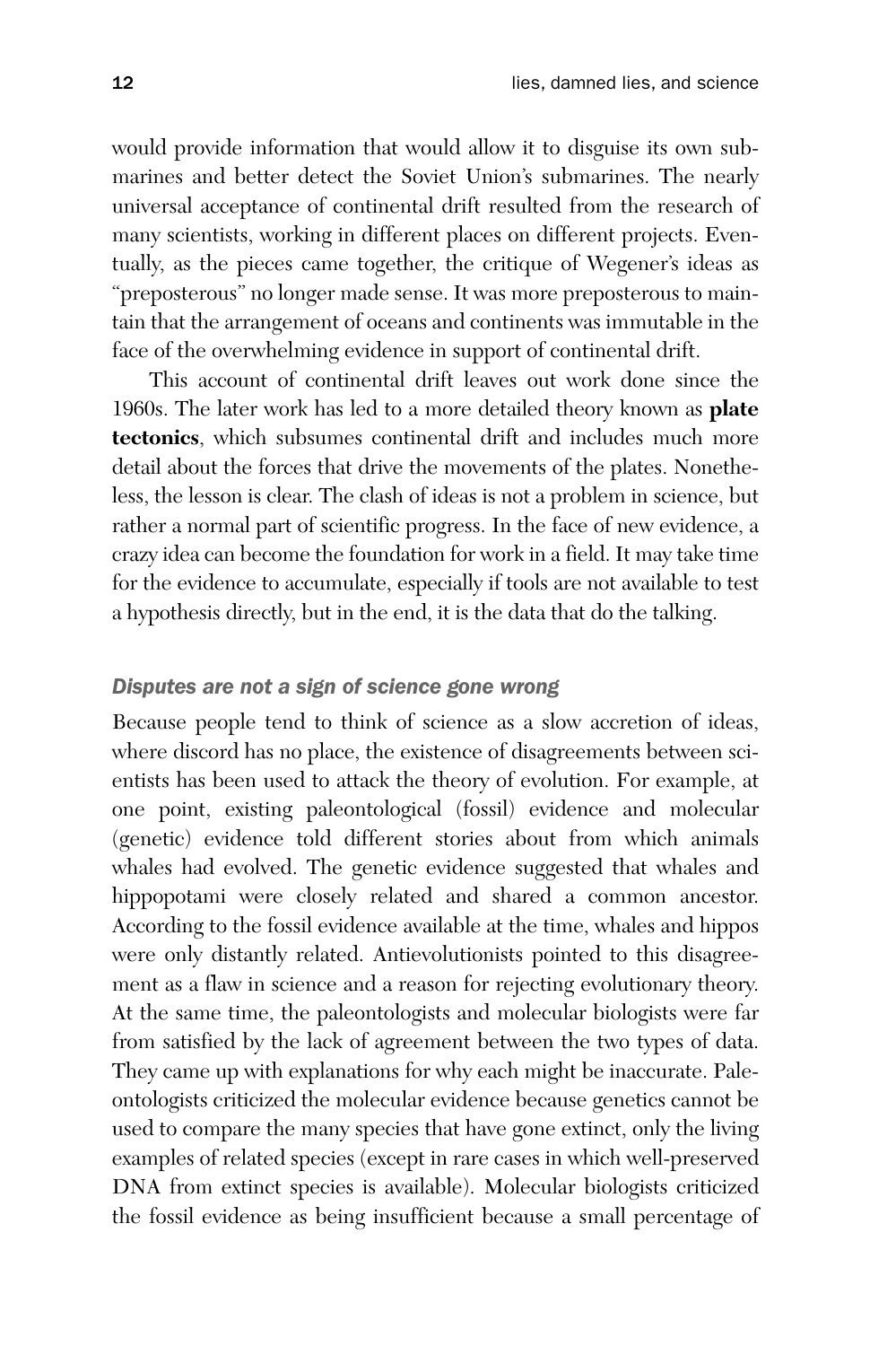organisms become fossilized and of those that do and are unearthed, the limb bones may not be well preserved. However, there is a significant difference between the approach of the antievolutionists and the scientists. Unlike the antievolutionists, the scientists specified what would be convincing support for one position or the other. In addition, the scientists predicted that the controversy would be resolved when additional evidence, either molecular evidence or fossil evidence, came to light.

Paleontologists eventually discovered fossils of ancient whales that had hind limbs. The hind limbs contained ankle bones that were clearly similar to those of hippopotami and their close relatives. Therefore, the new fossil finds brought the fossil evidence and the genetic evidence on whale evolution into agreement. This example shows that pointing to discord between scientists as indicative of a weakness in science is misguided. Scientists point out discord themselves. They seek evidence that will help them resolve the discord. Discord arises because science is a work in progress. The scientific process is healthy when scientists are willing to reconsider their ideas in the light of new evidence. While it is completely sensible to draw attention to discord to highlight where more research is needed, it is not sensible to use discord between scientists as a reason to throw one's hands in the air and give up on science.

Living organisms, earth processes, and the evolution of the universe are so complex that the existence of discord in science should not be puzzling. Even problems that seem straightforward, such as the relationship between estrogen levels and hot flashes, invariably turn out to be more complex when investigated thoroughly. Many women experience hot flashes—a feeling of intense heat often accompanied by flushing and sweating and sometimes followed by chills—as they approach and transition through menopause. Since estrogen levels decrease at menopause, and since estrogen supplements alleviate hot flashes, it is logical to assume that low estrogen levels trigger hot flashes. Some studies are consistent with this hypothesis, but others are not. While considered the hallmark of the menopausal transition, hot flashes can occur at other times of life and can affect both women and men. In addition, not all women experience hot flashes during menopause. Plus, some women who have low estrogen levels—for example, gymnasts or endurance athletes—do not experience hot flashes. These conflicting data have forced researchers to reconsider the role of estrogen in hot flashes. They hypothesize that hot flashes may not be triggered by low estrogen, but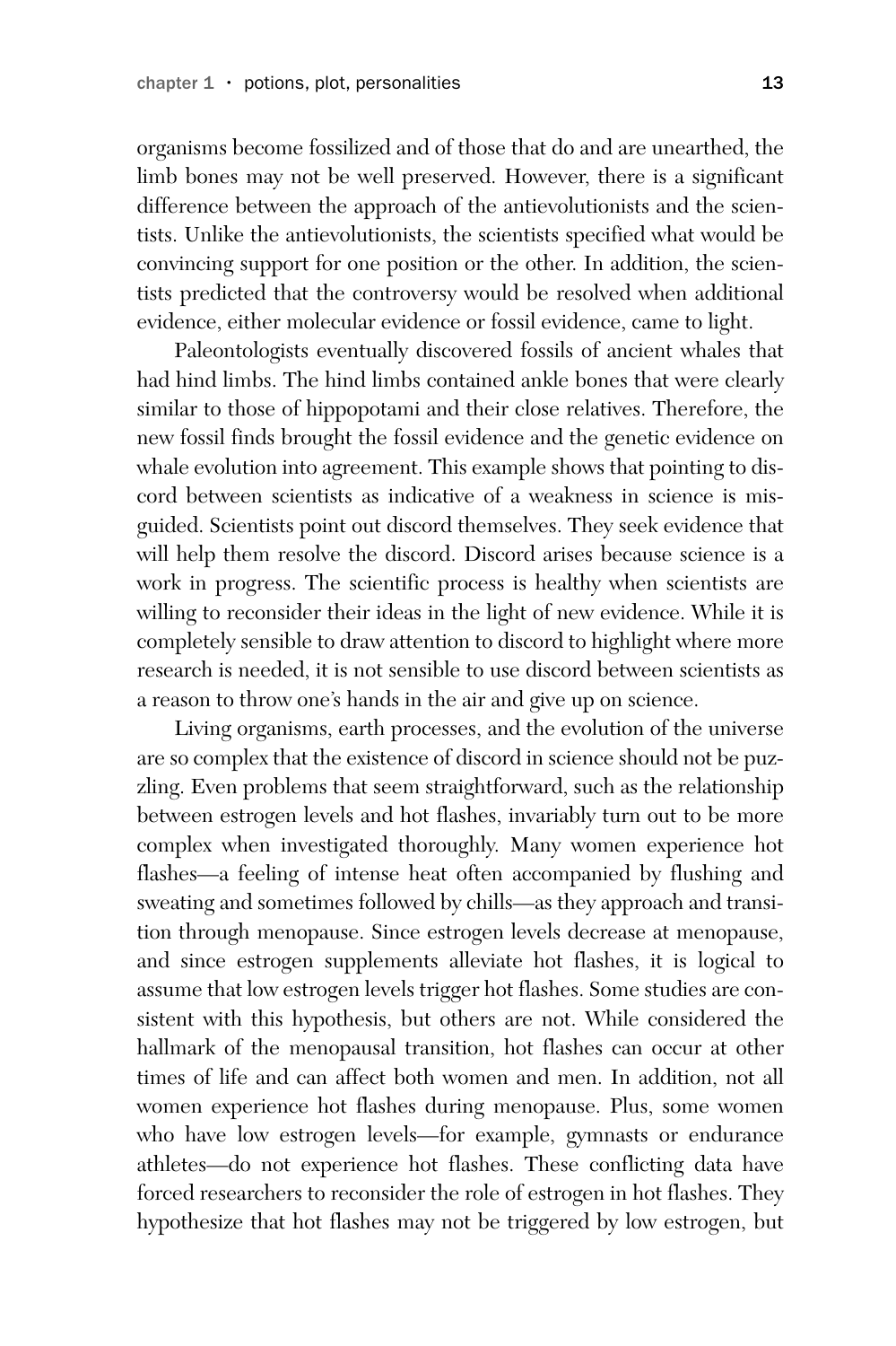rather by estrogen levels that are in the process of declining. In other words, the cause may be the change in estrogen levels (dynamic) over time, not the absolute (static) level of estrogen at any point in time. Gathering the data to test the new hypothesis is trickier than gathering the data to test the original hypothesis. It requires following women over time to determine how their estrogen levels change and how the changes influence hot flashes. Long-term studies are expensive, time consuming, and challenging. In addition, other hormones and health and lifestyle factors likely play a role in who gets hot flashes. Since many experiments are needed to tease apart the complexities of an issue like the relationship between estrogen and hot flashes, it would be more surprising if conflicting ideas never arose in science and each new factoid was simply added on top of a pile of existing knowledge.

# Myth #3

#### Science is the progressive accumulation of new facts.

No. If it were this simple, new information would accumulate, but old ideas would not be overthrown. In fact, revolutions in scientific thought do take place.

#### Implications for making sense of scientific issues:

We should base our decisions on today's scientific knowledge because it is the very best we have, collected with the most powerful tools available, and rooted in the work of generations of scientists. However, we must keep our minds open to the possibility that policies and courses of action may need to be altered in the face of contradictory evidence.

#### *The media often misrepresents disputes between scientists*

Disagreements between scientists are a normal part of the process of science, but the media often exaggerates, misrepresents, or oversimplifies these disputes to sensationalize the latest science news. This is especially common in headlines or brief sound bites. For example, there is new and still disputed evidence that moderate amounts of sun exposure may reduce a person's chances of getting certain internal cancers like breast,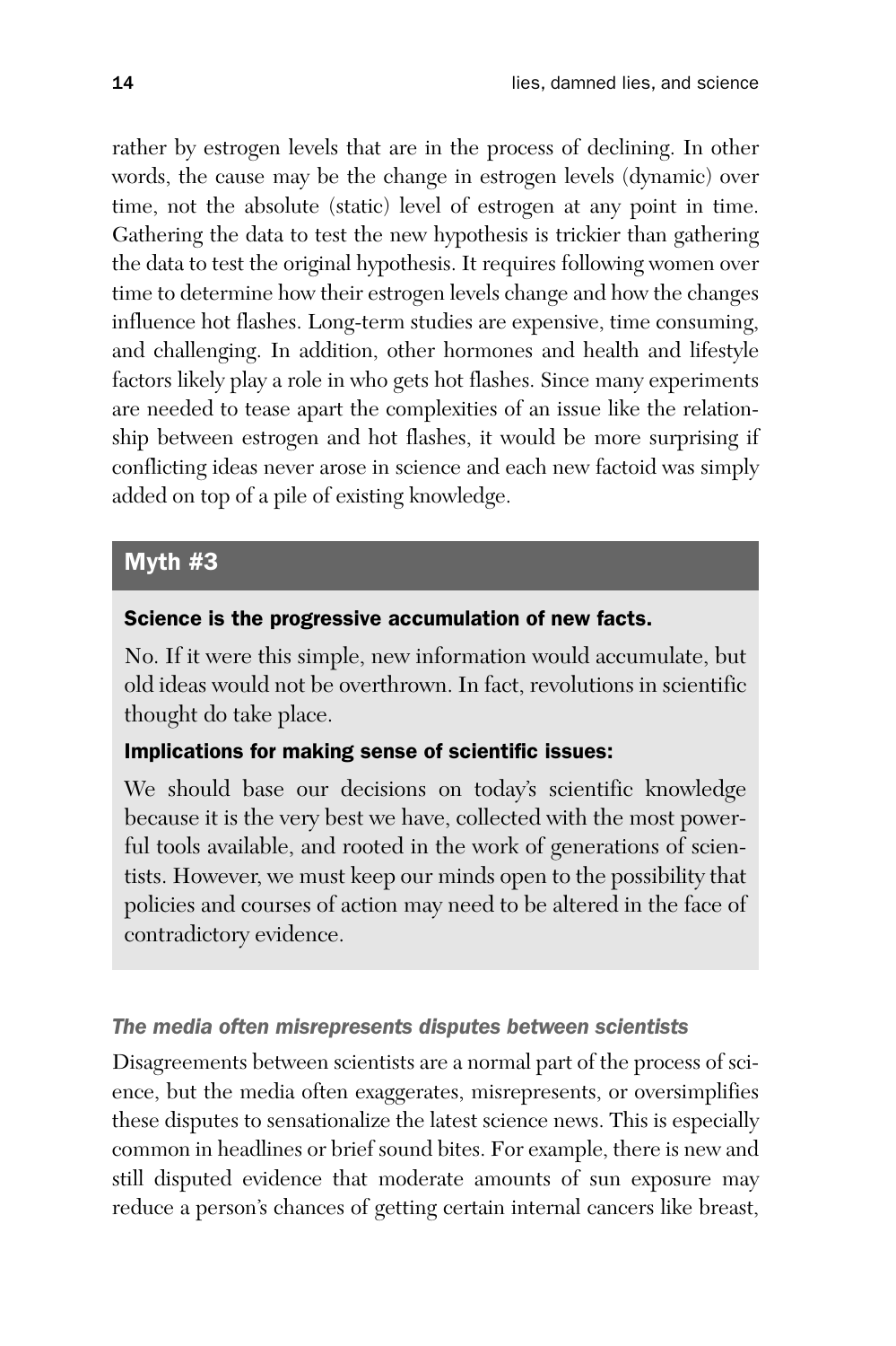endometrial, colon, and prostate cancer. It is not hard to imagine the headlines and sound bites proclaiming, "scientists now say sun is good for you!"

Let's dissect this claim. On the surface, one could argue that it is accurate: Anything that reduces your risk of getting cancer is good. However, everyone knows that too much sun exposure can lead to skin cancer. So are scientists now disputing that? No. Is it possible that sun exposure could increase your risk of skin cancer, but decrease your risk of some internal cancers? Yes. Ultraviolet light from the sun can cause skin cancer by damaging DNA in skin cells, and this can ultimately cause cells to start multiplying out of control. Cancer is the result of the uncontrolled proliferation of cells. The proposed mechanism by which sun exposure might protect you from internal cancers is completely different. Exposure to the sun allows your body to synthesize vitamin D, and possibly other important compounds. Vitamin D, among other functions, may help prevent overproliferation of cells.

One obvious question is why sun exposure does not protect you from skin cancer if vitamin D can stop cells from proliferating out of control. It may be that the risk of bombarding the DNA in your skin cells with ultraviolet radiation from the sun outweighs the benefit of having a little extra vitamin D around. On the other hand, the sun's UV rays do not penetrate all the way through your skin, so your internal organs could benefit from the protective effects of extra vitamin D without the negative effects of UV radiation on their DNA.

For at least three reasons, this debate is much more complex than the headline might lead one to believe. First, scientists are still disputing whether it is true that sun exposure can protect you from internal cancers. The evidence for the claim is epidemiological data—the comparison of disease rates in different populations—which is useful but has many weaknesses. People who live in places where they get more sun likely have other lifestyle differences, such as diet and exercise, than their cold weather-dwelling counterparts. Second, even if the claim holds up, there still remains a tradeoff between increasing your risk of skin cancer while decreasing your risk of internal cancers. Third, those who believe sun exposure may protect you from internal cancers are not encouraging people to fry themselves in the sun. The body tightly controls vitamin D synthesis, and maximal synthesis may come after as little as 10 minutes in the sun, depending on the latitude, time of year, and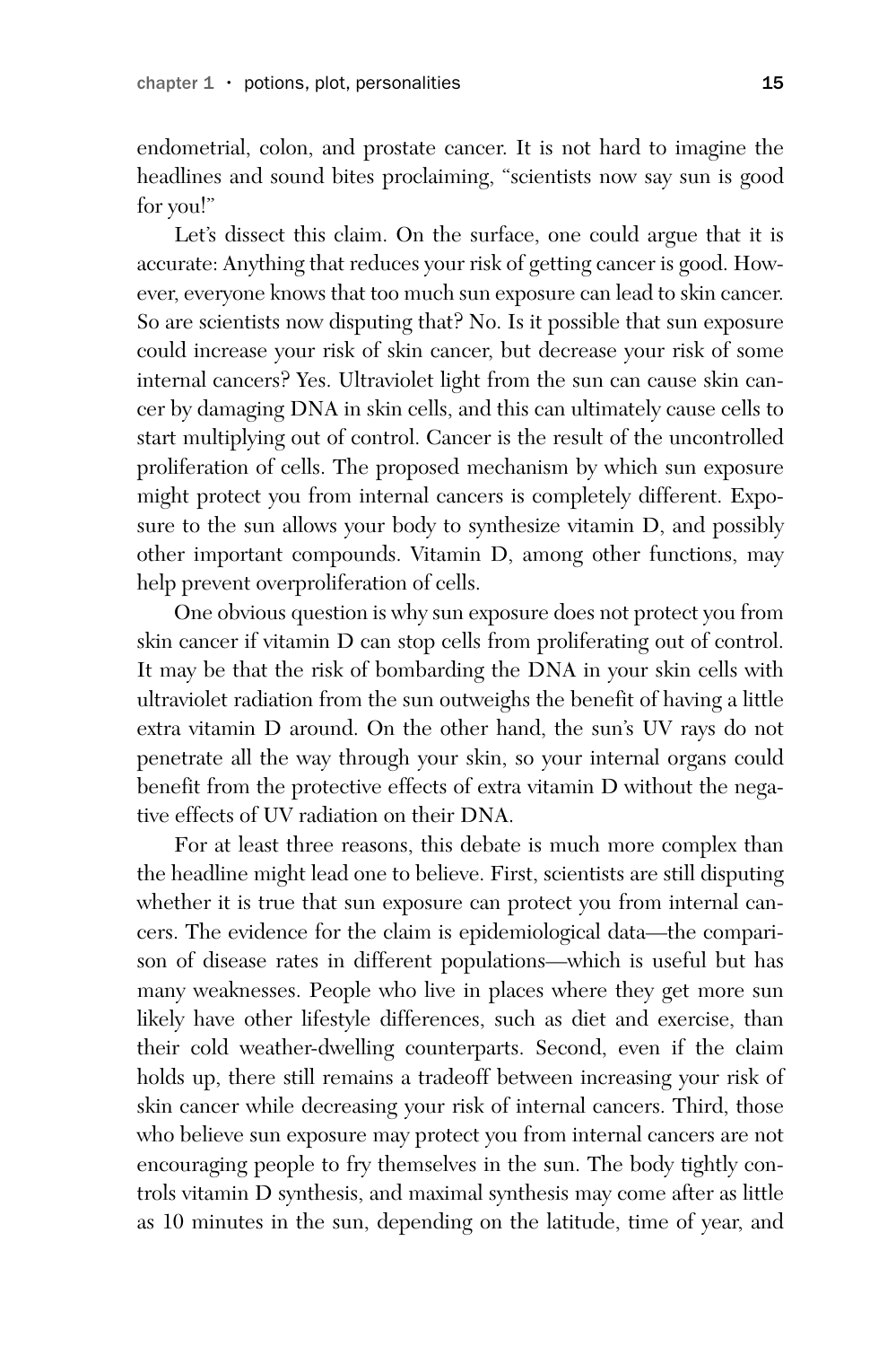your skin tone. So synthesizing enough vitamin D might be feasible without a significant increase in the risk of skin cancer. At this time, the jury is still out.

This example reveals the weaknesses of relying on sound bites as news. The headline "scientists now say the sun is good for you," might be used by some as a reason to lie out longer at the beach and/or to stop bothering to use sunscreen. On delving deeper into the evidence, it becomes clear these reactions would not be merited *even if* the relationship between sun exposure and reduced risk of internal cancers had been proven beyond a shadow of a doubt. Headlines and sound bites may give the impression that the disputing scientists share little common ground, when in fact, the dispute is often much more specific. In this example, the benefit of sun exposure in preventing internal cancers is under dispute; the risk of skin cancer from sun exposure is not. In the previous example, the scientists were not disputing that evolution occurred or that whales evolved from land animals; only what specific land animal is ancestral to whales was under dispute. Therefore, it is important to determine the extent of the disagreement between scientists before drawing conclusions about claims.

Another problem is what sociologist Christopher Toumey referred to as **pseudosymmetry of scientific authority**—the media sometimes presents controversy as if scientists are evenly divided between two points of view, when one of the points of view is held by a large majority of the scientific community. For example, until recently, the media often gave equal time and space to the arguments for and against humans as the cause of global climate change. Surveys of individual climate scientists have indicated that there is discord among scientists on the issue, but that the majority of scientists agree that humans are altering global climate. One analysis of a decade of research papers on global climate change found no papers that disputed human impacts on global climate. Also, all but one of the major scientific organizations in the United States whose members have expertise relevant to global climate change, more than a dozen organizations in all, have issued statements acknowledging that human activities are altering the earth's climate. The American Association of Petroleum Geologists dissents. Therefore, there is a general consensus within the scientific community that humans are causing global climate change. While it is legitimate to explore the arguments against the consensus position on global climate change, it is misleading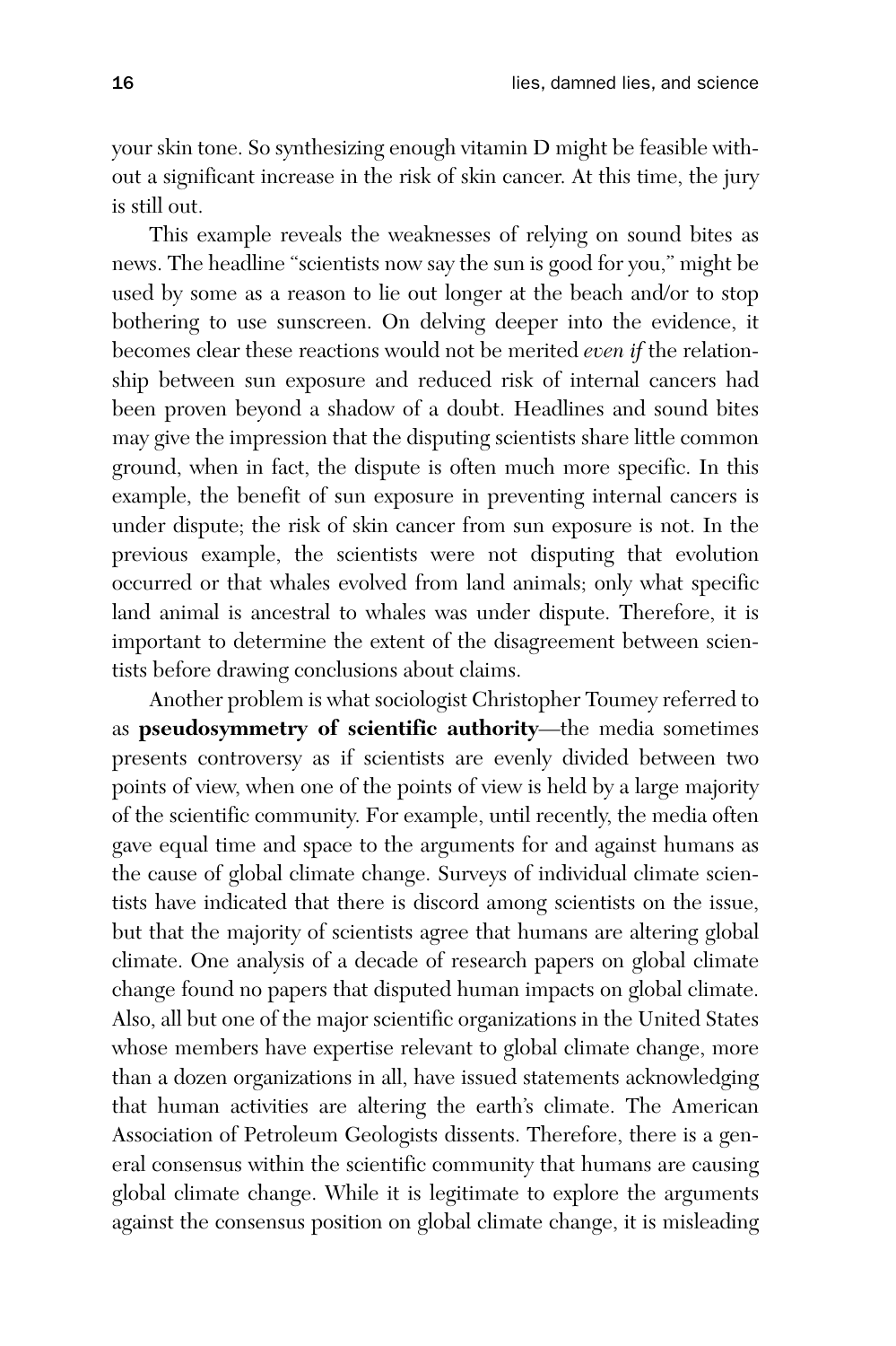for the media to present the issue so as to give the impression that the scientific community is evenly divided on the matter.

# Myth #4

# Disputes between scientists are an indication that there is a problem with the scientific process.

Not at all. It is normal and healthy for scientists to challenge each other's methods and conclusions.

#### Implications for making sense of scientific issues:

If disagreements between scientists are viewed as a breakdown of the scientific process, then it is easy to say, "scientists don't know anything anyway," and stop engaging in sense making. Beware of anyone who uses the fact that scientists disagree to denigrate science. On the other hand, if you hear "scientists now think…" you should wonder whether there is still controversy. What do the scientists agree on and what is still up for dispute? Headlines often misrepresent controversy, either inventing controversy where there essentially is none, or brushing over controversy to make a definitive statement when a more cautious statement is more appropriate. When trying to make a decision about voting, health care, nutrition, buying a new car, and so on, it is important to go beyond these sound bites to determine what is and is not under dispute.

# From watering hole to prime time—birth and development of an idea

Interactions between scientists, and not just disputes, play a key role in the progress of science. However, nonscientists rarely are privy to the interactions between scientists, and scientists are often stereotyped as loners. Most everyone has heard a story about a scientist coming up with some amazing insight out of the blue. Probably the most famous such story was about Archimedes leaping from his bath, and running naked through the streets shouting, "Eureka!" (I have found it!) As the story goes, he had been looking for a way to help the king determine whether his new crown was made of pure gold, or if an unscrupulous jeweler had duped him by incorporating some amount of a lesser metal. Archimedes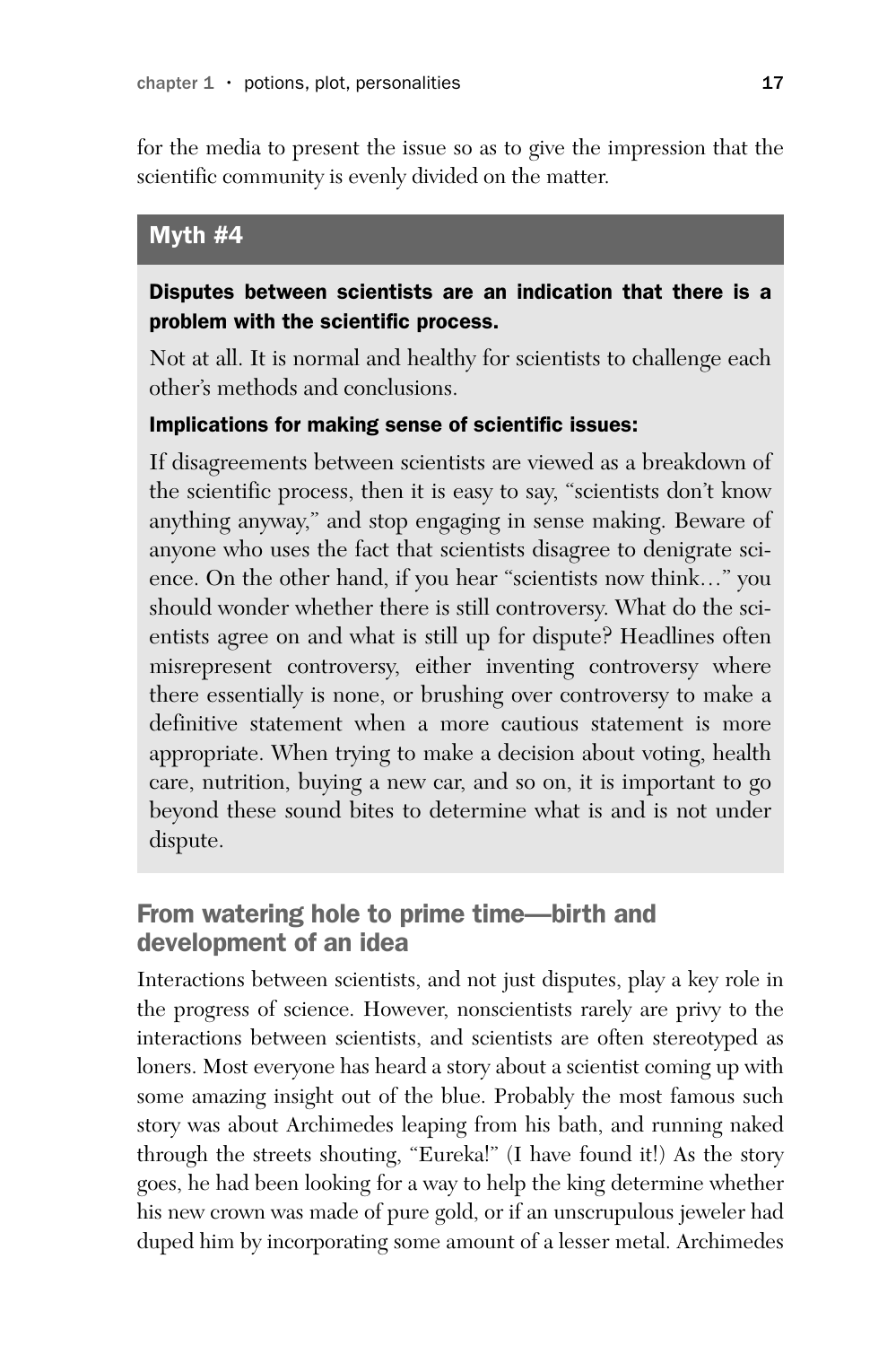noticed the water overflowing as he got into his bath, and it occurred to him that an object submerged in water displaces a volume of water equal to the volume of the object. He also realized that a gold crown would have a smaller volume than a crown of equal mass constructed of a less dense metal like silver, or an alloy of gold and silver. So if the crown displaced more water than would an equal mass of gold, the king had been duped. Archimedes was so excited about his discovery that he forgot his tush was bare.

#### *Scientists rarely work in isolation*

Whether the story about Archimedes' eureka moment is true or not, it does reflect the stereotype of the brilliant scientist working alone to come up with a solution to a problem. Many scientists, and nonscientists alike, experience these sorts of "ah ha" moments while lost in their own reflections, sometimes even when they are taking a shower. Fortunately, not too many of them feel compelled to run around in their birthday suits proclaiming it to the world. However, while scientists work individually on certain tasks, they rarely do their work entirely in isolation. Neither folklore, nor textbooks, nor the media give much insight into the many levels of interactions among scientists that are so vital to the progress of science.

One form of interaction is informal brainstorming with colleagues. Like everyone else, scientists like to sit around and chew the fat. While a lot of this talk has nothing to do with science, not infrequently the conversation will get around to someone's current research project, and the brainstorming will begin. It may explore what the results of an experiment mean, what experiment to try next, or even something as banal as where to procure a necessary device or chemical. If there is a whiteboard, blackboard, or chart paper in the room, it will soon be covered with words, graphs, pictures, and formulae. Lack of a surface to write on is no deterrent. Napkins, backs of envelopes, and paper placemats will do the trick, and if restaurant crayons are the only writing implements available, so be it. The written artifacts resulting from the discussion will simply be more colorful. Bouncing ideas off colleagues is a great way to get a fresh perspective on one's own research because, after focusing on a problem for a while, it is sometimes hard to see the forest for the trees. Also, since individual scientists read different papers and attend different lectures and conferences, they may come across research potentially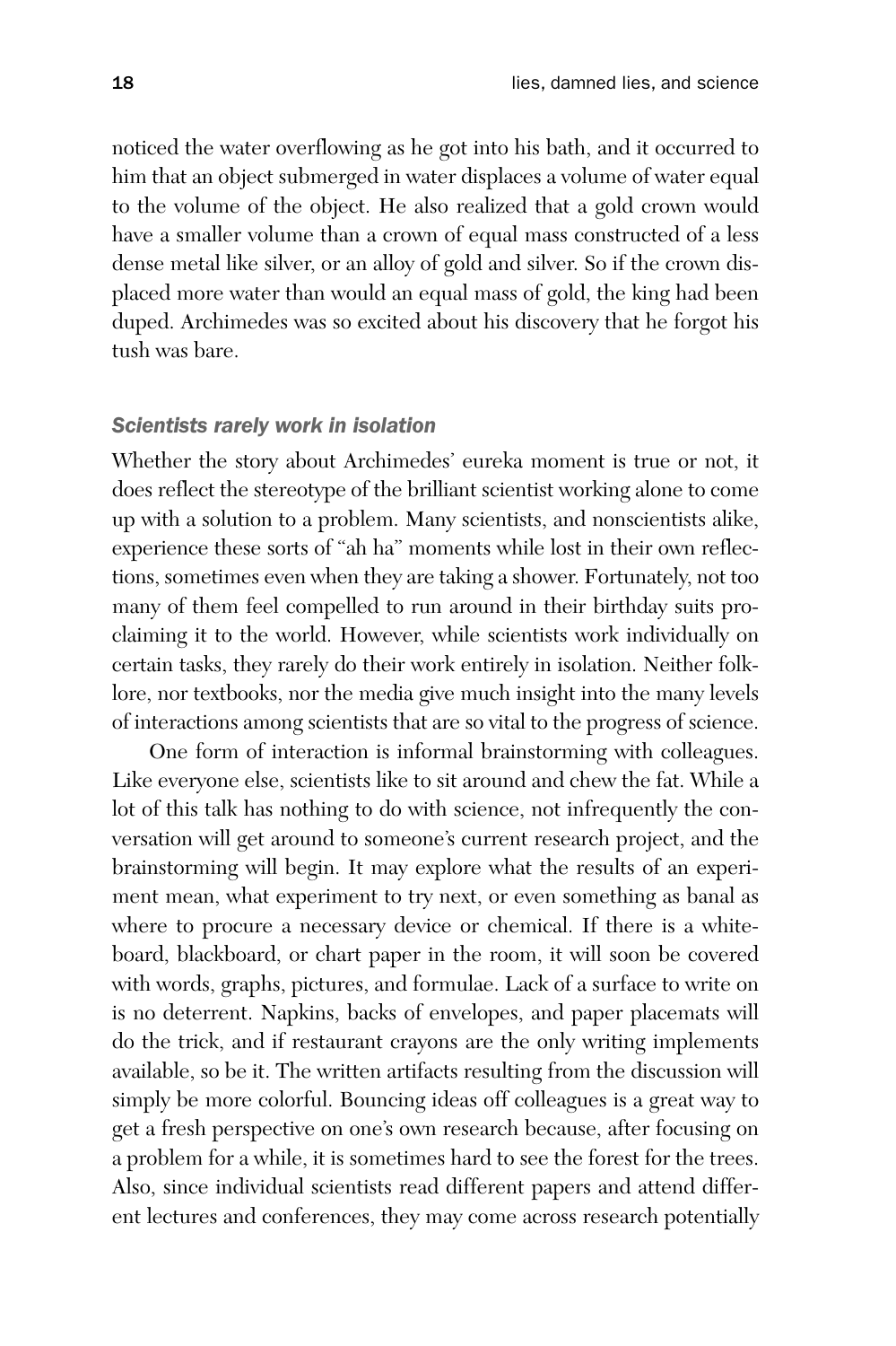relevant to their colleagues. Furthermore, in other phases of science, scientists are expected to have sufficient evidence to back up their claims, but brainstorming with colleagues is an opportunity to get feedback on the hunches and crazy ideas that can sometimes end up revolutionizing a field. Exciting new ideas emerge when a bunch of bright people get together, listen to each other, and ask "what if?"

These informal discussions between scientists are so important that science buildings are often designed with common "watering holes," where people go for coffee breaks or to wait for an experiment to run to completion. Different labs may share this common area, and, when feasible, buildings are planned to place research groups with complementary research interests in proximity of each other. Of course, collaboration among colleagues is not restricted to science. Many businesses design space to facilitate informal interactions among employees, recognizing that this stimulates innovation.

Answering complex scientific questions also requires more formal interactions among people with different types of expertise. For example, determining how acid rain is affecting a forest would require a biologist who knows about plant metabolism and is able to gauge the health of the trees, and a chemist who understands how chemicals in the soil (for example, metals) react under acidic conditions and is able to perform tests on soil chemistry. A geologist's input about the types of rocks found in the area would also be valuable because different rocks (for example, limestone versus granite) are composed of different chemicals, which react differently with acid. It is therefore common for interdisciplinary teams of scientists to work together on grant proposals, projects, and papers. Even when scientists do not work together from the start of an investigation, a published study that identifies a problem—such as a new disease afflicting trees—may lead another scientist to build on the work by trying to gain insight into a possible contributing factor to that problem—such as changes in soil chemistry.

Scientists also constantly rely on tools and procedures that have been developed by other scientists. When scientists publish their results, they must carefully describe how they did the research. Published procedures are important to the progress of science because they ensure that scientists do not have to reinvent the wheel each time they want to do a new experiment. Perfecting experimental procedures is challenging and time consuming. For example, it may take months for a team of researchers to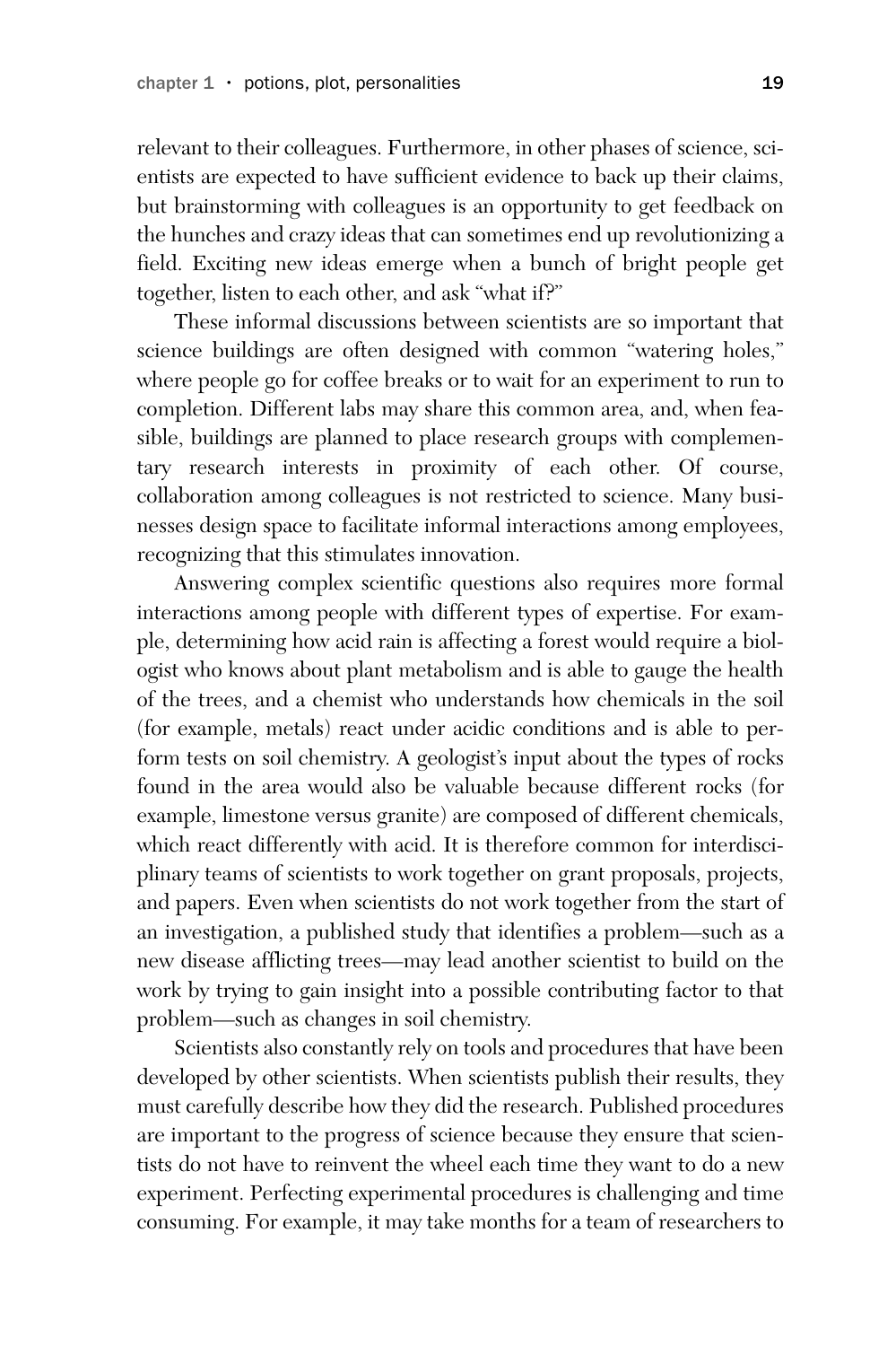determine how to culture—grow—cells in the laboratory. Many different factors must be optimized. The cells will require special nutrients, as well as hormones and other chemicals that they would normally be exposed to in the body. Trial and error is used to determine the ideal composition of the culture medium—broth—to keep the cells healthy. Even the plates used to grow the cells must be perfected. The cells may not grow unless the plates are coated with a substance to which the cells can adhere. Finding a substance that is nontoxic and facilitates normal cell growth and division may also require trial and error. By publishing the composition of the culture medium and plate coating that promotes healthy cell growth and division, the researchers save other researchers countless hours of work, and make the scientific process much more efficient. It is not because of altruism that the researchers who do all the work to perfect a procedure make it available to everyone else. When the researchers publish a paper describing a procedure, it will be referenced in the papers of everyone who uses it. The publication of papers that are influential helps the researchers gain promotions, awards, and research funding.

#### *Critique is very important in the publication process*

While a scientist is coming up with a hypothesis to test, developing a way to test the hypothesis, and interpreting the results, close-working colleagues will provide cycles of review and feedback. Colleagues propose alternative hypotheses. They provide advice about how best to test the hypothesis, or help troubleshoot if technical difficulties arise with the experimental procedure or equipment. They suggest alternative ways of analyzing the data, such as more rigorous statistical tests. They may disagree with the conclusions drawn from the data and suggest other experiments that could be used to distinguish between alternative conclusions. If the findings hold up to scrutiny at this internal review level, then they are ready for the critical eye of outside scientists. In an academic setting—a university or other not-for-profit research center—scientists are expected to present their work at conferences and publish in peerreviewed journals. "Publish or perish" is what young researchers are told. Scientists working in industry may also publish papers or present their results at scientific conferences, but industry scientists are often forced to keep critical aspects of their results private to protect proprietary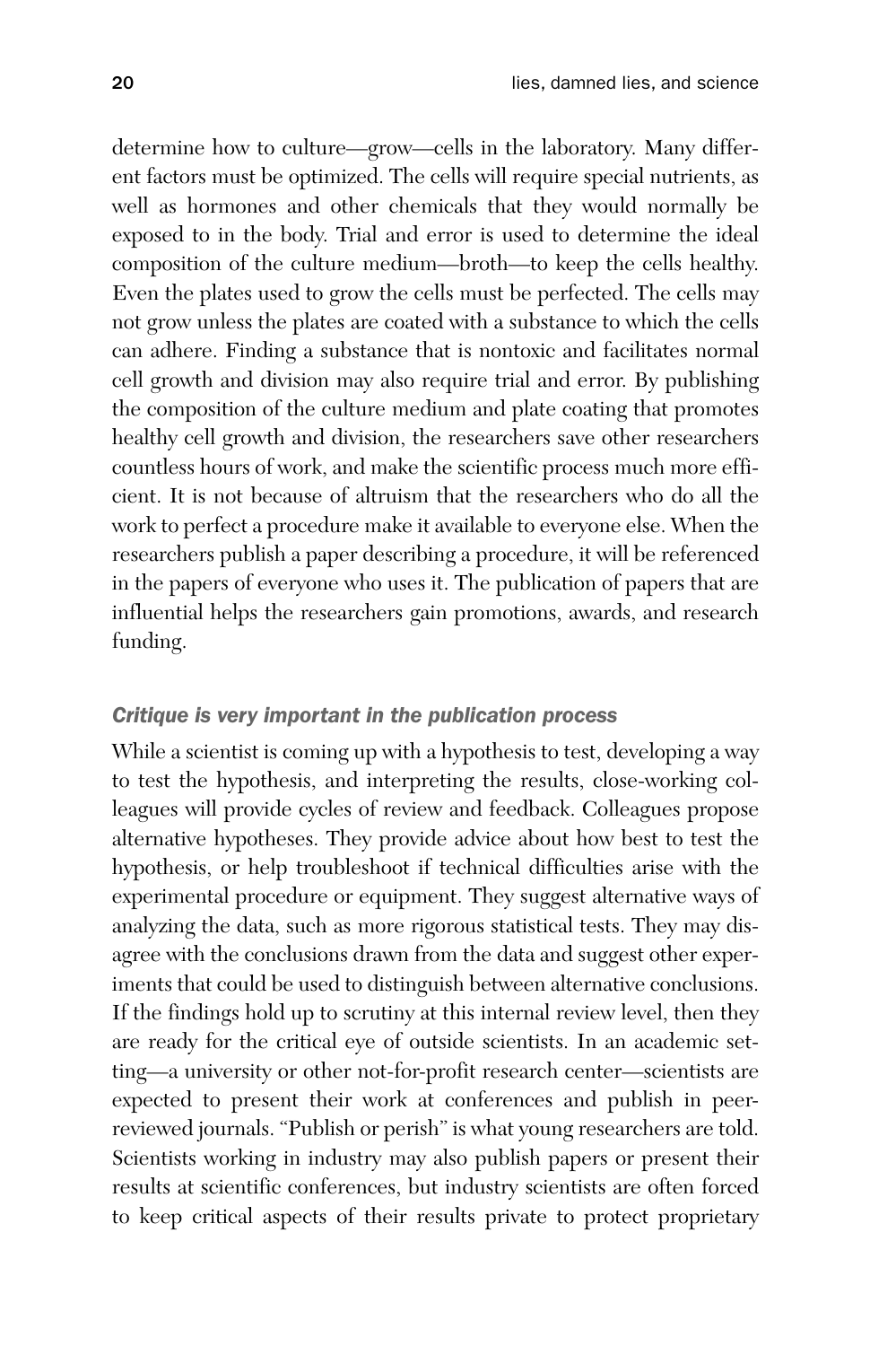knowledge, such as what chemicals and procedures are used to make a product or what compounds show promise toward becoming the next blockbuster drugs.

Results presented at scientific conferences are usually more preliminary than those presented in peer-reviewed journals. To give a talk at a conference, scientists, except invited speakers, must submit a summary of the findings they want to present. If the findings seem sufficiently interesting and believable to the reviewers—who are usually other scientists in the same field—the scientist will be allowed to present. Conferences give scientists the opportunity to network with colleagues at other institutions, potentially helping them set up new cross-institutional collaborations, and to get feedback that helps them prepare their work for publication in a peer-reviewed journal.

When a scientist submits a paper to a journal for publication, the journal's editor usually sends it to three independent reviewers who make comments, ask questions, and express their concerns. The reviewers may request that the scientist do more experiments, and/or challenge the scientist's interpretation of the results. The scientist can address the concerns of the reviewers and then resubmit the paper to the journal, unless the journal completely rejects the paper because of real or purported flaws in the science, or because the editor does not believe the paper fits with the theme of that particular scientific journal. There can be several phases of editing and review before a paper is published, and some papers will never make it to publication if the scientist cannot adequately respond to the concerns of the reviewers. The review process serves as quality control to prevent the publication of unsubstantiated claims. However, like any quality control process, it sometimes rejects outstanding work, and sometimes permits shoddy work to get through. As discussed later in the chapter, papers that are simply "before their time" may be rejected by the journal or, even if published, ignored by the scientific community. On the other hand, papers containing fraudulent data may make it past the reviewers and be published.

These flaws, while serious, need to be kept in perspective. In particular, they are not arguments against the importance of the scientific review process. A scientist's attempt to bypass peer review by pitching a claim directly to the media is a serious warning sign of possible intellectual dishonesty. If a discovery is exciting and the data are sound, the research should merit publication in a major scientific journal. It may get published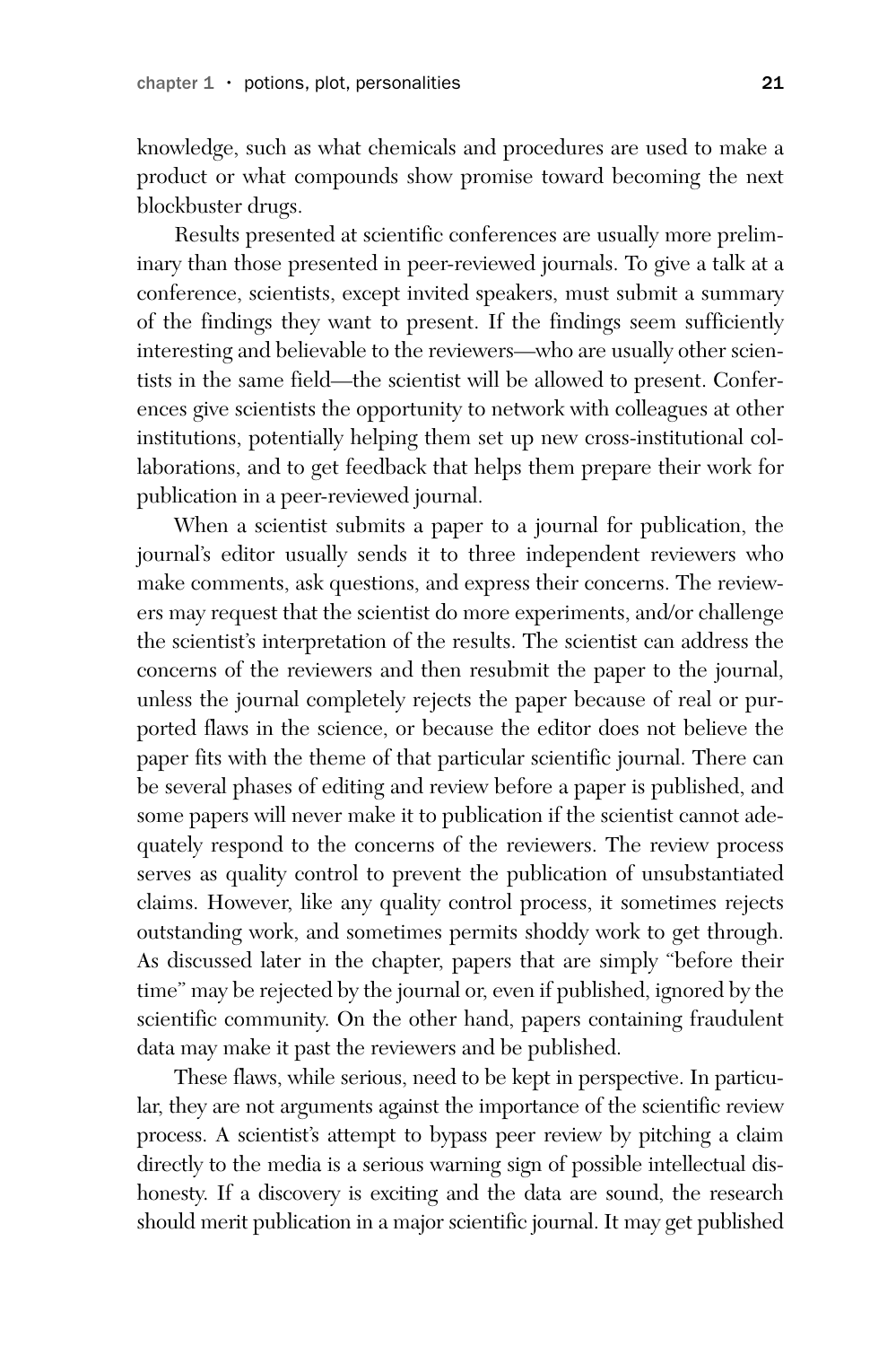in *Science*, *Nature*, or another journal that prints articles from all fields of science, or it may get published in one of the field-specific journals, such as *Cell*, the *Journal of the American Chemical Society*, or the *British Medical Journal*. Either way, the published article will include a detailed description of the procedure that the researchers followed to collect the data. In contrast, when reporters from the mainstream media or popular science journals write about discoveries for the general public, they tend to skim over the details about the methods used by the researchers. Popular accounts of scientific discovery are therefore considerably more palatable than research articles in scientific journals, but they do not contain adequate information for other scientists working in the field. Without detailed information about experimental procedures, other researchers are unable to determine whether there could be an alternative explanation for the results. They also cannot replicate the results. Ultimately, it is the replication of results by other researchers that is the test of the results' validity. Publication is not the final stage of the scientific process because when the review process fails to keep bunk from being published, future research sheds light on the error.

Arguably the most infamous example of results that were pitched directly to the media, only to turn out to be spurious, is the case of cold fusion. In the spring of 1989, Stanley Pons and Martin Fleischmann held a news conference to make the stunning announcement that they had managed to fuse atoms of deuterium at room temperature without using expensive equipment. Nuclear fusion provides the energy that powers the sun, and achieving nuclear fusion on Earth at low temperatures would be a major achievement. It would permit unlimited amounts of energy to be produced cheaply. Not surprisingly the cold fusion announcement created a hubbub within the scientific community and among the general public. The month after the announcement by Pons and Fleischmann, the American Chemical Society organized a symposium on cold fusion at its national conference. The symposium attracted 7,000 people, not a large number for a rock concert, but a huge draw for a set of talks about science. Two decades later, we do not have any cold fusion devices powering our homes or cars, nor are any on the horizon, although a small band of researchers is still working on the topic. The majority of researchers have written off cold fusion as a mistake, or outright fraud. Because Pons and Fleischmann announced their cold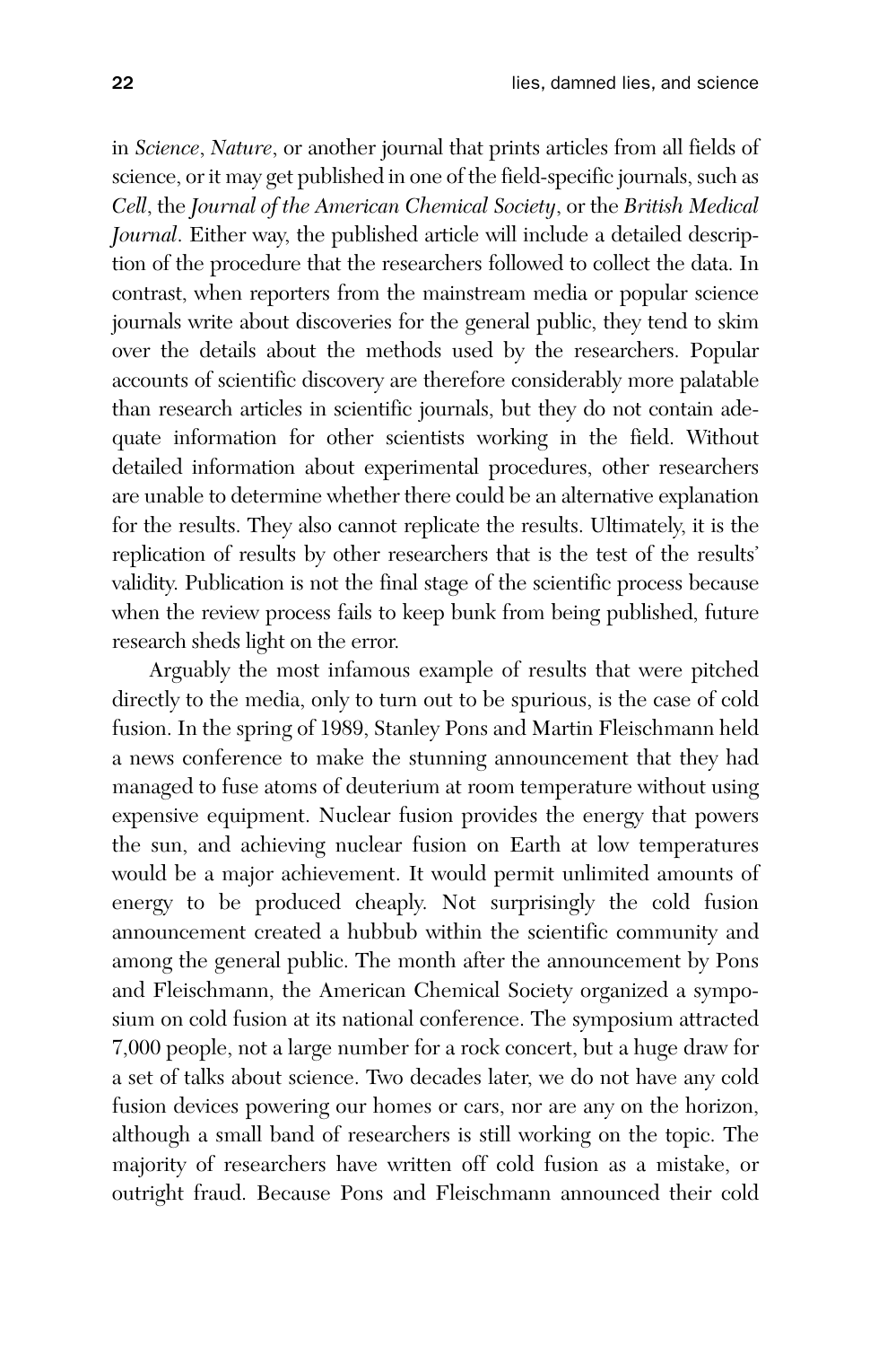fusion results to the media without publishing them in a scientific journal, and they were secretive about their methods, it took time for other researchers to come to the conclusion that the signs of fusion Pons and Fleischmann claim to have seen were the result of experimental errors. Had their results been subjected to peer review before their announcement to the media, these errors would very likely have been identified before cold fusion fever spread worldwide.

In general, there is nothing wrong with scientists talking to reporters about their research. Many scientists want to teach the public about their work to inspire young people to study science and to convince taxpayers of its value. Some public funding agencies, such as the U.S. National Science Foundation, even mandate that the scientists who receive funding from them engage in activities to inform the public about their research. The problem only arises when scientists promote their research to the media in lieu of publishing it in a scientific journal, or when they make claims that go far beyond those that are supported by existing scientific research. Some scientific journals even have rules prohibiting scientists from talking to the media until right before the scientist's paper is going to be published by the journal. These rules are referred to as the **embargo policy**. The purpose of the embargo is to avoid a cold fusionlike scenario by making sure a research paper is available for critique by other scientists when the popular press is reporting on the story. Therefore, claims should be interpreted with extreme caution if they have been made directly to the media, especially if other scientists are greeting them with skepticism.

# Myth #5

#### The publication of findings is the endpoint of the scientific process.

No. In some ways, publication is the beginning because it allows other scientists to build on the work. It also exposes the work to the scrutiny of any scientist around the world.

#### Implications for making sense of scientific issues:

In considering the veracity of scientific findings, studies published in a scientific journal should be given infinitely more weight than those that are not, but beyond that, time is the most critical test.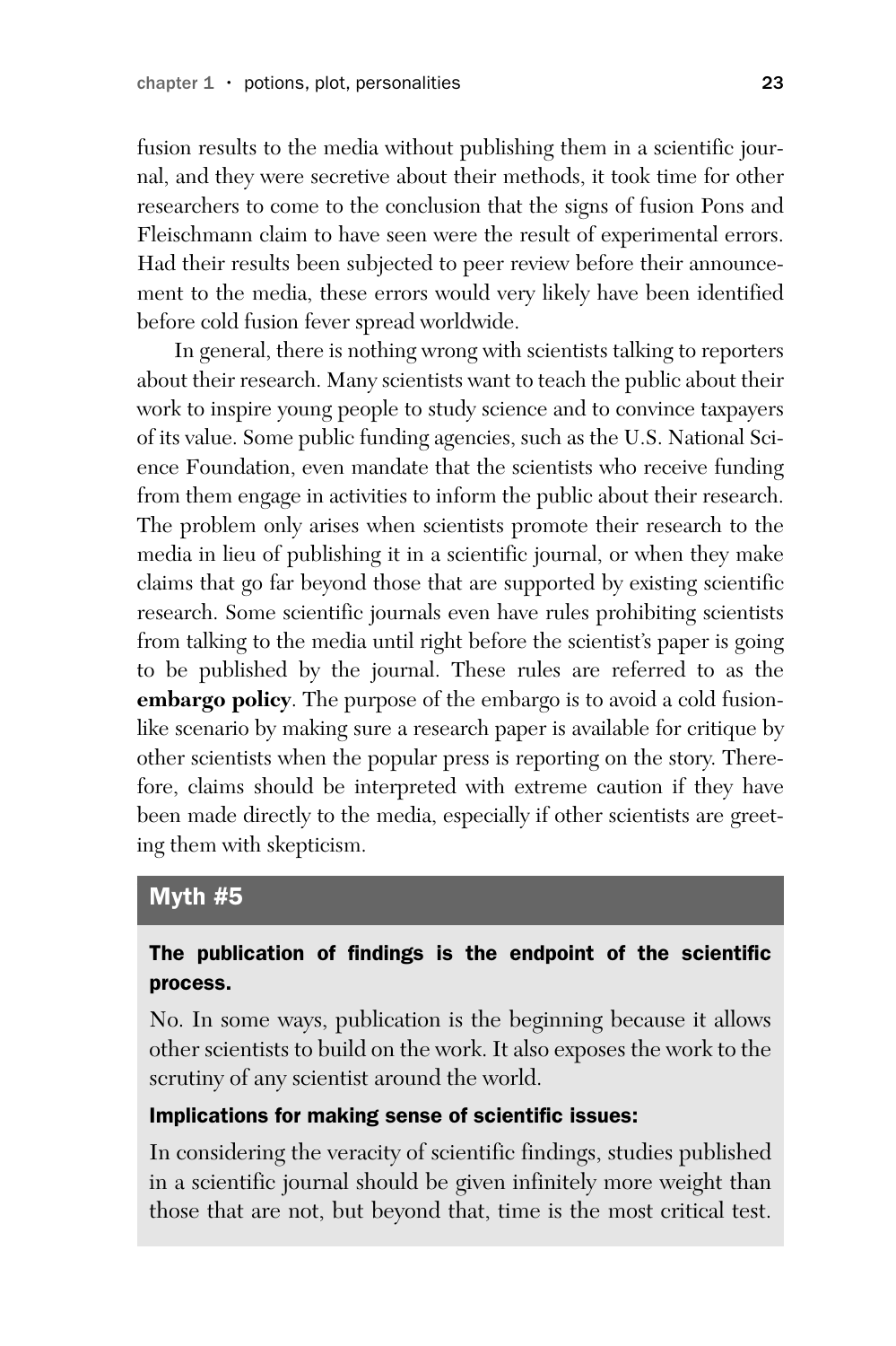The age of an idea is not proof of its accuracy, but ultimately time for further research is needed to confirm or disconfirm findings. A finding should be given more weight if there are multiple confirming instances, if the confirming instances were observed under many different conditions, and if some of the findings have disconfirmed alternative hypotheses. Also, a hypothesis is considered much stronger if it successfully predicts future observations, rather than merely accounting for existing observations.

#### *The scientific review process is not flawless*

The many levels of critique give the scientific process its strength, but no process is perfect. Sometimes good science does not get published, and sometimes bad science does.

#### Revolutionary ideas are sometimes overlooked

Barbara McClintock's research on "jumping genes," or **transposons** bits of DNA that can move from one place on a chromosome to another—is an example of important science that initially failed to garner the attention it deserved. McClintock had collected reams of data to support her claims about transposons. She had meticulously documented how color changes in the kernels of the corn plants she bred could be linked to the changes in the chromosomes of those plants as seen through a microscope. She knew that her findings would come as a surprise to her fellow biologists, so before making them public, she spent six years collecting data to refute the objections to her findings that she anticipated other researchers would have. However, the field of genetics had not yet advanced to the point where it could provide a real mechanism for McClintock's observations.

It took more than 20 years from the time she made her research on transposons public to its recognition by the greater scientific community. This lack of acceptance could not be attributed to the marginalization of McClintock; she was already well known for her work on the genetics of corn. Also, some other corn geneticists did recognize the importance her work, and a few even had similar findings. The problem was that in the early 1950s, when McClintock first made her work public, biologists took for granted that genes were stable. It seemed unfathomable to think that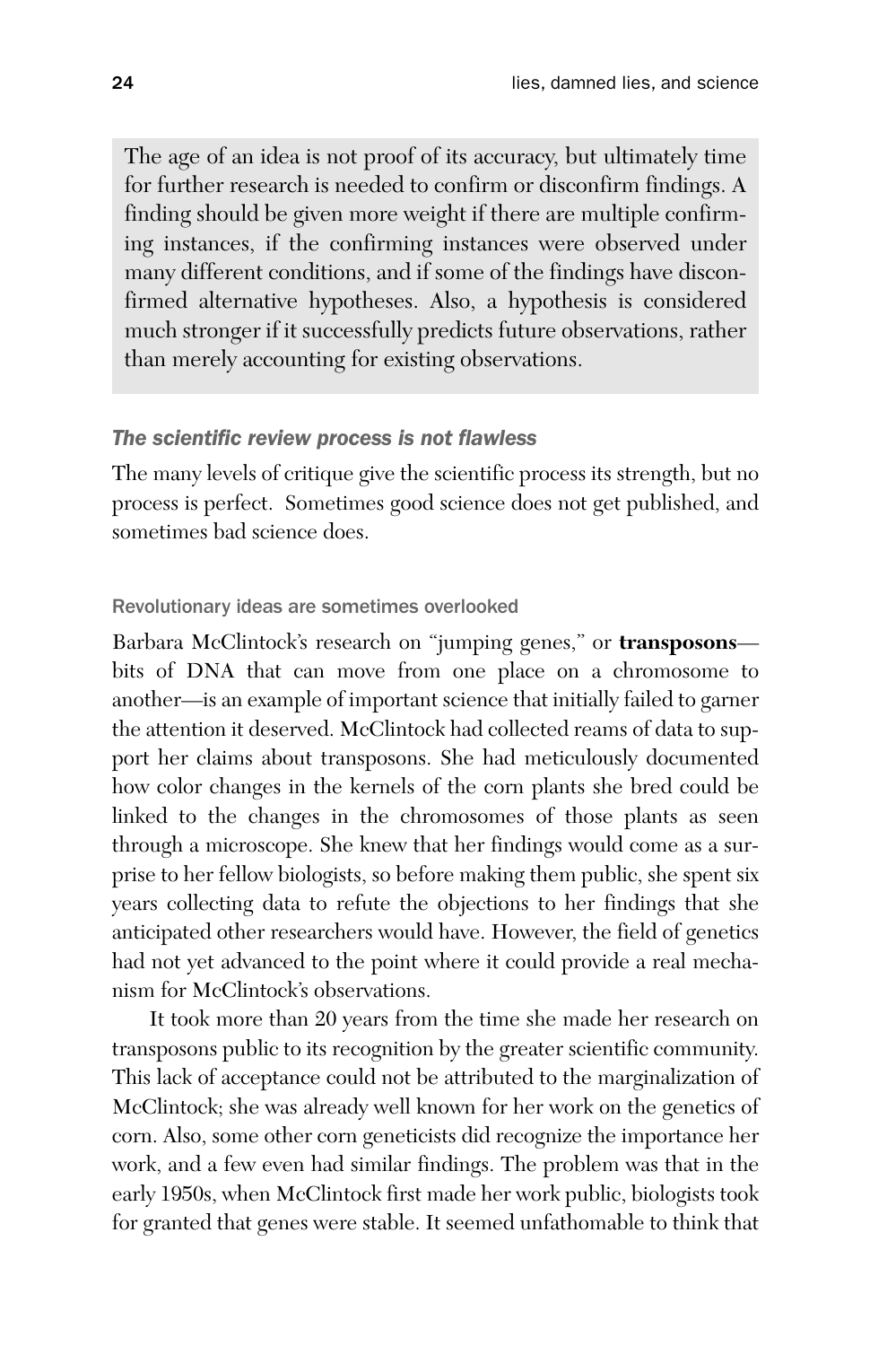genes could jump around on a chromosome—just as scientists did not initially believe that the continents could be moving.

New data and an explanatory mechanism led other scientists to accept that transposons were real and to recognize their significance. In the decades between the initial announcement of her findings and the research community's acknowledgement of their importance—ultimately earning her a Nobel prize—other research, including Watson and Crick's determination of the structure of DNA, and independent confirmation in bacteria of the sort of gene rearrangements McClintock had discovered, led to a sea change in the way scientists think about genetics. They stopped viewing genes as simply beads on a string—a chromosome—and in the face of volumes of data collected by independent researchers working on different problems, the notion that genes can move around came to be accepted.

The many historical examples of the scientific community ignoring ideas that are before their time, like those of Wegener and McClintock, are often exploited by cranks to argue in favor of their implausible schemes. Their arguments run as follows:

*The scientific community is not accepting my revolutionary idea about \_\_\_\_\_\_ (insert topic) just as \_\_\_\_\_\_ (name of a famous scientist) was ignored by his/her contemporaries. Time will vindicate me, just as \_\_\_\_\_\_ (famous scientist) was vindicated. In the meantime, you can benefit from buying my \_\_\_\_\_\_ (name of product or book).*

The problem with this argument is that while a number of scientists have been ignored and later vindicated, these examples are still relatively rare compared to all of the examples of individuals who put forth crazy ideas that have not been vindicated. The earth is flat. The earth is hollow. Maggots are spontaneously generated by rotting meat, and mice are spontaneously generated by linens sprinkled with a few grains of wheat. The bumps on people's skulls provide insight into their personalities and capabilities. Christ was an astronaut who traveled back in time in a yetto-be-developed NASA time machine. The likelihood that the ideas of self-proclaimed revolutionaries will end up on the crazy idea junk heap—along with flat Earth, hollow Earth, spontaneous generation, phrenology, and deity in a spaceship, respectively—is much greater than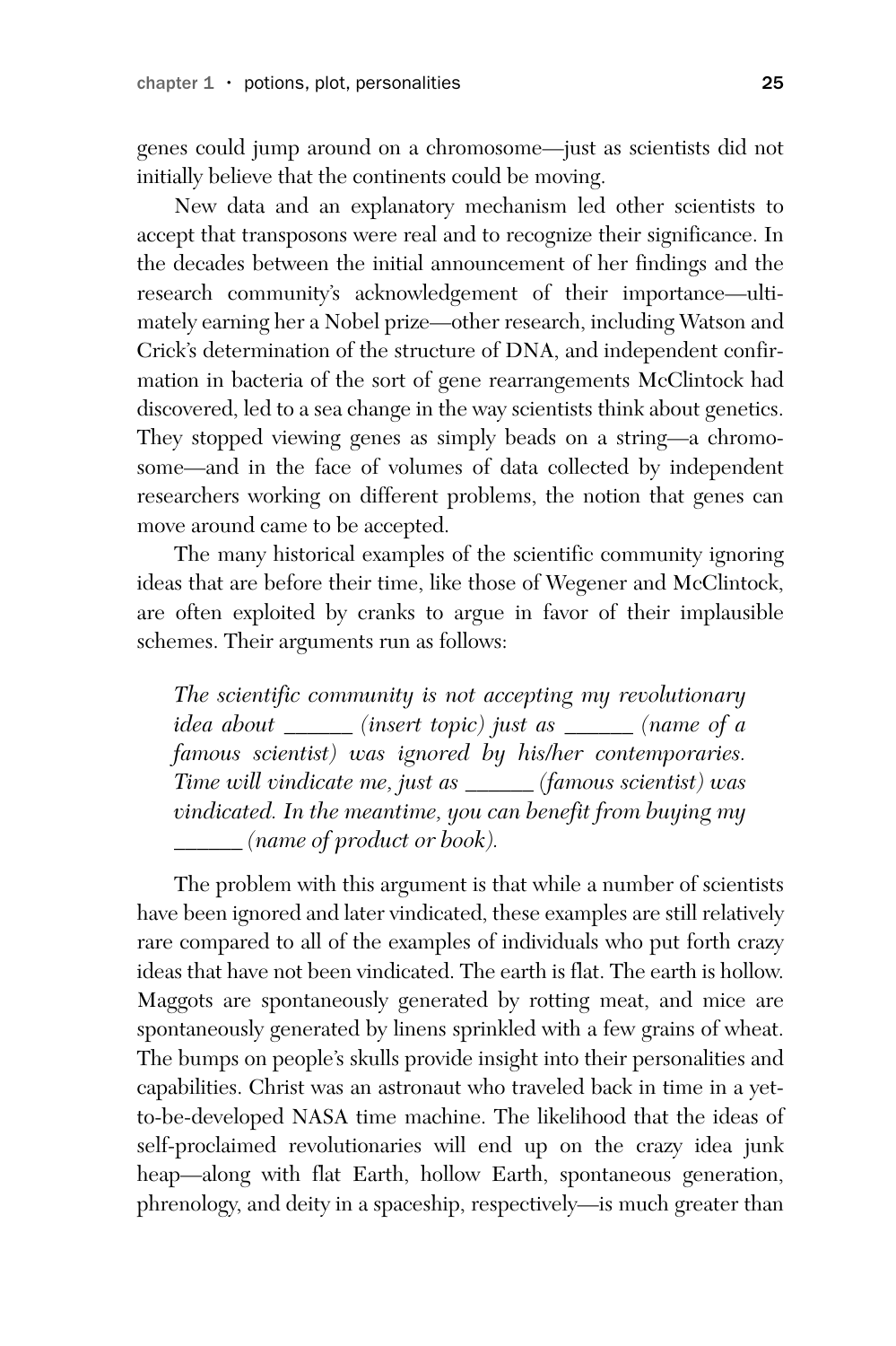the likelihood that their ideas will revolutionize science. For that reason, the claim that revolutionary ideas are sometimes overlooked, while true, is a poor argument for the legitimacy of an idea.

# Myth #6

# Many important ideas have been ignored in the past, so if someone claims to have ideas that are being ignored by the scientific establishment, there is a good chance that their ideas are correct.

No. For every outlandish-sounding idea that is later vindicated, hundreds of others will never be anything but bunk.

#### Implications for making sense of scientific issues:

As the famous astronomer Carl Sagan said, "Extraordinary claims require extraordinary evidence." Any purported discovery that overturns well-accepted theories of how the world works should be greeted with healthy skepticism, especially if it is based on anecdotal evidence and the discoverer is not even an expert in the field. Unpublished findings are not a good basis for making important decisions. Despite the problems with the scientific review process sometimes missing hot science and sometimes letting fraudulent science through, it is still the best mechanism that exists for evaluating the validity of claims. The scientific community is diverse, and it is highly improbable that the entire community would or could conspire against an individual. Alfred Wegener and Barbara McClintock knew that their colleagues would view their respective ideas about moving continents and jumping genes with skepticism. Neither claimed that the scientific community was conspiring against them because of it. In fact, they were both just as troubled as the rest of the scientific community by the lack of a plausible mechanism to explain their findings.

#### Fraud sometimes occurs

In addition to sometimes turning a blind eye on revolutionary ideas, reviewers and the rest of the scientific community can get tricked into believing bogus results. In 2002, scandal rocked the world of physics. Starting in the late 1990s, Jan Hendrik Schön, a young physicist from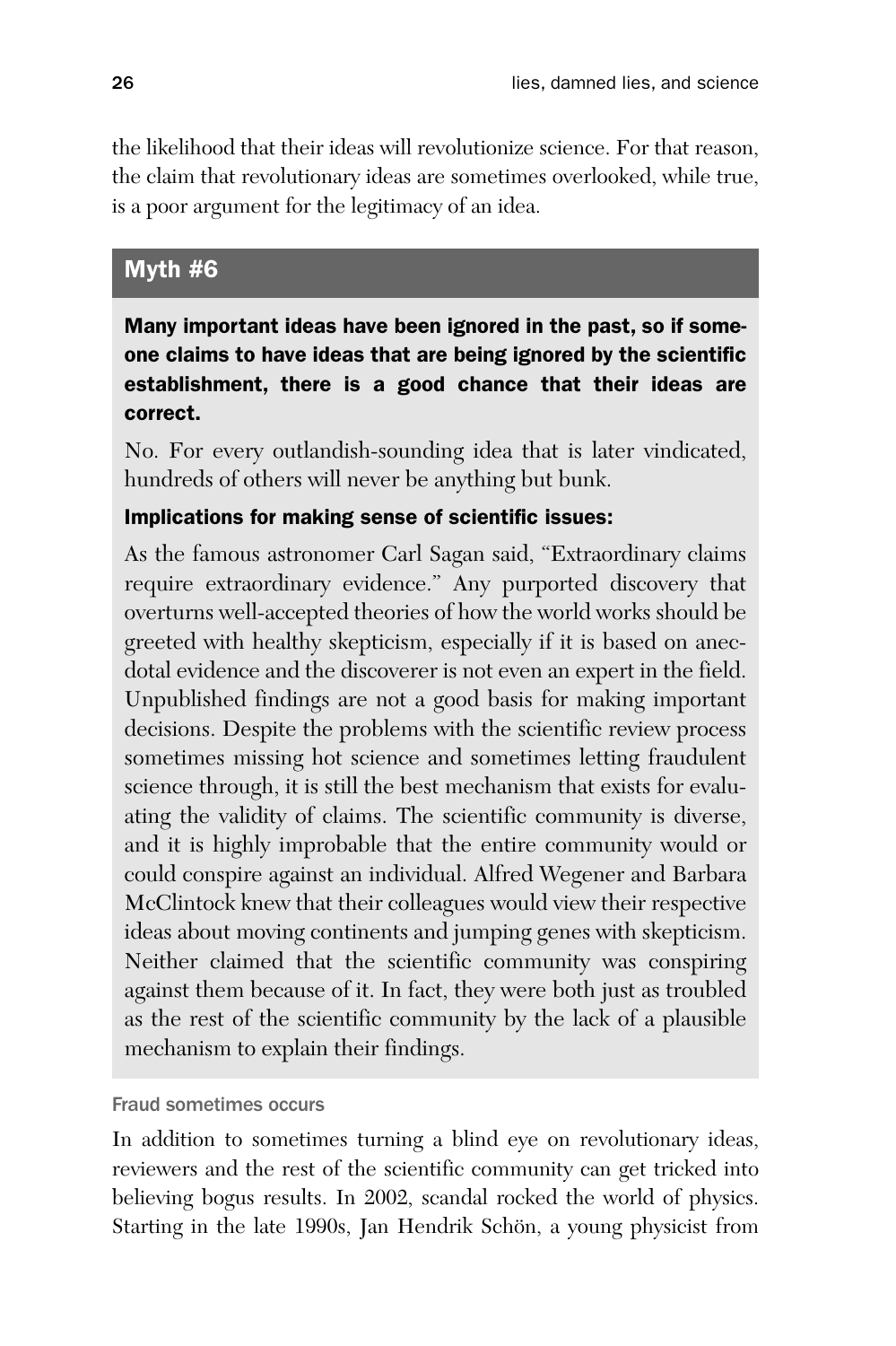Germany working at the world famous Bell Laboratories in New Jersey, and his colleagues there, published a string of papers that promised to revolutionize several fields. Just before the investigations into their work brought everything crashing down, the group was publishing at the remarkable rate of one paper every eight days, mostly in major journals. The researchers had been working on tiny electrical switches similar to the ones used in computers. They developed switches from a variety of materials and discovered that the switches had surprising properties. For example, by adding a very thin coating of the chemical aluminum oxide to the switches, they could get materials that were usually poor at conducting electricity to conduct it very well. This may not sound particularly exciting, but Schön's papers were among the most cited papers in physics, and had scandal not erupted, his work would have very likely earned him a Nobel Prize.

But on May 10, 2002, officials at Bell Labs launched an investigation of Schön's work after outside researchers noticed what appeared to be a duplication of data in multiple papers. Even before the discovery of duplicated data in Schön's papers, scientists were starting to raise questions about why other labs were not able to replicate many of Schön's amazing results, despite their efforts and the tens of millions of dollars being spent on research in the area. On September 25, 2002, a Bell Labs report concluded that Schön had committed widespread misconduct.

A few years after the scandal over Schön's research, Woo Suk Hwang, a South Korean researcher who published pioneering work on producing patient-specific stem cell lines, was found guilty of fabricating data. Again, the problems with the work were revealed when other scientists scrutinized it and attempted to replicate it after its publication. When scientists want to pursue a particular line of work, they check their materials, equipment, and procedures by comparing their results to the published results from an identical experiment by another scientist. If time passes and other researchers cannot get the experiments to work, the original research will fall under scrutiny. Both Schön and Hwang were on the cutting edge of very hot fields. They should have known that they would eventually be found out. Had they been working on some obscure problem, it may have taken much longer for their work to have been exposed as fraudulent. On the other hand, they would not have had the excitement of making headlines on a regular basis. We will probably never know why they acted unethically, but in the end, their careers were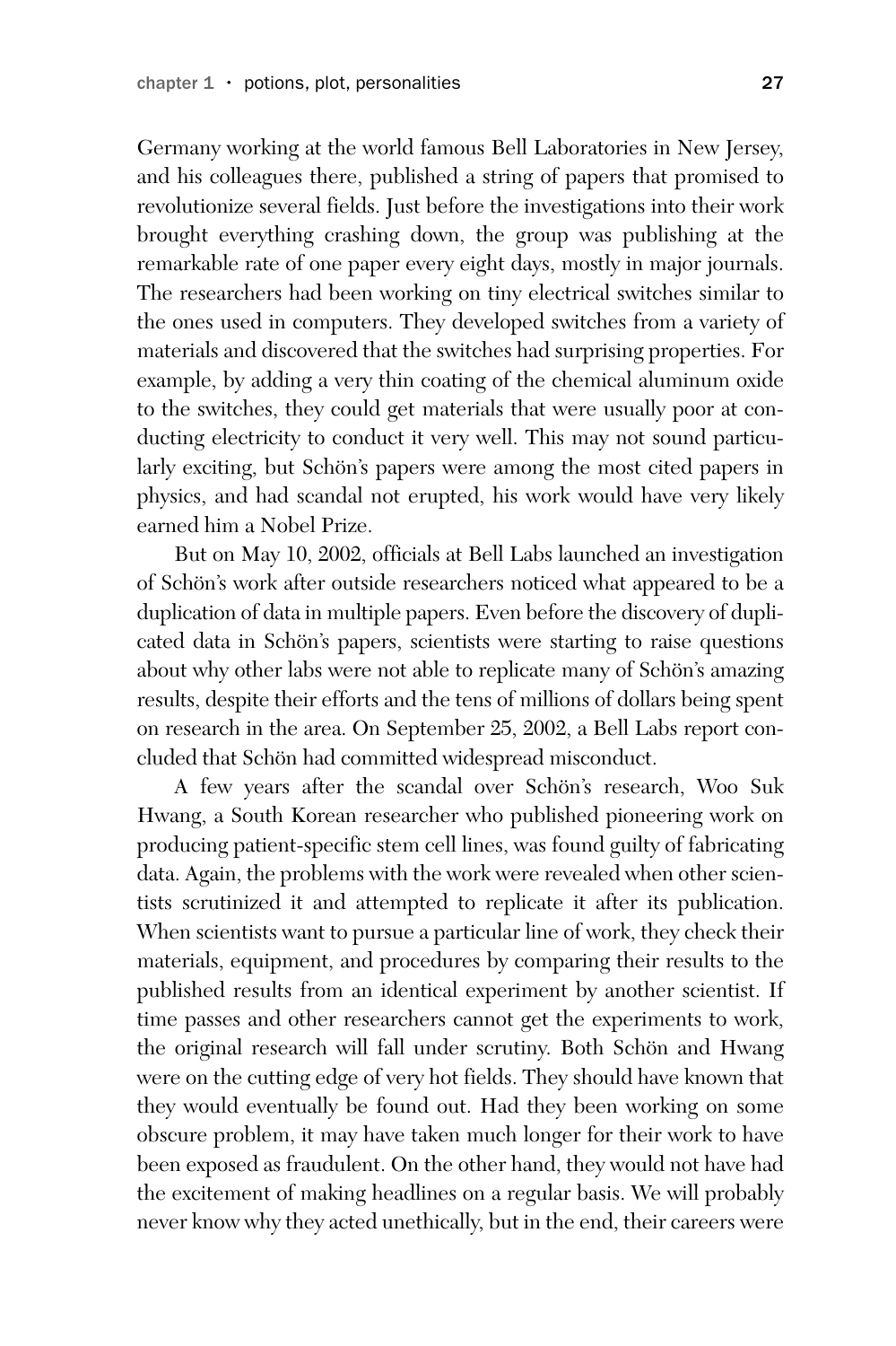ruined. In an unprecedented move, the institution from which Schön earned his doctorate revoked his Ph.D., although there was no evidence he had fabricated any of that research.

Although these are examples of pathological science, in the end, time and scrutiny by the scientific community did get science back on course again. McClintock's story shows that time and the accumulation of evidence can vindicate the work of the maverick. Schön's and Hwang's stories show that it can also expose the charlatan. The examples of McClintock's, Schön's, and Hwang's work reveal what Evelyn Fox Keller, in her biography of Barbara McClintock, *A Feeling for the Organism*, referred to as the "tangled web of individual and group dynamics" that defines the growth of scientific knowledge. Indeed, individuals cannot push scientific knowledge forward alone; it is through multiple levels of interactions between the individual and the group that science advances.

As Harry learned from the Half-Blood Prince's potions book, there is a lot more to doing science than following a recipe. This chapter took that lesson further by laying bare the inner workings of the scientific process. However, Harry, Ron, and Hermione also learned that making potions was one thing, using potions on their adventures was another. Their adventures exploited Felix Felicis and Polyjuice Potion the way people who hold stake in an issue exploit scientific results for their own purposes. The production of scientific results is just the beginning of the plot. The adventure continues after the results are made public. The subsequent chapters of this book explore the twists and turns of plot that occur once scientific results make it into the public realm.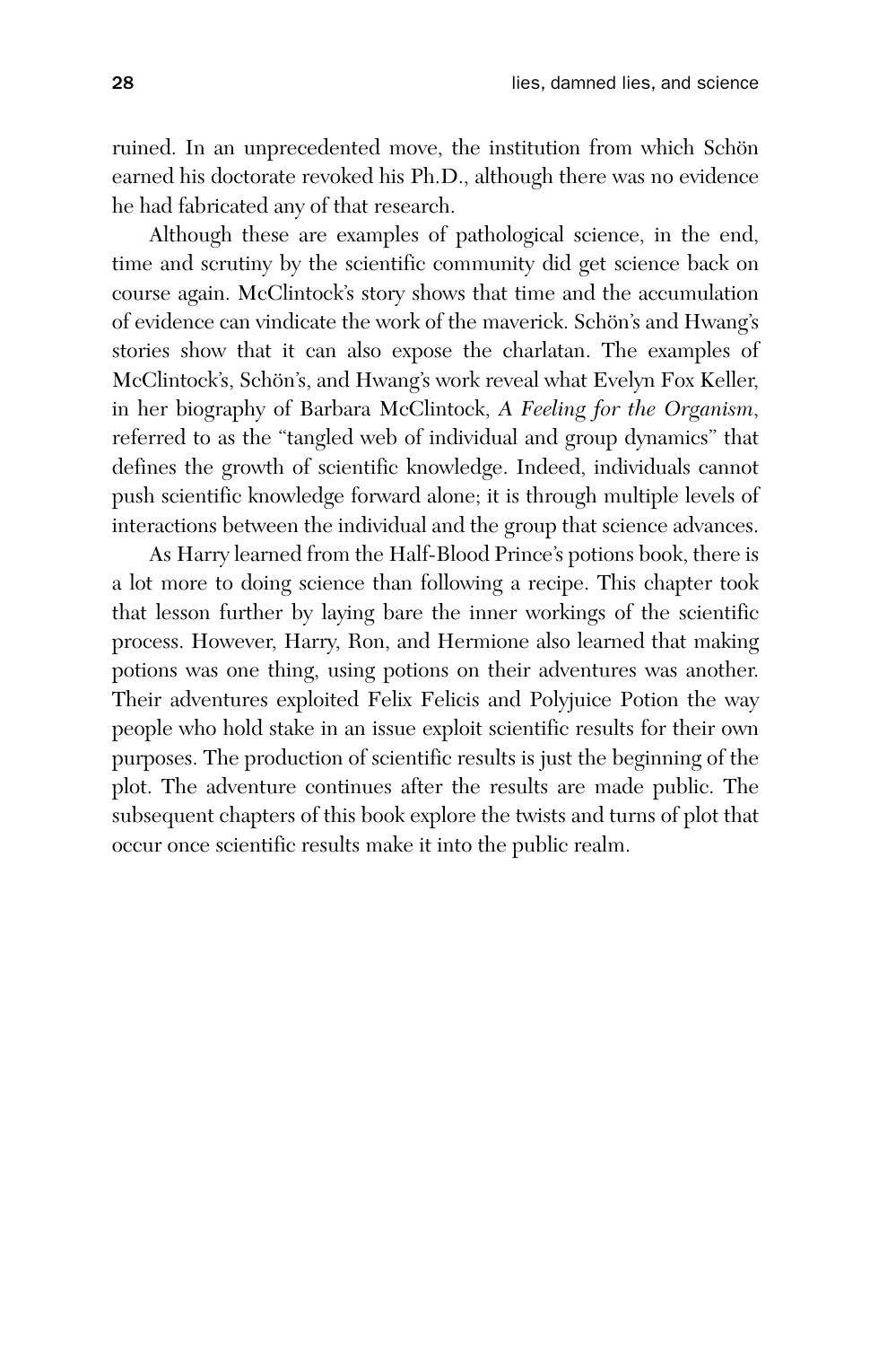# **Index**

# A

**About Urban Legends, 172 advertising buzzwords and slogans, 148-152 age differences, 90 allocation of health funding** power of patient advocacy groups, 123-126 relationship between death rates and health care funding, 120-123 **alternatives, comparing choices to, 50-52 Alzheimer's, nutritional supplements and, 77 American Association of Petroleum Geologists, 16 American Chemical Society, 22 amphibian declines, 95-96 analysis, costs benefits analysis, 134-136, 181 anchoring effect, 144 ancient wisdom unknown to science, claims of, 153-155 anecdotal evidence, 80-81**

**anthropogenic greenhouse gases, 84 antidepressants, 128-130 Archimedes, 17 ASDs (autism spectrum disorders), 108-109 Asilomar Conference, 116 aspirin and reduction of risk for heart disease, 90 assessing risks and benefits, 43-44, 54-57, 178.** *See also* **context** economics, 53 environment, 53 ethics, 54-55 human health, 53 long-term versus short-term, 55-57 **Atkins diet, 39 attacks by one stakeholder on another, 158-160 attrition, 106 autism spectrum disorders (ASDs), 108-109 average, 63-65**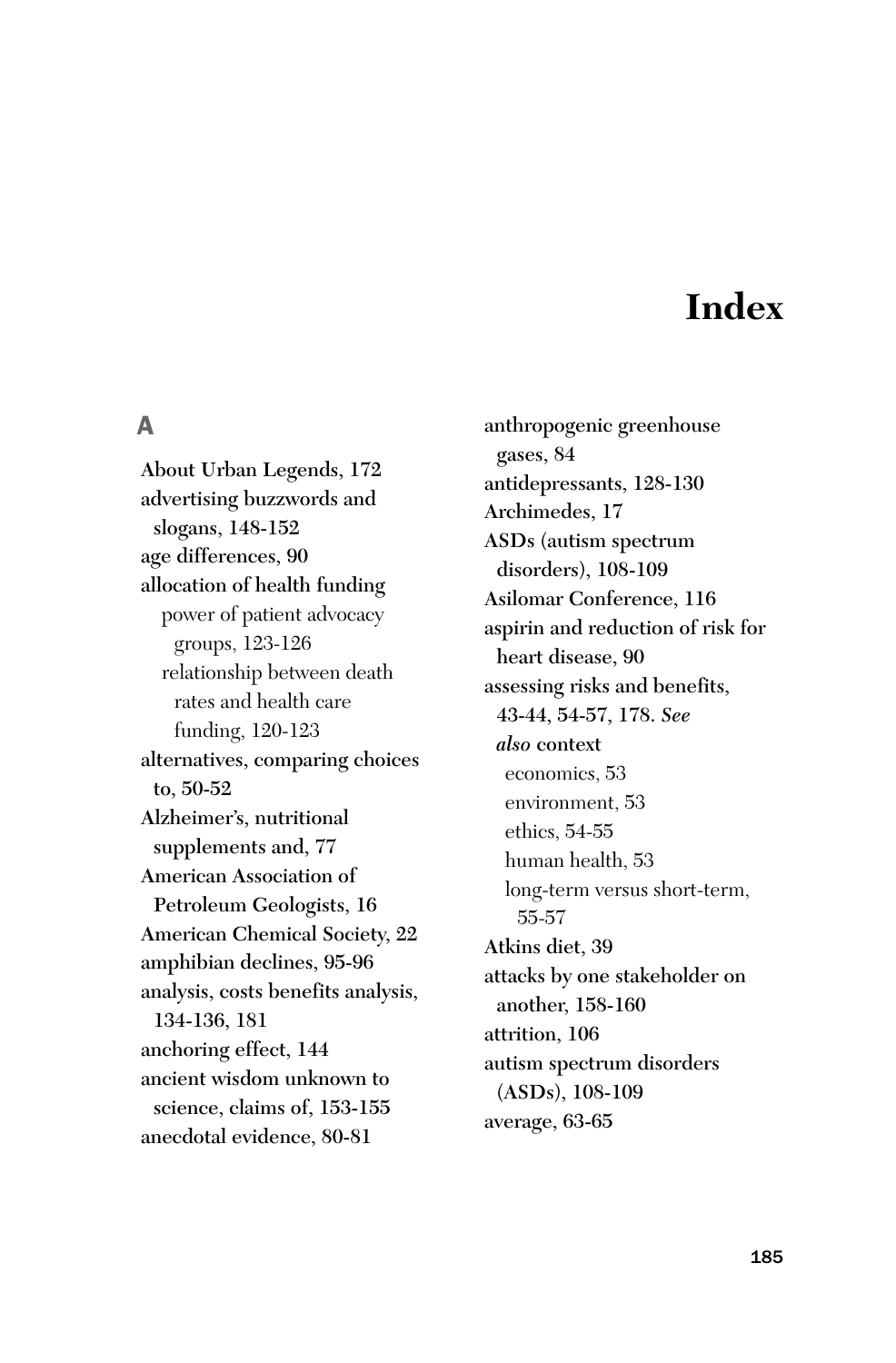#### B

**balanced decisions, [xx](#page-5-0) Barnett, Arnold, 106 benefits, assessing, 43-44, 54-57, 178.** *See also* **context** economics, 53 environment, 53 ethics, 54-55 human health, 53 long-term versus short-term, 55-57 **BGH (bovine growth hormone), 150 bias** confirmation bias, 145 recall bias, 75 selection bias, 107-109 of stakeholders, 30-33, 178 **bisphenol A (BPA), 126-128 blood donation bans and BSE, 31, 35 bovine growth hormone (BGH), 150 bovine spongiform encephalopathy (BSE) outbreak, stakeholder reactions to, 31-33 BPA (bisphenol A), 126-128 brainstorming, 18-19, 75-76 Break the Chain, 172 breakdowns in logic.** *See* **logic breast cancer, alleged link with underarm shaving and deodorant, 165-166 Brescoll, Victoria, 40 Broken Telephone game analogy, 38**

**BSE (bovine spongiform encephalopathy) outbreak, stakeholder reactions to, 31-33** *Bt* **crops, 45-49 Bush, George W., policy on stem cell research funding, 117 buzzwords, 148-152**

# C

**cancer** alleged link with EMF (electric and magnetic fields), 169-170 breast cancer, alleged link with underarm shaving and deodorant, 165-166 carcinogen categories, 169 health care funding, 123-126 non-Hodgkin's lymphoma, glyphosate and, 164-165 sun exposure and, 15-16 **carcinogen categories, 169 categories of stakeholders, 33-37 cause and effect** anecdotal evidence, 80-81 blind studies, 179 case studies *EMF (electric and magnetic fields) and cancer, 169-170 genetics and obesity, 168 global warming and hurricane frequency, 166-168 glyphosate and non-Hodgkin's lymphoma, 164-165*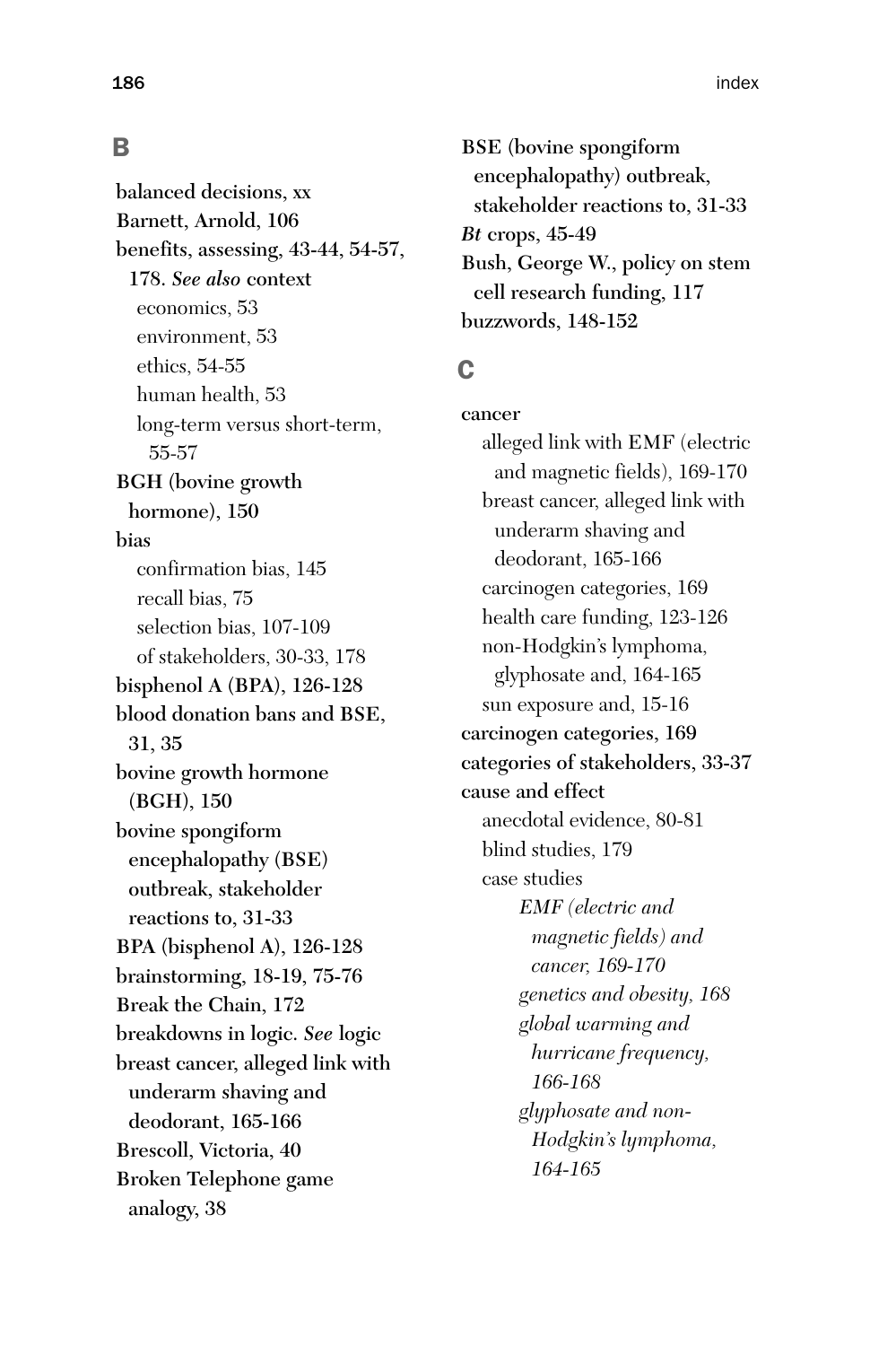*low-fat diets and health, 170-171 Nature paper on genetically engineered plants, 44-49 underarm shaving, deodorant, and breast cancer, 165-166* combining multiple forms of data, 81-84, 179 correlation versus causation, 84, 100 dangers of applying study results to other groups *condition differences, 95-96 individual differences, 90-93 locale differences, 93-95 overview, 89-90, 180 time differences, 96-98* determining relationship between alleged cause and outcome, 110-111 epidemiological observations, 76-79 interplay of possible causal relationships, 75-76, 179 links and complications, 84-87 nonexperimental findings, 76-79 overview, 73-75 predisposition to link cause and effect, 141-142 prospective studies, 75 relative risk, 80 retrospective studies, 75 **celebrity endorsements, 147**

**checklist to determine relationship between alleged cause and outcome, 110 chemical fertilizer, 56 chemical-free claims, 149 climate change** alleged link with hurricane frequency, 166-168 climate models, 8-9 diversity of data on, 83-84 greenhouse effect, 85 **climate models, 8-9 coercion in scientific studies, 114 cold fusion, 22-23 combining multiple forms of data, 81-84, 179 compliance, 91 computational models, 7 computer simulations, 7 condition differences, 95-96 confirmation bias, [xxiii,](#page-8-0) 145 confounding factors, 100-102 consulting original sources, 38-41, 178 context** of averages, 63-65 basis for comparison, 69-70 checklist to evaluate options, 69 comparing numbers to what is considered normal, 62-63 considering different themes of tradeoffs, 70 evaluating innovations against similar innovations, 60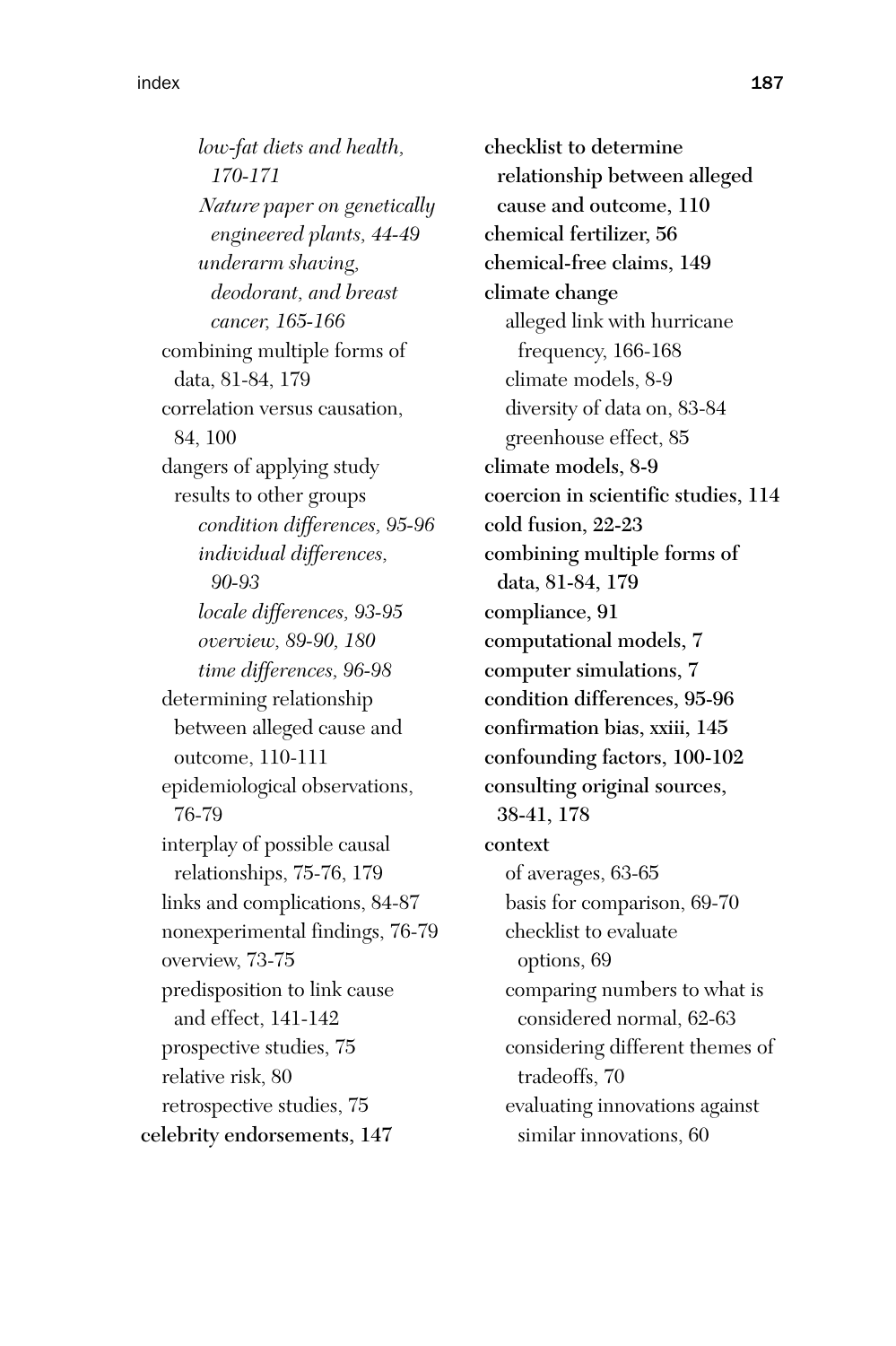evaluating risks and benefits within context, 70-71 explaining observations with, 66-67 expressing figures on comprehensible scale, 61-62 geographical context, 60-61 health care spending example, 67-68 historical context, 61 importance of, 59-60, 179 long-term implications of decisions, 70 of percentages, 66 qualifying figures according to circumstances under which they hold true, 62 reframing losses as gains or gains as losses, 66 scope of comparison, 69 **continental drift, 10-12 controversies in science** misrepresentation in media, 14-17, 177 as normal aspect of scientific progress, 12-14, 177 overview, 9-10 scientific revolutions, 10-12 **correlation versus causation, 84, 100 costs benefits analysis, 134-136, 181 Creutzfeltd-Jakob Disease (vCJD), 31 critique of published research,**

**20-23, 174**

# D

**death rates, relationship with health care funding, 120-123 debunking claims** online resources, 172 overview, 171 secondary sources, 174-176 tracking information back to original source, 172-173 **decision-making process** applying study results to other groups *condition differences, 95-96 individual differences, 90-93 locale differences, 93-95 overview, 89-90, 180 time differences, 96-98* assessing risks and benefits, 43-44, 54-57, 178 *economics, 53 environment, 53 ethics, 54-55 human health, 53 long-term versus shortterm, 55-57* breakdowns in logic *advertising buzzwords and slogans, 148-152 anchoring effect, 144 attacks by one stakeholder on another, 158-160 claims of ancient wisdom unknown to science, 153-155*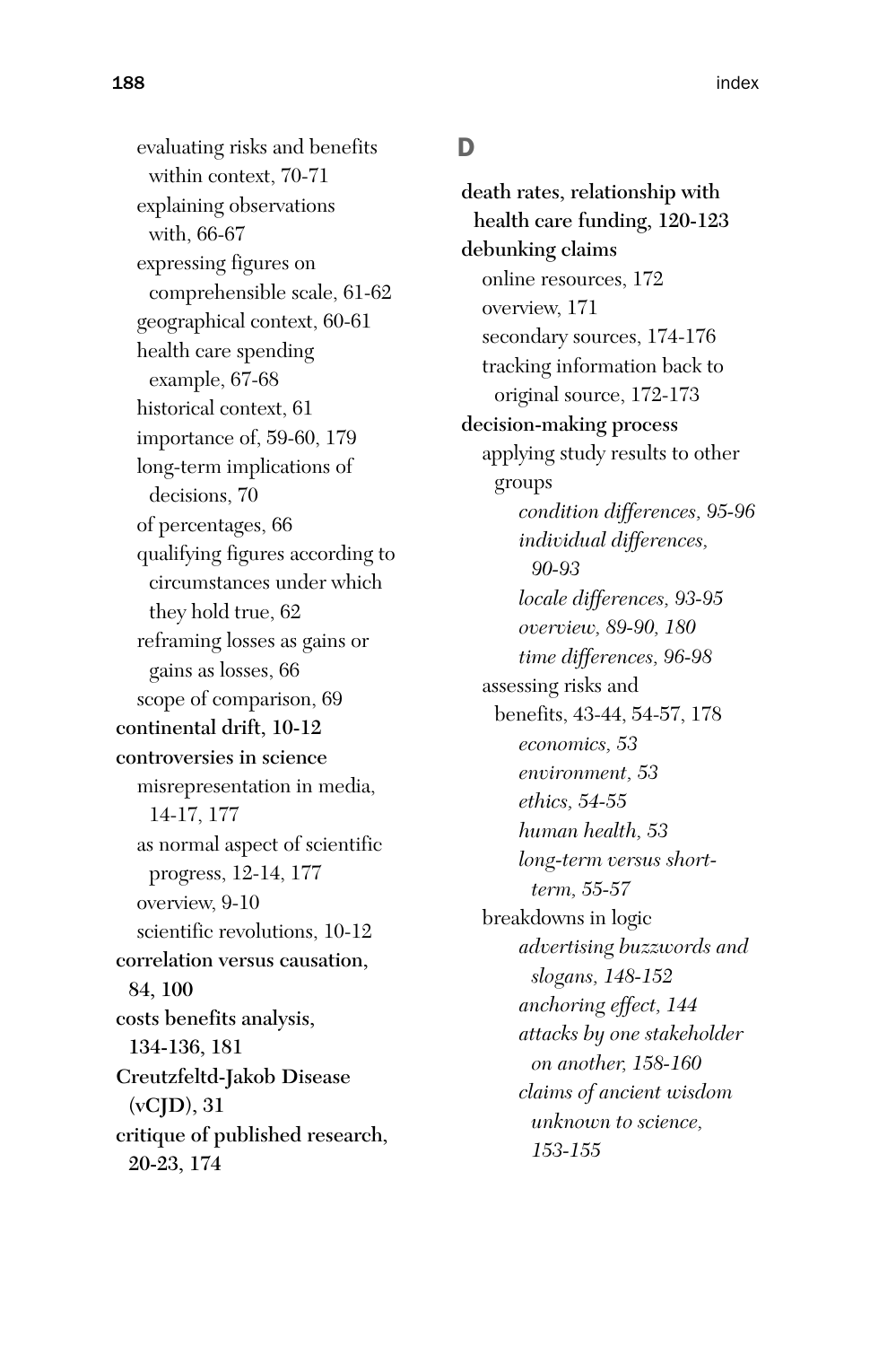*claims that you have nothing to lose, 157-158 confirmation bias, 145 The Emperor's New Clothes analogy, 152 endorsements of pseudo experts, 146-148 excessive jargon, 153 failure to think outside the box, 140-141 misunderstanding of statistics, 143-144 overgeneralization, 142-143 overview, 140, 181 predisposition to link cause and effect, 141-142 vague, simple claims, 155-156* cause and effect. *See* cause and effect comparing choice to relevant alternatives, 50-52 context *of averages, 63-65 basic for comparison, 69-70 checklist to evaluate options, 69 comparing numbers to what is considered normal, 62-63 considering different themes of tradeoffs, 70 evaluating innovations against similar innovations, 60 evaluating risks and benefits within context, 70-71*

*explaining observations with, 66-67 expressing figures on comprehensible scale, 61-62 geographical context, 60-61 health care spending example, 67-68 historical context, 61 importance of, 59-60, 179 long-term implications of decisions, 70 of percentages, 66 qualifying figures according to circumstances under which they hold true, 62 reframing losses as gains or gains as losses, 66 scope of comparison, 69* determining scope of choice, 50-52 layers of scientific issues, 162-163, 181 levels of nuance, 47-49 misleading information, [xix](#page-4-0) overview, [xix](#page-4-0) researching claims *online resources, 172 overview, 171 secondary sources, 174-176 tracking information back to original source, 172-173* subjectivity in, 136-137 **deodorant, alleged link with breast cancer, 165-166 DePaulo, Bella, 145 Dewey, Thomas, 107**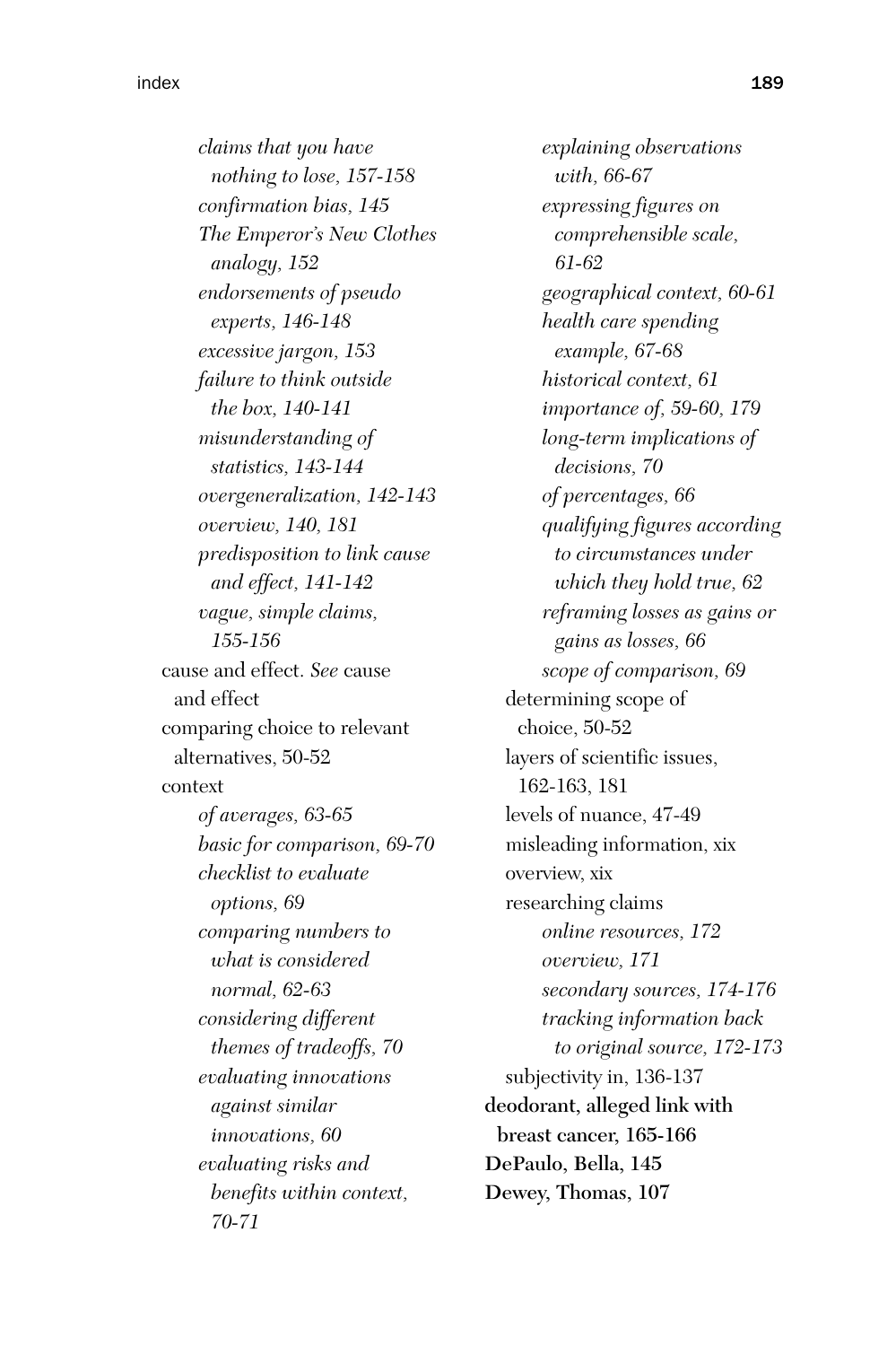**DHMO.org website, 29-30 differences, importance when applying study results to other groups** condition differences, 95-96 individual differences, 90-93 locale differences, 93-95 time differences, 96-98 **double blind studies, 79**

# E

*Eats, Shoots and Leaves***, 151 economics, assessing risks and benefits in science-related issues, 53 embargo policy, 23 EMF (electric and magnetic fields), alleged link to cancer, 169-170 "The Emperor's New Clothes," story of, 152 endorsements of pseudo experts, 146-148 environment, assessing risks and benefits in science-related issues, 53 epidemiological observations, 75-79 ethics** assessing risks and benefits in science-related issues, 54-55 oversight and regulations, 114-115 voluntary guidelines, 115-117 **EurekAlert!, 173 evidence, types of, 80-84**

**evolution, theory of, 12-14, 82-83, 158-159 excessive jargon, 153**

#### F

**false negatives, 133 false positives, 133** *A Feeling for the Organism***, 28 fertilizer, 56 figures.** *See* **statistics findings, applying to different circumstances, [xxiii](#page-8-1) Fleischmann, Martin, 22 Fox, Michael J., 36 Fraser, Alistair B., 155 fruit flies as model organisms, 91-92**

# G

**gains, reframing as losses, 66 Gambler's Fallacy, 143 gender differences, 90** media reporting about, 40-41 **genetically engineered plants,** *Nature* **paper on, 44-49** precautionary principle and, 133-134 themes of risks and benefits of, 53-56 **genetics, alleged obesity gene, 168 geographical context, 60-61 global climate change** alleged link with hurricane frequency, 166-168 climate models, 8 diversity of data on, 83-84 greenhouse effect, 85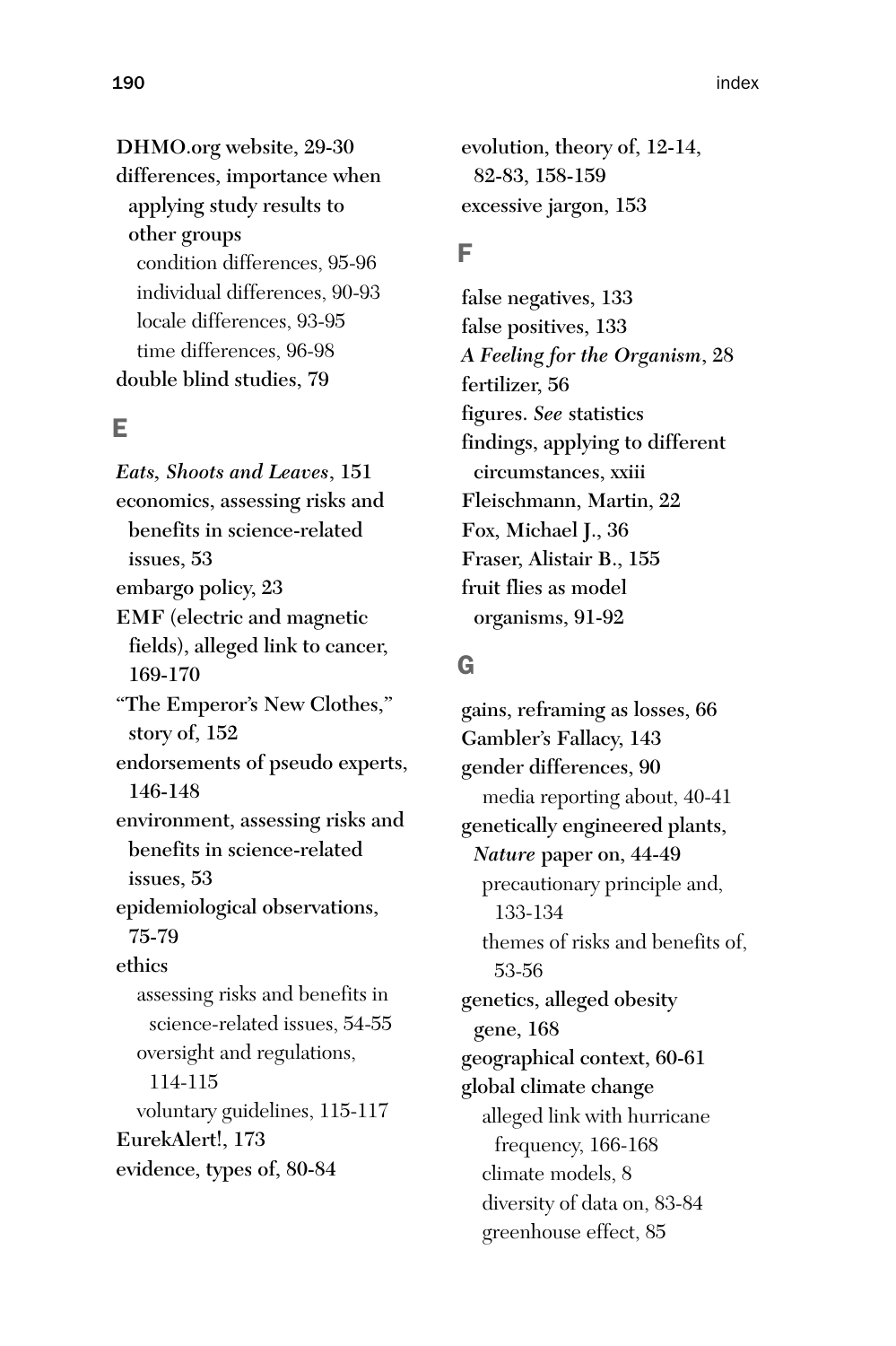**glyphosate, alleged link with non-Hodgkin's lymphoma, 164-165 Google Scholar, 173 Gore, Al, 36 greenhouse effect, 85 "grey goo" scenarios, 50-51 Gross, David, 161**

#### H

**Hardin, Garrett, 132** *Harry Potter and the Half-Blood Prince***, 1 health, assessing risks and benefits in science-related issues, 53 health funding** allocation of *power of patient advocacy groups, 123-126 relationship between death rates and health care funding, 120-123* influence of sources of funding, 126-130 understanding in context, 67-68 **heart disease, reducing risk of with aspirin, 90 historical context, 61 hormone replacement therapy (HRT), 76-77 hot flashes, 13-14 hurricane frequency, alleged link with global warming, 166-168 Hwang, Woo Suk, 27**

**hypotheses, testing** fraud and bogus results, 26-28 impact of new tools/technologies on, 4-6 interaction among scientists and *brainstorming, 18-19 formal interactions, 19* potential to overlook revolutionary ideas, 24-26 publication of research *critique and peer review, 20-23, 174 embargo policy, 23 fraud and bogus results, 26-28 importance, 19-20 potential to overlook revolutionary ideas, 24-26* role of models, 6-9 scientific method *compared to real-world science, 3-4 as myth, 6 overview, 3*

# I

**identifying stakeholders, xv, 30-37 Improving Medical Statistics, 172 indium, claims about, 39 individual differences, 90-93 inflammatory bowel disease, relationship with worm infections, 157 Institutional Review Boards (IRBs), 115**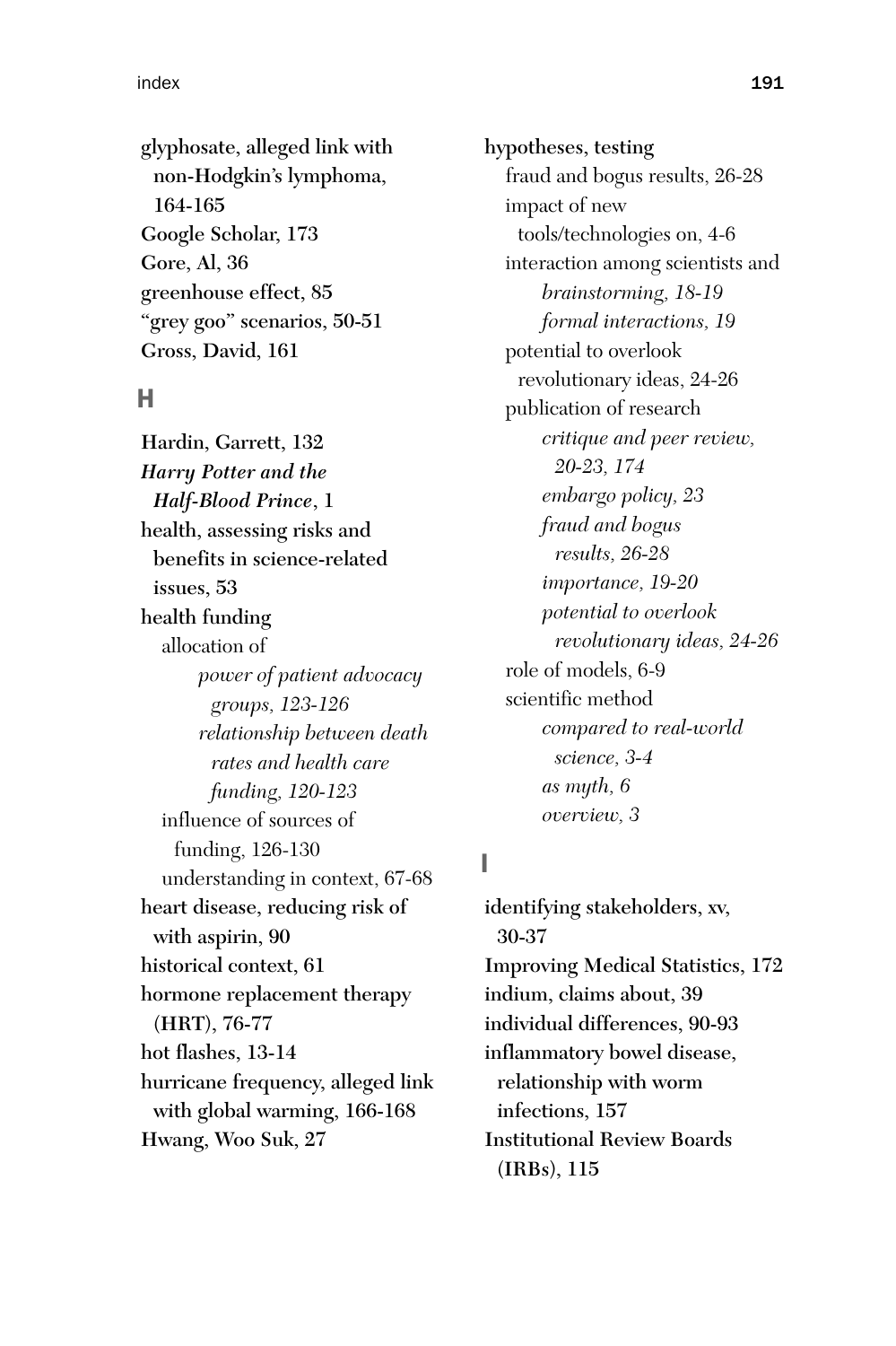**interaction among scientists** brainstorming, 18-19 formal interactions, 19 publication of research *critique and peer review, 20-23, 174 embargo policy, 23 fraud and bogus results, 26-28 importance, 19-20 potential to overlook revolutionary ideas, 24-26* **IPCC (Intergovernmental Panel on Climate Change), 85 IRBs (Institutional Review Boards), 115**

# J-K

**jargon, 153**

**Keillor, Garrison, 65 Keller, Evelyn Fox, 28 Kennedy, John F., 119**

# L

**LaFrance, Marianne, 40 Lake Wobegon effect, 65 layers of scientific issues, 162-163, 181 levels of nuance, 47-49 levels of statistical significance, 103 linking cause and effect.** *See* **cause and effect locale differences, 93-95**

#### **logic**

bypassing *with advertising buzzwords and slogans, 148-152 attacks by one stakeholder on another, 158-160 with claims of ancient wisdom unknown to science, 153-155 with claims that you have nothing to lose, 157-158 The Emperor's New Clothes analogy, 152 with endorsements of pseudo experts, 146-148 with excessive jargon, 153 vague, simple claims, 155-156* common flaws in *anchoring effect, 144 confirmation bias, 145 failure to think outside the box, 140-141 misunderstanding of statistics, 143-144 overgeneralization, 142-143 overview, 140, 181 predisposition to link cause and effect, 141-142* **long-term risks and benefits, assessing in science-related issues, 55-57 losses, reframing as gains, 66 low-fat diets and health, 170-171**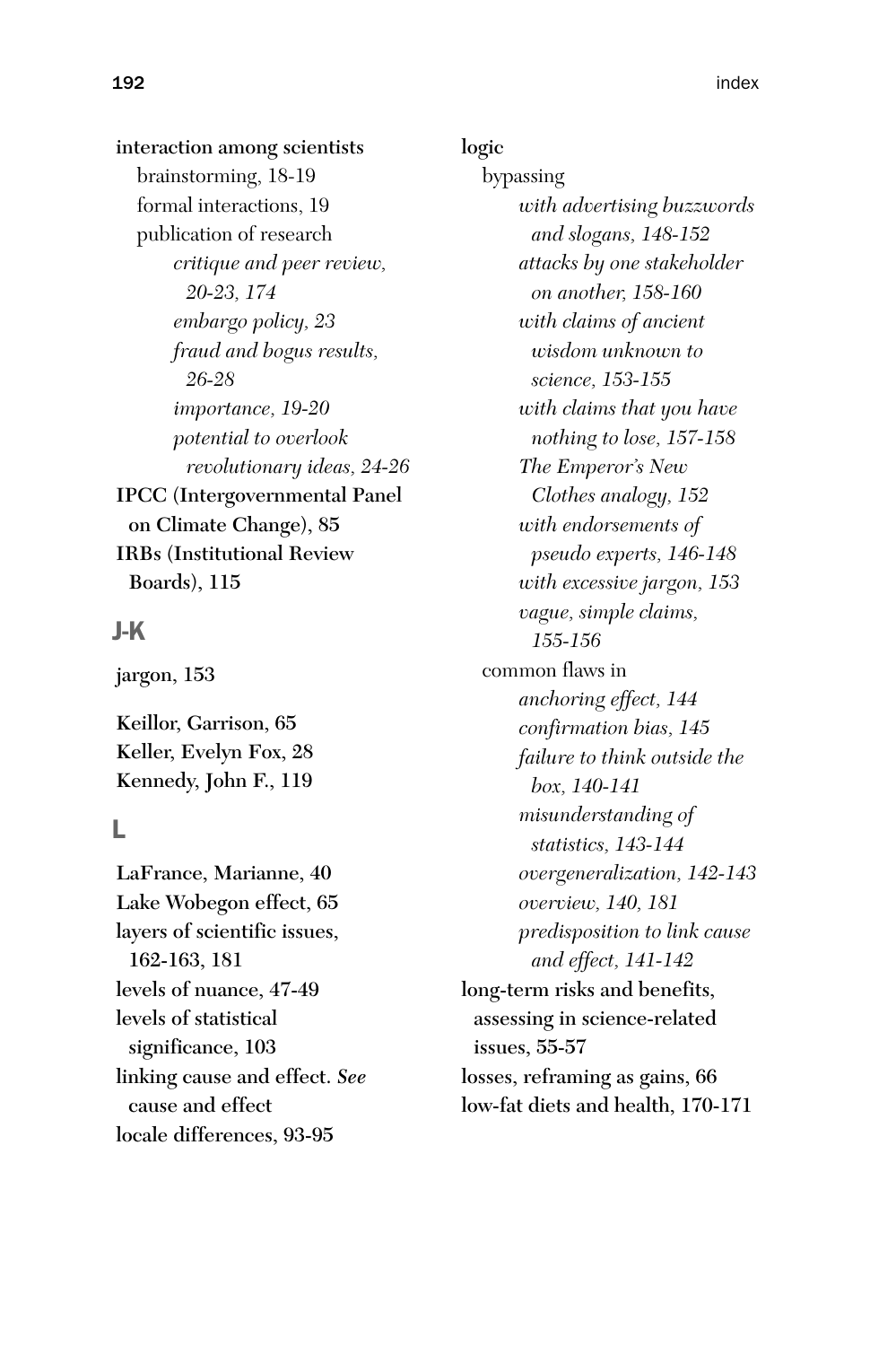# M

**mad cow disease, stakeholder reactions to, 31-33 malaria, 94** NIH budget for malaria research, 125 **margin of error, 103 McClintock, Barbara, 24-25 meaningful statistics, 105-106 mechanisms in science, 84-86 media reporting** misrepresentation of scientific controversies, 14-17, 177 spins on findings about gender differences, 40-41 **median, 64 Medical News Today, 173 models** model organisms, 91-92 role in progress of science, 6-9 **molecules, determining structure of, 4-5 monarch butterfly caterpillars and genetically engineered plants (***Nature* **study), 44-47 motivation of stakeholders, 37-38**

# N

**NASA (National Aeronautics and Space Administration), 119 National Defense Education Act, 119 National Institutes of Health (NIH), 120 national pride, influence on science, 119-120**

**National Toxicology Program (NTP), 127** *Nature* **paper on genetically engineered plants, 44-49** *New Scientist***, 59, 78 new technologies, impact on scientific research, 4-6 NIH (National Institutes of Health), 120 NMR (Nuclear Magnetic Resonance), 4-5 nocebo effect, 79 non-Hodgkin's lymphoma, alleged link with glyphosate, 164-165 nonexperimental findings, 76-79 Nowotny, Helga, 125 NTP (National Toxicology Program), 127 nuance, levels of, 47-49 Nuclear Magnetic Resonance (NMR), 4-5 numbers.** *See* **statistics**

# O

**obesity, alleged obesity gene, 168 off-label prescriptions, 117-118, 129 Oklahoma City Federal Building, 1995 bombing of, 56 one for all, in decision making, 132 organic label, 148 original sources** importance of, 38-41, 178 tracking information back to, 172-173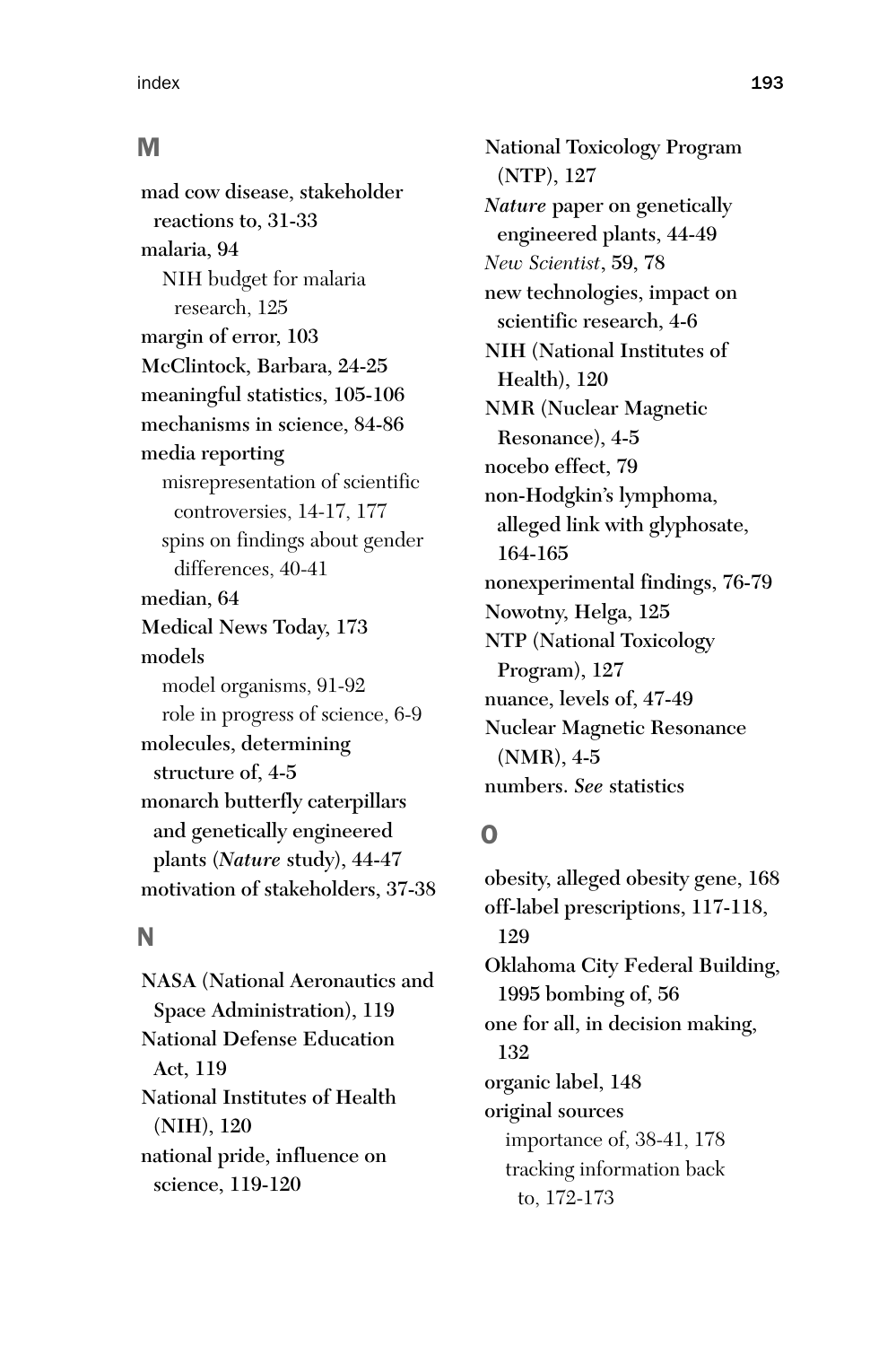**outcomes, determining relationship between alleged cause and outcome, 110-111.** *See also* **cause and effect overgeneralization, 142-143 oversight and regulations, 114-115**

#### P

**packaging labels, 148-150 Pangaea, 10 patient advocacy groups, power over health care funding, 123-126 peer review of published research, 20-23, 174 phenylthiocarbamide (PTC), 139-140 placebo effect, 79-81, 90 placebos, 79-80 plate tectonics, 12 plausible mechanisms as key to linking cause and effect, 84-87 policy** influence of science on policy *balancing tradeoffs, 132 costs benefits analysis, 134-136, 181 overview, 130-131 precautionary principle, 133-134 reciprocal relationship between science and society, 137, 180 subjectivity in decision-making, 136-137*

influence of policy on science *allocation of health funding, 120-126 coercion and lies, 114 ethics, 114-117 influence of sources of funding, 126-130 national pride, 119-120 overview, 113 unintended consequences, 117-118* **Pons, Stanley, 22 population differences, 90 precautionary principle, 133-134 predisposition to link cause and effect, 141-142 pride, influence on science, 119-120 prospective studies, 75 pseudo experts, endorsements by, 146-148 pseudosymmetry of scientific authority, 16 PTC (phenylthiocarbamide), 139-140 publication of research** critique and peer review, 20-23, 174 embargo policy, 23 fraud and bogus results, 26-28 importance, 19-20 potential to overlook revolutionary ideas, 24-26

# Q-R

**randomized studies, 78 range or spread of data, 64-65 rates, definition of, 99**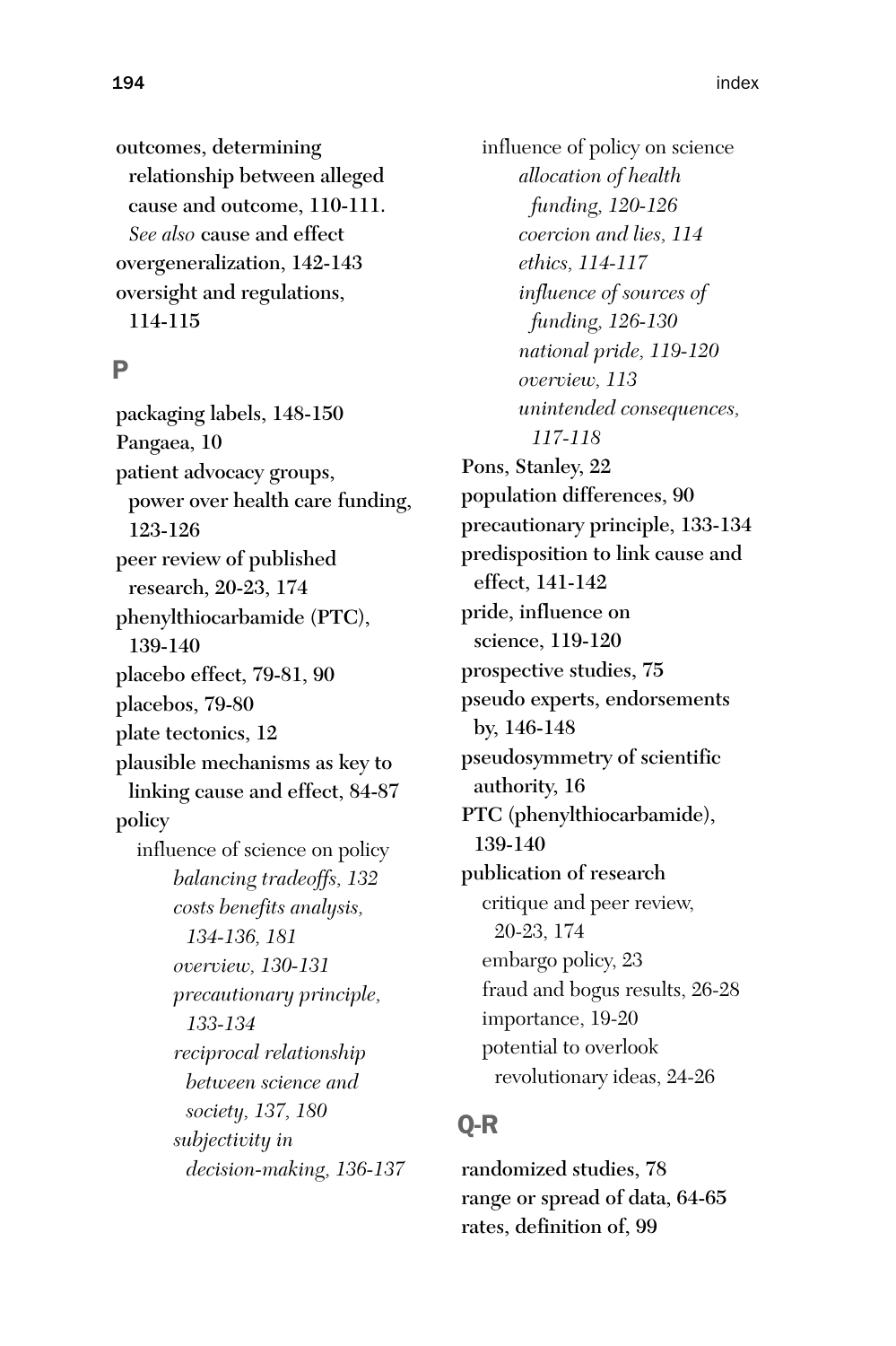**Reagan, Nancy, 36 recall bias, 75 reciprocal relationship between science and society, 137, 180 recombinant DNA technology, 116 Reeve, Christopher, 36 regulations and oversight, 114-115 relative risk, 80 relevant alternatives, comparing choices to, 50-52 research** fraud, 26-28 publication of *critique and peer review, 20-23, 174 embargo policy, 23 fraud and bogus results, 26-28 importance, 19-20 potential to overlook revolutionary ideas, 24-26* researching claims *online resources, 172 overview, 171 secondary sources, 174-176 tracking information back to original source, 172-173* **results of studies, applying to other groups** condition differences, 95-96 individual differences, 90-93 locale differences, 93-95 overview, 89-90, 180 time differences, 96-98

**retrospective studies, 75 review of published research, 20-23, 174 revolutionary ideas, potential to overlook, 24-26 risks** assessing, 43-44, 54-57, 178. *See also* context *economics, 53 environment, 53 ethics, 54-55 human health, 53 long-term versus short-term, 55-57* relative risk, 80 **Rowling, J. K., 1**

# S

**Sagan, Carl, 26 Schön, Jan Hendrik, 26 Science Daily, 173 scientific controversies** misrepresentation in media, 14-17, 177 as normal aspect of scientific progress, 12-14, 177 overview, 9-10 scientific revolutions, 10-12 **scientific method** compared to real-world science, 3-4 as myth, 6 overview, 3 **scientific myths** ideas ignored by the establishment are often correct, 26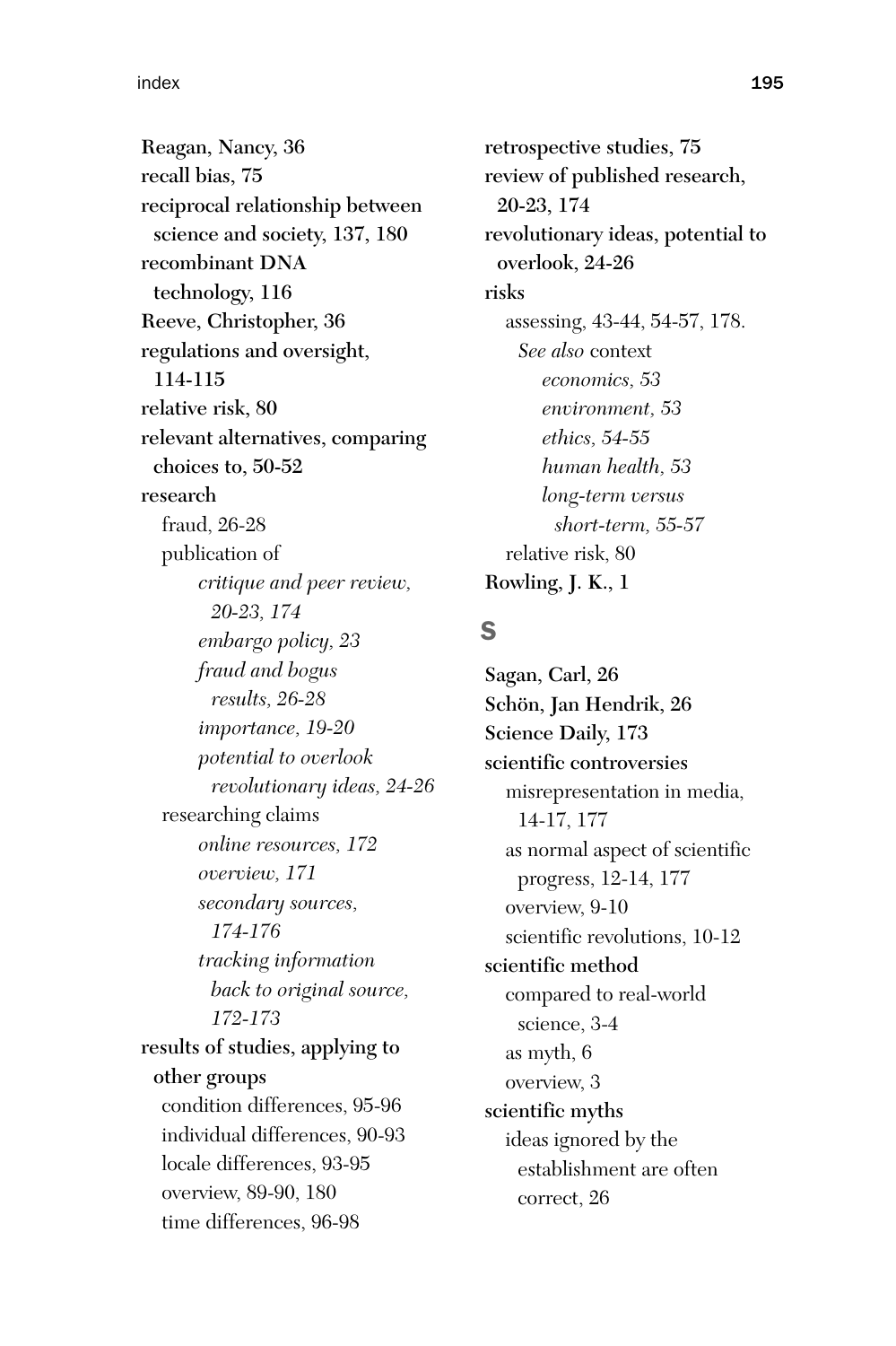models are visual representations of reality, 9 publication of findings is endpoint of scientific process, 23 scientific disputes are indication of problem with scientific process, 17 science is progressive accumulation of new facts, 14 scientific method, 6 **scientific revolutions, 10-12 scientists** disagreement among, 12-17 interaction among *brainstorming, 18-19 formal interactions, 19 publication of research critique and peer review, 20-23, 174 embargo policy, 23 fraud and bogus results, 26-28 importance, 19-20 potential to overlook revolutionary ideas, 24-26* stereotypes of, 2 types of, 2 **scope** of choices, determining, 50-52 of comparisons, 69 **selection bias, 107-109 selective serotonin reuptake inhibitors (SSRIs), 128-130 Sense About Science, 172 shaving, alleged link with breast cancer, 165-166**

**short-term risks and benefits, assessing in science-related issues, 55-57 simple, vague claims, 155-156 Simpson's Paradox, 102** *Singled Out: How Singles Are Stereotyped, Stigmatized, and Ignored, and Still Live Happily Ever After* **(DePaulo), 145** *Skeptical Inquirer***, 172 slogans, 148-152 Snopes, 172 society, relationship with science, [xvii](#page-2-0) sources, tracking information back to original source, 172-173 Sputnik, 119 SSRIs (selective serotonin reuptake inhibitors), 128-130 stakeholders** attacks by one stakeholder on another, 158-160 bias, 30-33, 178 categories of, 33-37 distortions in communication chain, 38-41, 178 identifying, xv, 30-37 motivation of, 37-38 original sources, importance of, 38-41, 178 overview, 30 **statistics** anchoring effect, 144 averages, understanding in context, 63-65 cautions when applying to situations/populations, 106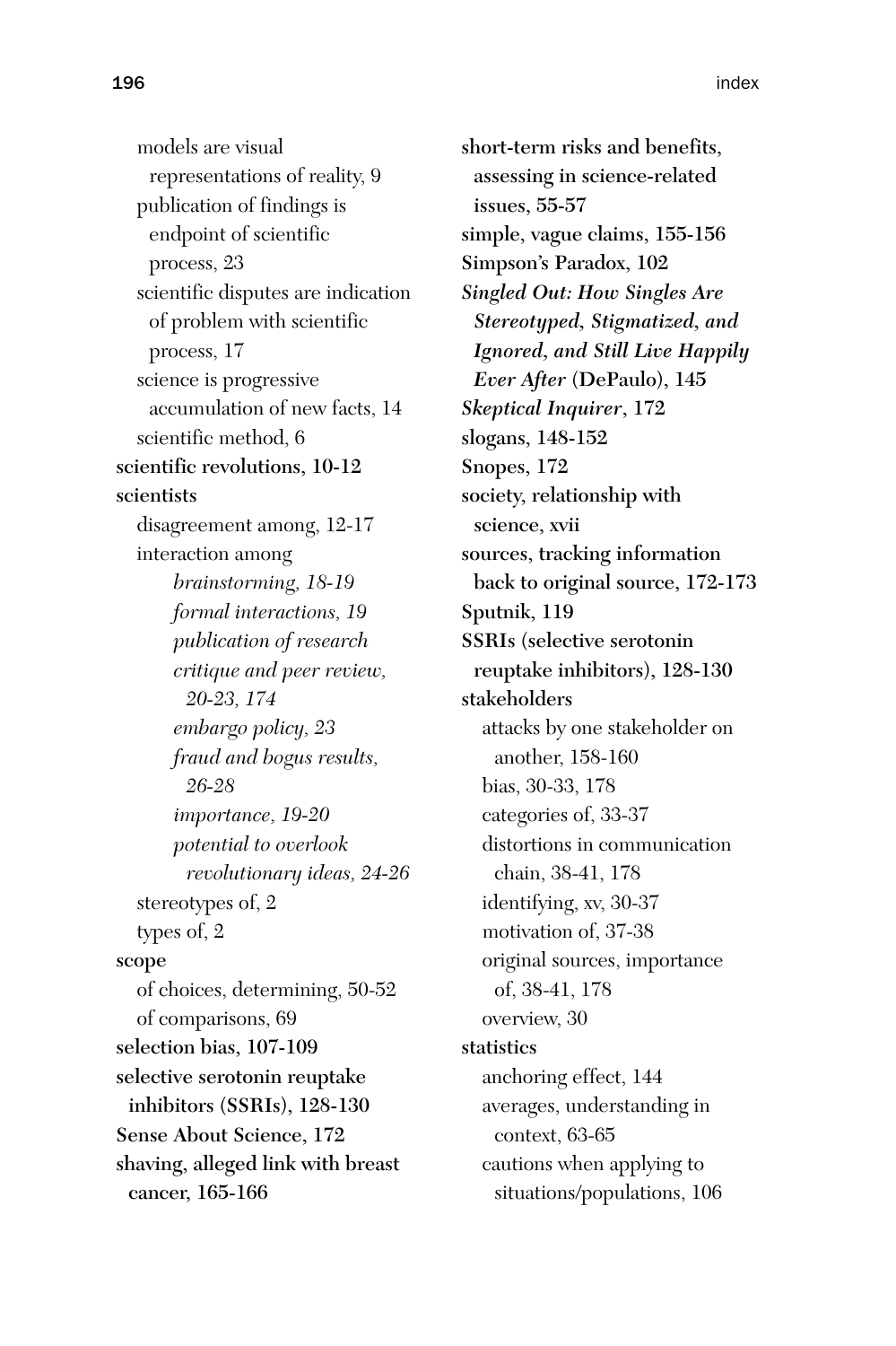common misunderstandings of, 143-144 comparing numbers to what is considered normal, 62-63 confounding factors, 100-102 correlation versus causation, 84, 100 determining relationship between alleged cause and outcome, 110-111 expressing on comprehensible scale, 61-62 Gambler's Fallacy, 143 margin of error, 103 meaningful statistics, 105-106 numbers, definition of, 99 overview, 99-100, 180 percentages, understanding in context, 66 qualifying figures according to circumstances under which they hold true, 62 rates, definition of, 99 selection bias, 107-109 Simpson's Paradox, 102 statistical significance, 102-104 trends, 104 **studies** attrition, 106 dangers of applying results to other groups *condition differences, 95-96 individual differences, 90-93 locale differences, 93-95 overview, 89-90, 180 time differences, 96-98*

**subjectivity in decision-making, 136-137 subsidence, 97 sun exposure and risk of cancer, 15-16 surveys, selection bias, 107-109 syphilis, Tuskegee Syphilis Study, 114**

# T

**teosinte, 54 testing hypotheses** fraud and bogus results, 26-28 impact of new tools/technologies on, 4-6 interaction among scientists and *brainstorming, 18-19 formal interactions, 19* potential to overlook revolutionary ideas, 24-26 publication of research *critique and peer review, 20-23, 174 embargo policy, 23 importance, 19-20* role of models, 6-9 scientific method *compared to real-world science, 3-4 as myth, 6 overview, 3* **theory of evolution, 12-14, 82-83, 158-159 think tanks, 175 thinking outside the box, 140-141 time differences, 96-98**